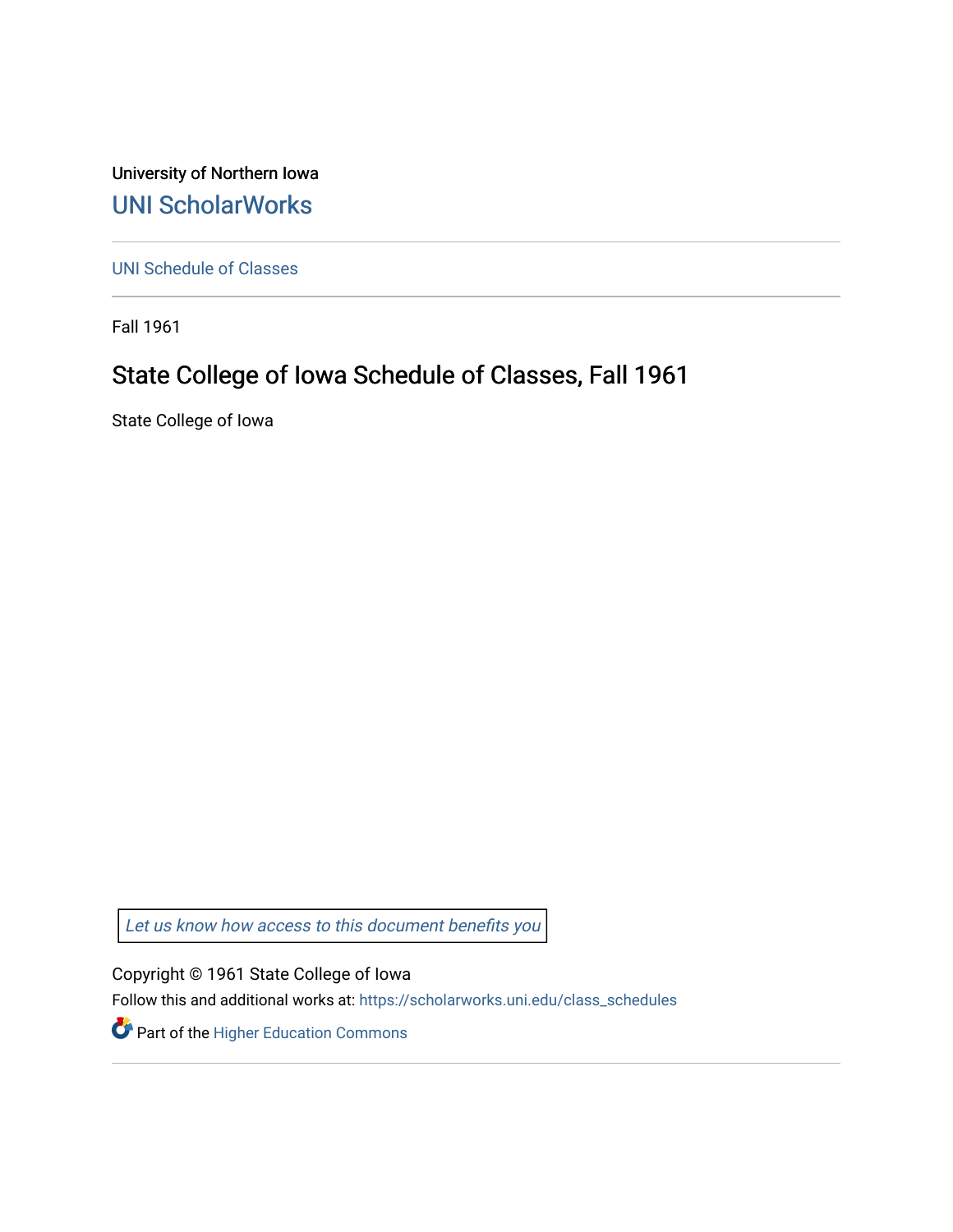# **FALL 1961**  *Schedule of* Classes

# **SUBJECTS**

### **ALPHABETIC ORDER**

12 Accounting 60 Art 84 Biology 15 Business Education 86 Chemistry 87 Earth Science 92 Economics 21 Education 62 English 72 French 97 Geography 74 German 96 History 31 Home Economics 68 Humanities 33 Industrial Arts 66 Journalism 70 Languages 76 Latin 35 Library Science 13 Marketing 80 Mathematics 52 Music 54 Music, Applied 57 Music, Methods 58 Music, Theory 59 Music, Literature 65 Philosophy 37 Physical Education 38 Physical Education, Men 39 Physical Education, Women 88 Physics 94 Political Science 20 Psychology 64 Religious Literature 77 Russian 30 Safety Education 82 Science 14 Secretarial 90 Social Science 98 Sociology 78 Spanish

- 50 Speech
- 
- 28 Teaching

### CODE **NUMBER ORDER**

- 12 Accounting
- 13 Marketing
- 14 Secretarial
- 15 Business Education
- 20 Psychology
- 21 Education
- 28 Teaching
- 30 Safety Education
- 31 Home Economics
- 33 Industrial Arts
- 35 Library Science
- 37 Physical Education
- 38 Physical Education, Men
- 39 Physical Education, Women
- 50 Speech
- 52 Music
- 54 Music, Applied
- 57 Music, Methods
- 58 Music, Theory
- 59 ·Music, Literature
- 60 .Art
- 62 English
- 64 Religious Literature
- 65 Philosophy
- 66 Journalism
- 68 Humanities
- 70 Languages
- 72 French
- 74 German
- 76 Latin
- 77 Russian
- 78 Spanish
- 80 Mathematics
- 82 Science
- 84 Biology
- 86 Chemistry
- 87 Earth Science
- 
- 88 Physics
- 90 Social Science
- 92 Economics
- 94 Political Science
- 96 History

**STATE COLLEGE OF IOWA** 

- 97 Geography
- 98 Sociology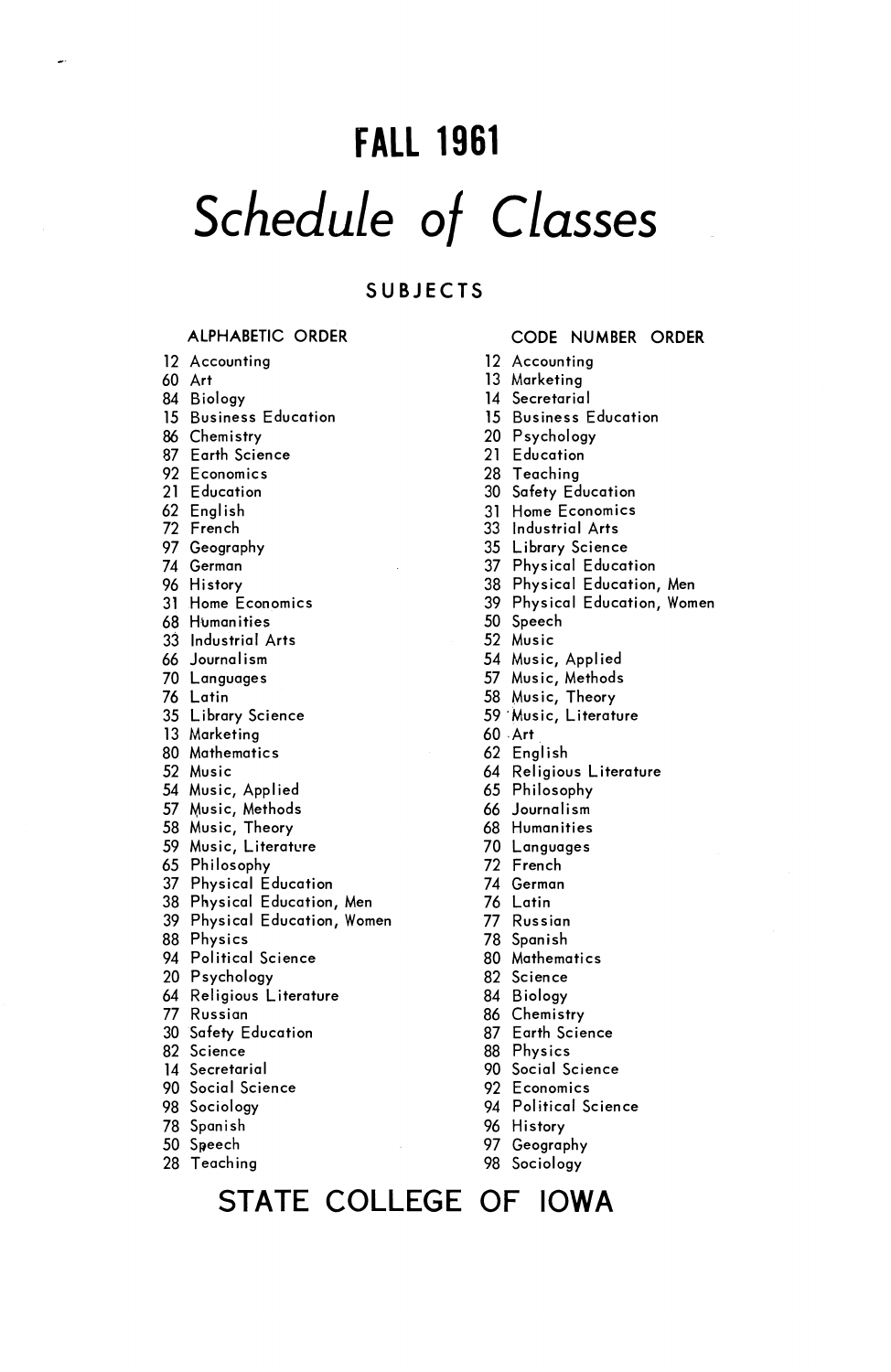#### ADMISSION OF NEW STUDENTS

The application for admission, high school credits, and transcripts of credit earned in other colleges must be in the Office of the Registrar before an admission card can be issued.

# MATRICULATION PROCEDURE FOR NEW UNDERGRADUATE STUDENTS

Follow the orientation and registration schedule handed you by your upper-class guide.

#### REGISTRATION PROCEDURE

Housing arrangements must have been made with or reported to the Dean of Students before registration materials can be prepared.<br>This is required regardless of your classification or where you<br>will be living while attending classes during the fall term.

1. Pick up registration materials in the first floor corridors of Administration and Auditorium buildings. Except for new<br>students, these will be filed in Student Number Order.

Students who have not made previous arrangements with the Dean of Students, regardless of where they will be living, or who have unpaid accounts or other irregularities will be delayed until these matters, are cleared. Housing arrangements should be made two weeks before registering.

2. Fill out the registration form.

This is a carbon form and must be filled out with care to insure a good carbon copy. Use a typewriter if possible.

3. See you adviser and get your schedule approved.

Advisers: In their offices for advanced registration. In the Women's Gymnasium for regular registration.

- Teaching Assignments: Advanced Registration, Aud 29 Regular Registration, Women's Gymnasium.
- 4. Secure course cards and turn in materials.

Advance Registration: Administration 10 Regular Registration: Women's Gymnasium

This is to be done at the time indicated on your Permit-to-Register card. See that the class cards given you are correct as to course and section numbers and hours of credit. Turn in all materials before leaving.

5. Pay your fees.

Your fee cards will be checked and returned to you when you turn in your registration materials. These are to go to the Business Office with your payment and your permit-to-register card. Please plan to pay by check. If you pay by cases<br>register card. Please plan to pay by check. I to the file for use by other students.

- Note You may pay your fees at the Business Office, or you may leave your payment, fee cards, and permit-to-register card in a sealed envelope marked "Fee Payment" at the Business Office. You must also enclose a self-addressed envelope which will be used to return your receipted ID card to you. The Business Office will assume no responsibility for lost ID cards. Lost ID cards will be replaced only upon payment of a fee of \$3. 00.
- Note If you leave your payment and fee cards in an envelope, be certain the check is made out correctly and for the right amount. A fine of \$2. 00 will be imposed by the Business Office if it is necessary to call you in to correct your fee payment.

#### REGISTRATION MATERIALS AVAILABLE

- Aug 2 Former students and graduate students Former students and graduate students
- Aug 3
- ·Aug 4 Former students and graduate students
- Sept 12 Former students, graduate students, new students
- Sept 13 Former students, graduate students, new students

#### COMPLETING REGISTRATION

|                       | Advance Registration: Administration 10 open for issuing cards, |                                            |  |  |  |
|-----------------------|-----------------------------------------------------------------|--------------------------------------------|--|--|--|
|                       | Aug 4, 7:50-4:00                                                |                                            |  |  |  |
| Regular Registration: | registration:                                                   | Gymnasium open for advising and completing |  |  |  |
|                       | New students                                                    | September 12, 8:00-3:00                    |  |  |  |
|                       |                                                                 | Former students September 13, 8:00-3:00    |  |  |  |

#### LATE REGISTRATION

If you must register late, consult with the Dean of Instruction to learn whether registration will be permitted, and if so, under what conditions. The Registrar's Office will inform you about the procedure to follow in registering. A fee of \$5. 00 is charged for late registration.

#### CHANGE OF REGISTRATION

If you must change your registration

- 1. Go to your adviser and fill out a Change-of -Registration card.
- 2. When your adviser has approved the change, take the card to the Registrar's Office, Adm 109, for checking and levying of fee.
- 3. Take card to Business Office and pay any fee levied.
- 4. Take card to Tabulating Room, Adm 10, and complete the change there.

A fee of \$2. 00 will be charged for any change ot registration not required by the college.

No course for credit may be added after 4: 50 p. m., Friday, September 29, 1961.

No course may be dropped after 4:50 p. m., Friday, October 20, 1961, without F being reported for it.

#### SATURDAY AND EVENING CLASSES

Students who plan to enroll for Saturday and/or evening classes should notify the Dean of Students of their intention at least two<br>weeks before registration. Give name, home address, address during<br>the semester ( regardless of where you will be living), home telephone number, and fall semester telephone number.

Students who register for Saturday and/or evening classes in addition to other classes will register for them at the time of the other registration and will list all classes on the same registration card.

#### EVENING CLASSES

Evening classes are scheduled to begin Monday, September 18, Tuesday, September 19, or Wednesday, September 20.

If at all possible, students intending to attend these classes should register at one of the regular registration periods, August 4 or September 12, 13. Those who cannot do so may register at the Office of<br>the Registrar, BASEMENT, ROOM 10, Administration Building,<br>during the hour preceding the first meeting of the class: 6:00-7:00<br>September 18, 19 or 20.

#### SATURDAY CLASSES

Saturday classes are scheduled to begin Saturday, September 16.<br>Students who plan to enroll for them should if at all possible register<br>August 4 or September 12, 13. Those who find it impossible to do so<br>may register at th be seriously delayed.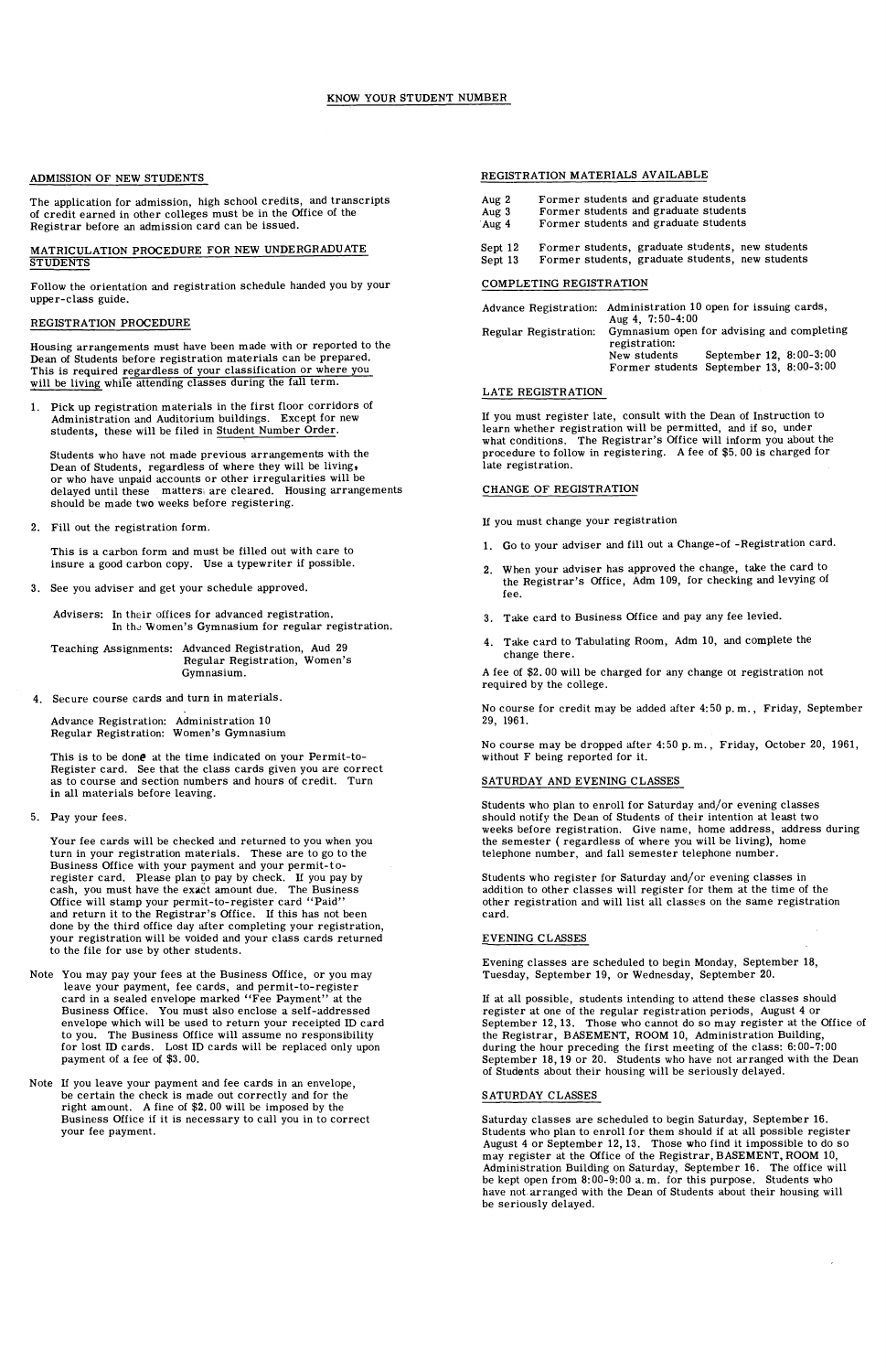#### FALL 1961

#### BASIC FEES

| Undergraduate, per semester<br>Less than 9 hours, per hour<br>Minimum fee | \$123<br>14<br>28  |
|---------------------------------------------------------------------------|--------------------|
| Graduates, per semester<br>Less than 9 hours, per hour<br>Minimum fee     | \$138<br>16<br>32. |
| <b>OTHER FEES</b>                                                         |                    |
| Late Enrollment                                                           | \$5                |
| Change of Registration                                                    | \$2                |
| Applied Music<br>Regularly enrolled college<br>students, per credit hour  | \$20               |
| All others, per credit hour                                               | \$40               |
| Credit by examination, per hour                                           | \$3                |
| Visitor, by the week                                                      | \$7                |
|                                                                           |                    |

STUDENT LOAD (undergraduate)

17 hours limit, unless student has above 2. 5 grade point index. (PE 1 included)

18 hours limit, unless student has above 3. 0 grade point index. (PE 1 included)

20 hours limit, no exceptions. (PE 1 included) First semester enrollees are limited to 17 hours, including PE 1.

VETERANS

Be sure to answer all questions on registration blanks relative to status.

All new-student veterans must file a certified copy of DD form 214 with the veteran clerk in the Registrar's Office whether attending under veterans benefits or not.

#### V,A. SPECIFICATIONS

| LOAD             | <b>SUBSISTANCE</b>                                                 |
|------------------|--------------------------------------------------------------------|
| 14 or more hours | Full Allowance                                                     |
| $10-13$ hours    | 3/4 Allowance                                                      |
| 7-9 hours        | $1/2$ Allowance                                                    |
| 1-6 hours        | Proration of fee only over period                                  |
|                  | enrolled                                                           |
|                  | This schedule applies to both graduate and undergraduate students. |

This schedule applies to both graduate and undergraduate students. Graduate students working on theses see Veterans Clerk in the Registrar's Office for interpretation.

#### **SWIMMING-MEN**

Men students (planning to complete a teaching program) must demonstra competence in swimming (by testing) or complete a course in swimming during the first year of enrollment at this college.

#### CLASSIFICATION

Freshmen are students with less than 32 semester hours credit. Sophomores are students with 32-63 semester hours credit. Juniors are students with 64-95 semester hours credit,. Seniors are students with 96 semester hours credit or more.

#### EXPLANATION OF COURSE NUMBERS

Courses 0-99 are open primarily to Freshmen and Sophomores Courses 100-199, open primarily to Juniors, Seniors, and Graduate Students

Courses 200-299, open primarily to Graduate Students Undergraduates only at request of the Department Head.

#### ABBREVIATIONS OF CLASSROOM BUILDING NAMES

| Adm        | Administration          |
|------------|-------------------------|
| Annex      | Near Wright             |
| A&I        | Arts and Industries     |
| Aud        | Auditorium              |
| Cen        | Central Hall            |
| Cer Lab    | Ceramics Lab            |
| Gil        | Gilchrist Hall          |
| HMH        | Home Management House   |
| Lib        | Library                 |
| M Gym      | Men's Gymnasium         |
| <b>PLS</b> | Price Laboratory School |
| Sab        | Sabin Hall              |
| Sci        | Science                 |
| W Gym      | Women's Gymnasium       |
| Wrt        | Wright Hall             |

#### PREREQUISITE

An entry in parenthesis after a course title indicates a prerequisite to be satisfied before enrolling for the course.

#### COURSES WITH (g) AFTER COURSE NUMBER MAY BE TAKEN BY GRADUATE STUDENTS FOR GRADUATE CREDIT

Undergraduates should not enter the (g) on their registration cards.

FIRST HALF SEMESTER ends November 10, 1961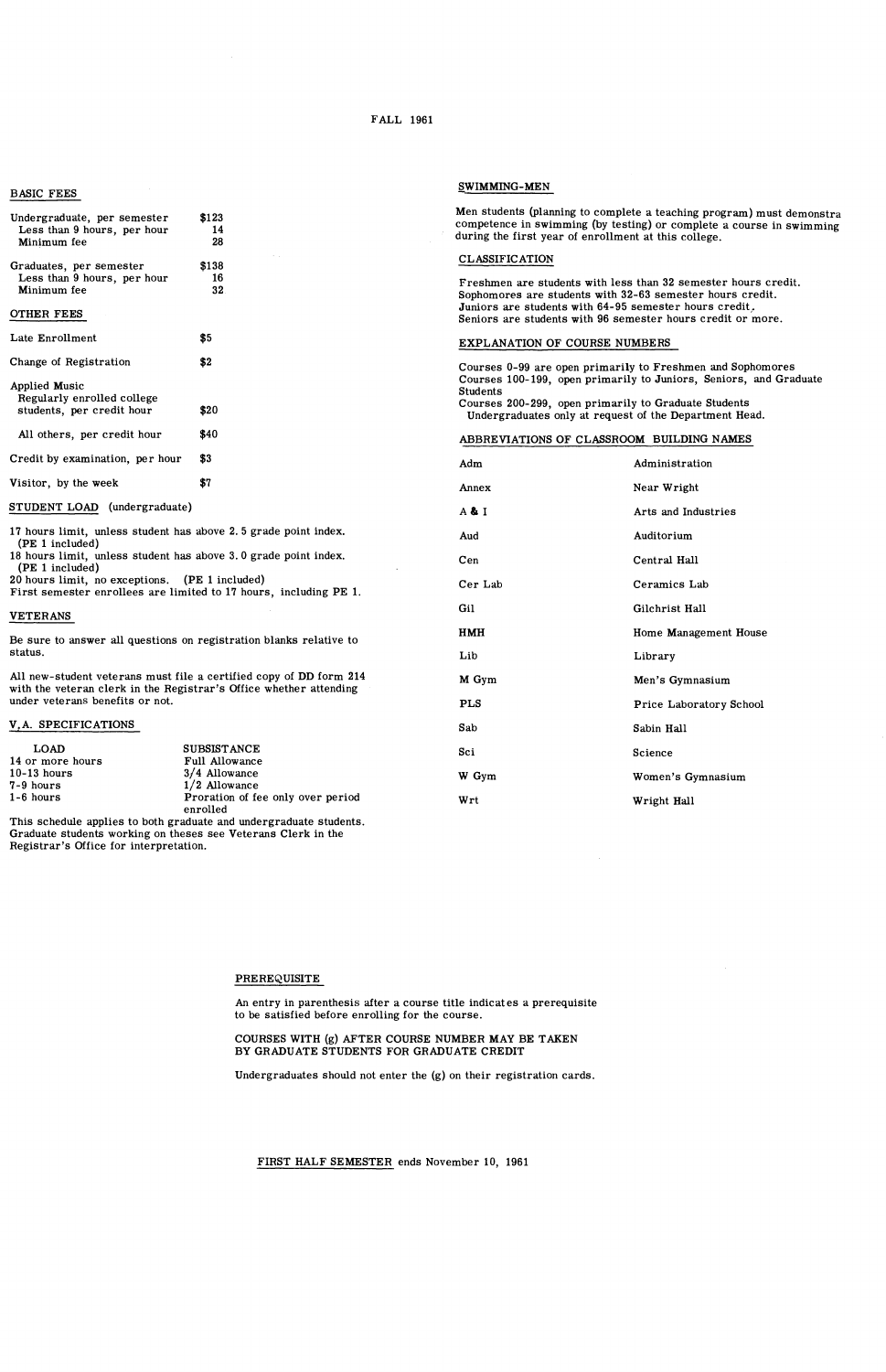| Dept:Crs Sec Cr Time |  | Dav | Inst |
|----------------------|--|-----|------|
|                      |  |     |      |

# **00 <b>HONORS PROGRAM**<br>00:17 Theme Group #3

# **12 ACCOUNTING**

| 12:30   | Prin of Accounting I<br>3<br>10:00 | (a)<br><b>MWF</b> | Johansen | S ab 103 |         |                   |
|---------|------------------------------------|-------------------|----------|----------|---------|-------------------|
|         | $\overline{2}$<br>11:00            | MW F              | Johansen | S ab 103 | 15:170g | Prob Business I   |
|         | 3<br>1:00                          | <b>MWF</b>        | Blanford | S ab 103 |         | $1-3$ Arr         |
|         | 2:00<br>4                          | MW F              | Johansen | S ab 103 |         |                   |
|         |                                    |                   |          |          | 15:180  | Senior Seminar    |
| 12:31   | Prin of Accounting II              | (12:30)           |          |          |         | $81***2$<br>11:00 |
|         | 3<br>10:00                         | TTh               | Johansen | S ab 103 |         | $91**$<br>11:00   |
|         | 11:00                              | Th                |          |          |         |                   |
|         |                                    |                   |          |          | 15:190g | Methods           |
| 12:130g | <b>Intermed Accounting</b>         | (12:31)           |          |          |         | Basic Business    |
|         | 8:00<br>4                          | MTThF             | Blanford | S ab 103 |         | 11:00             |
|         |                                    |                   |          |          |         | Bookkeeping       |
| 12:131g | Cost Accounting                    | (12:31)           |          |          |         | 2<br>11:00        |
|         | 10:00<br>3                         | <b>MWF</b>        | Blanford | S ab     |         | Typewriting       |

| 13:40   | Elem of Distribution              |              |          |      |     |        | Office Practice               |  |  |  |
|---------|-----------------------------------|--------------|----------|------|-----|--------|-------------------------------|--|--|--|
|         | 3<br>8:00                         | <b>MWF</b>   | Keefe    | S ab | -23 |        | 5.<br>11:00                   |  |  |  |
|         | 2<br>2:00                         | <b>MWF</b>   | Keefe    | S ab | 7   |        | Distributive                  |  |  |  |
|         |                                   |              |          |      |     |        | 6<br>11:00                    |  |  |  |
| 13:41   | Salesmanship<br>$\left( a\right)$ |              |          |      |     |        |                               |  |  |  |
|         | 2<br>9:00                         | TTh          | Johansen | S ab | 7   | 15:285 | <b>Individual Readings</b>    |  |  |  |
|         |                                   |              |          |      |     |        | $1-2$ Arr                     |  |  |  |
| 13:141g | Retailing                         |              |          |      |     |        |                               |  |  |  |
|         | 1:00<br>4                         | <b>MTThF</b> | Keefe    | S ab | 7   | 20     | PSYCHOLOGY                    |  |  |  |
| 13:142g | <b>Sales Promotion</b>            |              |          |      |     | 20:08  | General Psychology            |  |  |  |
|         | 1 3 900                           | <b>MWF</b>   | Keefe    | S ah |     |        | $1 \quad 3 \quad 11 \cdot 00$ |  |  |  |

| 14:50   |   | <b>Basic Typewriting</b>    |              |                                                 |          |          |         |                | 5 | 8:00             | Daily              | Wier  |
|---------|---|-----------------------------|--------------|-------------------------------------------------|----------|----------|---------|----------------|---|------------------|--------------------|-------|
|         | 2 | 8:00                        | Daily        | Grinstead                                       |          | S ab 129 |         | $\overline{2}$ |   | 9:00             | Daily              | Wier  |
|         | 2 | 2:00                        | Daily        | Humphrey                                        |          | S ab 129 |         |                |   | 9:00             | Daily              |       |
|         |   |                             |              |                                                 |          |          |         |                |   | 10:00            | Daily              | Price |
| 14:51   |   | <b>Advanced Typewriting</b> | (b)          |                                                 |          |          |         | 5              |   | 11:00            | Daily              | Wier  |
|         | 2 | 8:00                        | Daily        | Hansen                                          | S ab 121 |          |         | 6              |   | 11:00            | Daily              | Wilc  |
|         | 2 | 2:00                        | Daily        | Hansen                                          |          | Sab 121  |         |                |   | 12:00            | Daily              | Knox  |
|         |   |                             |              |                                                 |          |          |         | 8              |   | 1:00             | Daily              | Price |
| 14:53   |   | Beginning Shorthand         | (Gregg)      | (Typing Ability)                                |          |          |         | 9              |   | 2:00             | Daily              | Pric  |
|         | 4 | 1:00                        | Daily        | Humphrey                                        |          | Sab 129  |         |                |   |                  |                    |       |
| 14:54   |   | Advanced Shorthand          |              | $(14:53 \text{ or } 1 \text{ yr}$ HS shorthand) |          |          | 20:100g |                |   | Child Psychology | $(21:14$ or equiv) |       |
|         | 4 | 9:00                        | <b>MTThF</b> | Humphrey                                        |          | S ab 129 |         | $81***2$       |   | 8:00             | MTThF              | H Br  |
|         |   |                             |              |                                                 |          |          |         | $82***$        |   | 1:00             | <b>MWThF</b>       | Knox  |
| 14:152g |   | Secretarial Practice        |              | $(14:54 \text{ or }$ equiv)                     |          |          |         | $91***$        |   | 8:00             | MTThF              | H Br  |
|         |   |                             |              |                                                 |          |          |         |                |   |                  |                    |       |

## **15 BUSINESS EDUCATION**

| 15:10   | 4<br>2              | Intro to Business<br>9:00<br>1:00 | MTThF<br>MTThF                | Lebeda<br>Lebeda                                  | S ab 107<br>S ab 102             |   | 20:112g          | $\overline{\mathbf{2}}$ | Mental Hygiene<br>10:00                | TTh                                       | Beck                                                            |        | Aud 335 |
|---------|---------------------|-----------------------------------|-------------------------------|---------------------------------------------------|----------------------------------|---|------------------|-------------------------|----------------------------------------|-------------------------------------------|-----------------------------------------------------------------|--------|---------|
| 15:12   | $\mathbf{2}$        | Office Techniques<br>9:00         | (Ability to type)<br>TTh      | Grinstead                                         | S ab 117                         |   | 20:116g          | $\mathbf{2}$            | Psych of Adolescence<br>11:00          | TTh                                       |                                                                 |        | Aud 242 |
|         | 2<br>4              | 10:00<br>10:00<br>1:00            | <b>MW</b><br>TTh<br><b>MW</b> | Grinstead<br>Grinstead<br>Grinstead               | S ab 117<br>S ab 117<br>S ab 117 |   | 20:140g          | 3                       | Social Psychology<br>2:00              | $(21:14 \text{ or equity})$<br><b>MWF</b> |                                                                 |        | Aud 247 |
|         | 5                   | 1:00                              | TTh                           | Grinstead<br>(Plus three periods of lab arranged) | S ab 117                         |   | 20:181g          | 3                       | Group Evaluation Tech<br>8:00          | <b>MWF</b>                                | $(20, 16 \text{ or } 180 \text{ or } \text{equiv})$<br>Hastings |        | Aud 236 |
| 15:101g | Business Law I<br>3 | 9:00                              | <b>MWF</b>                    | Douglas                                           | S ab 103                         |   | 20:194g          |                         | Clinical Experience<br>$1 \t1-4 \tArr$ | (Dept Approval)<br>Arr                    | Beck                                                            | Aud 37 |         |
| 15:111g | $\mathbf{2}$        | Directed Work Exp I<br>12:00      | (Adv Approval)<br>Th          | Samson                                            | Sab 7                            |   | 20:286           | 3                       | Analysis of Individual<br>$7 - 9:50$   | M Eve                                     | $(21:180, 182 \text{ or } 183)$<br>Beck                         |        | Aud 335 |
| 15:113g | 4                   | Org & Adm Coop Programs<br>8:00   | MTThF                         | Samson                                            | S ab                             | 7 | <b>EDUCATION</b> |                         |                                        |                                           |                                                                 |        |         |

(a) Primarily for sophomores<br>
(b) Minimum words of 35 words per minute<br>
(c) Meet at 3:15 Thursday, Sept 13, 1961<br>
(\*\*) To accompany student teaching<br>
(#\*) Several sections will be announced before registration day.<br>
Stude

|         | Dept:Crs Sec Cr Time                |                                         | Day                         | Inst                                            |                      | Bldg Rm              |                           | Dept:Crs Sec Cr Time                        |                                          | Day                       | Inst                                                      |                    | Bldg Rm              |
|---------|-------------------------------------|-----------------------------------------|-----------------------------|-------------------------------------------------|----------------------|----------------------|---------------------------|---------------------------------------------|------------------------------------------|---------------------------|-----------------------------------------------------------|--------------------|----------------------|
|         |                                     | <b>00 HONORS PROGRAM</b>                |                             |                                                 |                      |                      | 15.                       |                                             | <b>BUSINESS EDUCATION</b>                |                           |                                                           |                    |                      |
| 00:17   | 1<br>$\mathbf{1}$                   | Theme Group $\pi$<br>Arr                | Arr                         |                                                 |                      |                      |                           | $\overline{\mathbf{2}}$<br>$\mathbf{1}$     | 15:114g Phil of Vocational Ed<br>10:00   | TTh                       | Samson                                                    | S ab               | - 7                  |
|         | <b>12 ACCOUNTING</b>                |                                         |                             |                                                 |                      |                      | 15:116g                   | 1<br>3                                      | <b>Business Writing</b><br>10:00         | (Ability to Type)<br>MW F | Humphrey                                                  |                    | S ab 129             |
| 12:30   | 3<br>1<br>2                         | Prin of Accounting I<br>10:00<br>11:00  | (a)<br><b>MWF</b><br>MW F   | Johansen<br>Johansen                            |                      | S ab 103<br>S ab 103 | 15:170g                   |                                             |                                          |                           | Prob Business Education (c)(Permission of Instr)          |                    |                      |
|         | 3<br>4                              | 1:00<br>2:00                            | <b>MWF</b><br>MW F          | Blanford<br>Johansen                            | S ab 103<br>S ab 103 |                      |                           |                                             | $1-3$ Arr                                | Arr                       | Lebeda                                                    |                    | S ab 105             |
|         |                                     |                                         |                             |                                                 |                      |                      | 15:180                    | $81***2$                                    | Senior Seminar Bus Ed                    |                           |                                                           |                    |                      |
| 12:31   | 3                                   | Prin of Accounting II<br>10:00<br>11:00 | (12:30)<br>TTh<br>Th        | Johansen                                        | S ab 103             |                      |                           | $91***$                                     | 11:00<br>11:00                           | TTh<br>TTh                | Douglas<br>Douglas                                        |                    | S ab 107<br>S ab 107 |
| 12:130g |                                     | <b>Intermed Accounting</b>              | (12:31)                     |                                                 |                      |                      | 15:190g                   | Methods                                     | <b>Basic Business</b>                    |                           |                                                           |                    |                      |
|         | 1<br>4                              | 8:00                                    | MTThF                       | Blanford                                        | S ab 103             |                      |                           | $\mathbf{1}$<br>$\mathbf{1}$<br>Bookkeeping | 11:00                                    | Th                        | Lebeda                                                    |                    | S ab 107             |
|         | 12:131g Cost Accounting<br>1<br>3   | 10:00                                   | (12:31)<br><b>MWF</b>       | Blanford                                        | S ab                 | -7                   |                           | 2<br>Typewriting<br>3                       | 11:00                                    | т                         | Blanford                                                  |                    | S ab 103             |
|         | <b>13 MARKETING</b>                 |                                         |                             |                                                 |                      |                      |                           | Shorthand                                   | 11:00                                    | W                         | Hansen                                                    |                    | S ab 129             |
|         |                                     |                                         |                             |                                                 |                      |                      |                           | 4                                           | 11:00                                    | М                         | Hansen                                                    |                    | S ab 129             |
| 13:40   | $\mathbf{1}$<br>3<br>$\mathbf 2$    | Elem of Distribution<br>8:00<br>2:00    | MW F<br><b>MWF</b>          | Keefe<br>Keefe                                  | S ab<br>S ab         | 23<br>7              |                           | Office Practice<br>5<br>Distributive        | 11:00                                    | F                         | Hansen                                                    |                    | S ab 129             |
| 13:41   | Salesmanship                        | (a)                                     |                             |                                                 |                      |                      |                           | 6                                           | 11:00                                    | М                         | Samson                                                    |                    | S ab 107             |
|         | 2<br>1                              | 9:00                                    | TTh                         | Johansen                                        | S ab                 | 7                    | 15:285                    | $1 \quad 1-2 \quad Arr$                     | Individual Readings                      | Arr                       | Blanford                                                  |                    | Sab 115              |
| 13.141g | Retailing<br>4<br>$\mathbf{1}$      | 1:00                                    | <b>MTThF</b>                | Keefe                                           | S ab                 | 7                    | <b>20 PSYCHOLOGY</b>      |                                             |                                          |                           |                                                           |                    |                      |
| 13:142g | 1<br>3                              | Sales Promotion<br>9:00                 | <b>MWF</b>                  | Keefe                                           | S ab                 | 7                    | 20:08                     | 1<br>3                                      | General Psychology<br>11:00              | MW F                      |                                                           | Aud 247            |                      |
|         |                                     |                                         |                             |                                                 |                      |                      |                           | $\mathbf{2}$                                | 3:00                                     | TWTh                      |                                                           | Aud 247            |                      |
|         | <b>14 SECRETARIAL</b>               |                                         |                             |                                                 |                      |                      | 20:16                     |                                             | Psychology of Learning                   | (21:14)                   |                                                           |                    |                      |
| 14:50   |                                     | <b>Basic Typewriting</b>                |                             |                                                 |                      |                      |                           | 1<br>5                                      | 8:00                                     | Daily                     | Wier                                                      | Aud 247            |                      |
|         | 1.<br>2                             | 8:00                                    | Daily                       | Grinstead                                       | S ab 129             |                      |                           | 2                                           | 9:00                                     | Daily                     | Wier                                                      | Aud 236            |                      |
|         | $\mathbf{2}$                        | 2:00                                    | Daily                       | Humphrey                                        | S ab 129             |                      |                           | 3<br>4                                      | 9:00<br>10:00                            | Daily<br>Daily            | Price                                                     | Aud 243            |                      |
| 14:51   |                                     | <b>Advanced Typewriting</b>             | (b)                         |                                                 |                      |                      |                           | 5                                           | 11:00                                    | Daily                     | Wier                                                      | Aud 243<br>Aud 335 |                      |
|         | $\mathbf{1}$<br>$\mathbf{2}$        | 8:00                                    | Daily                       | Hansen                                          | S ab 121             |                      |                           | 6                                           | 11:00                                    | Daily                     | Wilcox                                                    | Aud 236            |                      |
|         | $\mathbf{2}$                        | 2:00                                    | Daily                       | Hansen                                          | S ab 121             |                      |                           | 7                                           | 12:00                                    | Daily                     | Knox                                                      | Aud 335            |                      |
| 14:53   |                                     | Beginning Shorthand                     | (Greg)                      | (Typing Ability)                                |                      |                      |                           | 8<br>9                                      | 1:00<br>2:00                             | Daily                     | Price                                                     | Aud 243            |                      |
|         | 4                                   | 1:00                                    | Daily                       | Humphrey                                        | S ab 129             |                      |                           |                                             |                                          | Daily                     | Price                                                     | Aud 236            |                      |
| 14:54   |                                     | Advanced Shorthand                      |                             | $(14:53 \text{ or } 1 \text{ yr HS shorthand})$ |                      |                      | 20:100g                   |                                             | Child Psychology                         | $(21:14$ or equiv)        |                                                           |                    |                      |
|         | 1<br>4                              | 9:00                                    | MTThF                       | Humphrey                                        | S ab 129             |                      |                           | $81***2$                                    | 8:00                                     | MTThF                     | H Brown                                                   | Aud 345            |                      |
| 14.152g |                                     | Secretarial Practice                    | $(14.54 \text{ or }$ equiv) |                                                 |                      |                      |                           | $82***$<br>$91***$                          | 1:00<br>8:00                             | MWThF<br><b>MTThF</b>     | Knox                                                      | Aud 335<br>Aud 345 |                      |
|         | $\mathbf{1}$<br>5                   | 9:00                                    | Daily                       | Hansen                                          | S ab 121             |                      |                           | $92**$                                      | 1:00                                     | <b>MWThF</b>              | H Brown<br>H Brown                                        | Aud 335            |                      |
|         |                                     | <b>15 BUSINESS EDUCATION</b>            |                             |                                                 |                      |                      | 20:108g                   | $\mathbf{1}$<br>2                           | Psych of Personality<br>8:00             | TTh                       |                                                           |                    |                      |
| 15:10   |                                     | Intro to Business                       |                             |                                                 |                      |                      |                           |                                             |                                          |                           |                                                           | Aud 341            |                      |
|         | $\mathbf{1}$<br>4<br>$\mathbf{2}$   | 9:00<br>1:00                            | MTThF<br>MTThF              | Lebeda<br>Lebeda                                | S ab 107<br>S ab 102 |                      | 20:112g                   | Mental Hygiene<br>1<br>2                    | 10:00                                    | TTh                       | Beck                                                      | Aud 335            |                      |
| 15:12   |                                     | Office Techniques                       | (Ability to type)           |                                                 |                      |                      | 20:116g                   |                                             | Psych of Adolescence                     |                           |                                                           |                    |                      |
|         | 2<br>$\mathbf{1}$                   | 9:00                                    | TTh                         | Grinstead                                       | S ab 117             |                      |                           | $\mathbf{1}$<br>2                           | 11:00                                    | TTh                       |                                                           | Aud 242            |                      |
|         | $\mathbf{2}$                        | 10:00                                   | МW                          | Grinstead                                       | S ab 117             |                      | 20:140g Social Psychology |                                             |                                          |                           | $(21:14 \text{ or }$ equiv)                               |                    |                      |
|         | 3<br>4                              | 10:00<br>1:00                           | TTh<br>MW                   | Grinstead<br>Grinstead                          | S ab 117<br>S ab 117 |                      |                           | $1 \quad 3$                                 | 2:00                                     | MW F                      |                                                           | Aud 247            |                      |
|         | 5                                   | 1:00                                    | TTh                         | Grinstead                                       | S ab 117             |                      |                           |                                             |                                          |                           |                                                           |                    |                      |
|         |                                     |                                         |                             | (Plus three periods of lab arranged)            |                      |                      | 20:181g                   | $\mathbf{1}$                                | $3 \t 8:00$                              | MW F                      | Group Evaluation Tech (20:16 or 180 or equiv)<br>Hastings | Aud 236            |                      |
| 15:101g | Business Law I<br>3<br>$\mathbf{1}$ | 9:00                                    | MW F                        | Douglas                                         | S ab 103             |                      | 20:194g                   |                                             | Clinical Experience                      | (Dept Approval)           |                                                           |                    |                      |
|         |                                     |                                         |                             |                                                 |                      |                      |                           | $1 \quad 1-4 \quad Arr$                     |                                          | Arr                       | Beck                                                      | Aud 37             |                      |
| 15:111g | 1<br>2                              | Directed Work Exp I<br>12:00            | Th                          | (Adv Approval)<br>Samson                        | S ab                 | 7                    | 20:286                    | $\mathbf{1}$                                | Analysis of Individual<br>$3, 7 - 9, 50$ | M Eve                     | $(21:180, 182 \text{ or } 183)$<br>Beck                   | Aud 335            |                      |
| 15:113g | 1<br>$4\phantom{0}$                 | Org & Adm Coop Programs<br>8:00         | MTThF                       | Samson                                          | S ab                 | 7                    | <b>21 EDUCATION</b>       |                                             |                                          |                           |                                                           |                    |                      |
|         |                                     |                                         |                             |                                                 |                      |                      | 21.14                     |                                             | Toucher and the Child                    |                           |                                                           |                    |                      |

| 21:14 |   |   | Teacher and the Child |       |             |         |  |
|-------|---|---|-----------------------|-------|-------------|---------|--|
|       |   | 5 | 8:00                  | Daily | O. Thompson | Aud 243 |  |
|       | 2 |   | 9:00                  | Daily | O. Thompson | Aud 247 |  |
|       | 3 |   | 10:00                 | Daily | H. Brown    | Aud 334 |  |
|       | 4 |   | 10:00                 | Daily | Denny       | Aud 236 |  |
|       | 5 |   | 11:00                 | Daily | O. Thompson |         |  |
|       | 6 |   | 11:00                 | Daily | W. Silvey   | Aug 334 |  |
|       | 7 |   | 12:00                 | Daily | Eland       | Aud 247 |  |
|       | 8 |   | 1:00                  | Daily | Melberg     | Aud 339 |  |
|       |   |   |                       |       |             |         |  |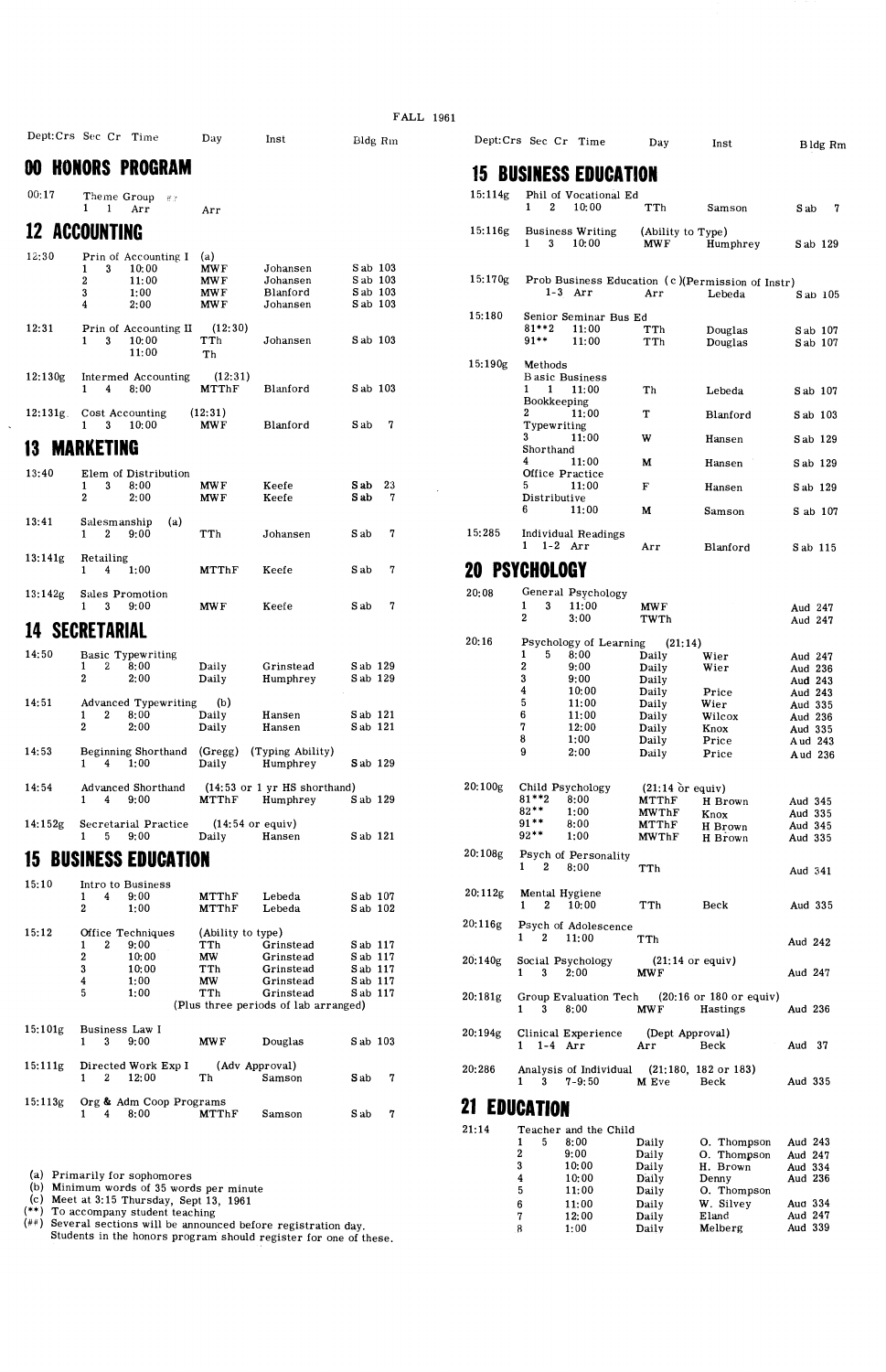| Dept:Crs Sec Cr Time |                                        |                                      | Day                                                            | Inst                                                    | Bldg Rm            |  |
|----------------------|----------------------------------------|--------------------------------------|----------------------------------------------------------------|---------------------------------------------------------|--------------------|--|
|                      | <b>21 EDUCATION</b>                    |                                      |                                                                |                                                         |                    |  |
| 21:31                | 1<br>1                                 | Audio Visual Materls Ed<br>8:00      | TTh                                                            | Carpenter                                               | Adm 316            |  |
| 21:44                |                                        | Children's Literature                |                                                                |                                                         |                    |  |
|                      | 3<br>1z<br>$_{2y}$                     | 8:00<br>9:00                         | <b>MWF</b><br><b>MWF</b>                                       | M. Nelson<br>Pray                                       | Aud 335<br>Aud 348 |  |
|                      | 3y                                     | 10:00                                | <b>MWF</b>                                                     | M. Nelson                                               | Aud 348            |  |
|                      | 4y                                     | 11:00<br>1:00                        | MW F<br><b>MWF</b>                                             | Pray<br>M. Nelson                                       | Aud 348<br>Aud 348 |  |
|                      | 5z                                     |                                      |                                                                |                                                         |                    |  |
| 21:101g              | 10<br>1                                | Elem Meth & Materials<br>$9 - 11:50$ | Daily                                                          | (20:16, 21:14 & Jr. status)<br>Euchner                  | Aud 334            |  |
|                      | 2                                      | $9 - 11:50$                          | Daily                                                          | Koehring                                                | Aud 333            |  |
|                      | 3                                      | $9 - 11:50$                          | Daily                                                          | Martindale                                              | Aud 332            |  |
| 21:118               |                                        |                                      |                                                                |                                                         |                    |  |
|                      | 1<br>4                                 | Soc Foundations of Ed<br>$7 - 9:50$  | (21:14)<br>T Eve                                               | DeKock                                                  | Aud 344            |  |
|                      |                                        |                                      |                                                                | (+ extra periods arr)                                   |                    |  |
|                      | $81***4$                               | 8:00<br>9:00                         | Daily<br><b>MWF</b>                                            | Dreier                                                  | Aud 336            |  |
|                      | $82**$                                 | 8:00                                 | <b>MWF</b>                                                     |                                                         | Aud 334            |  |
|                      |                                        | 9:00                                 | Daily                                                          |                                                         |                    |  |
|                      | 83**                                   | 10:00<br>11:00                       | Daily<br><b>MWF</b>                                            | DeKock                                                  | Aud 336            |  |
|                      | $84***$                                | 1:00                                 | Daily                                                          | Dreier                                                  | Aud 336            |  |
|                      |                                        | 2:00                                 | MW F                                                           |                                                         |                    |  |
|                      | $91***$                                | 8:00<br>9:00                         | Daily<br><b>MWF</b>                                            | Dreier                                                  | Aud 336            |  |
|                      | $92**$                                 | 8:00                                 | <b>MWF</b>                                                     |                                                         | Aud 334            |  |
|                      |                                        | 9:00                                 | Daily                                                          | DeKock                                                  |                    |  |
|                      | 93**                                   | 10:00<br>11:00                       | Daily<br>MW F                                                  |                                                         | Aud 336            |  |
|                      | $94**$                                 | 1:00                                 | Daily                                                          | Hastings                                                | Aud 336            |  |
|                      |                                        | 2:00                                 | <b>MWF</b>                                                     |                                                         |                    |  |
| 21:131g              | 2<br>1                                 | Audio Visual Education<br>8:00       | <b>MWF</b>                                                     | Carpenter                                               | Adm 316            |  |
|                      | 2                                      | 9:00                                 | <b>MWF</b>                                                     | Carpenter                                               | Adm 316            |  |
|                      | 3                                      | 1:00                                 | MW F                                                           | Paulson                                                 | Adm 316            |  |
|                      | 4                                      | 2:00                                 | <b>MWF</b>                                                     | Eller                                                   | Adm 316            |  |
| 21:134g              |                                        | History of Education                 |                                                                |                                                         |                    |  |
|                      | 3<br>1                                 | 1:00                                 | <b>MWF</b>                                                     | Hult                                                    | Aud 331            |  |
| 21:141g              |                                        | Prin of Supervision                  |                                                                | (Teaching Experience)                                   |                    |  |
|                      | $\mathbf{2}$<br>1                      | 1:00                                 | TTh                                                            | Knutson                                                 | Aud 331            |  |
| 21:142g              |                                        | Meth in Elem Science                 |                                                                |                                                         |                    |  |
|                      | $\mathbf{2}$<br>1                      | $7 - 8.50$                           | T Eve                                                          | Hult                                                    | Aud 332            |  |
|                      |                                        | Lit for Elem Children                |                                                                |                                                         |                    |  |
| 21:144g              | 3<br>1                                 | $9 - 11:50$                          | Sat a.m.                                                       | Pray                                                    | Aud 333            |  |
|                      |                                        |                                      |                                                                |                                                         |                    |  |
| 21:145g              | Story Telling<br>$\boldsymbol{2}$<br>1 | 2:00                                 | $(21:144 \text{ or } 35:112 \text{ or } \text{co-reg})$<br>TTh | Koehring                                                | Aud 331            |  |
|                      |                                        |                                      |                                                                |                                                         |                    |  |
| 21:146g              |                                        | Read & Lang Arts                     |                                                                |                                                         |                    |  |
|                      | 5<br>1z<br>2y                          | 1:00<br>2:00                         | Daily<br>Daily                                                 | Lamb<br>Pray                                            | Aud 333<br>Aud 348 |  |
|                      |                                        |                                      |                                                                |                                                         |                    |  |
| 21:147g              |                                        | Remedial Reading                     |                                                                | (Method Course in Teach Read)                           |                    |  |
|                      | 1                                      | $3 \t 8:00$                          | Daily                                                          | Lamb<br>(Must choose lab at 9:00, 10:00 or 11:00 daily) | Ed Clinic          |  |
|                      |                                        |                                      |                                                                |                                                         |                    |  |
| 21:148g              |                                        | Parent Education                     |                                                                |                                                         | Aud 332            |  |
|                      | 1                                      | $3, 7 - 9.50$                        |                                                                | M Eve Martindale                                        |                    |  |
| 21:152g              |                                        | Elem Curriculum                      | (d)                                                            |                                                         |                    |  |
|                      | 3<br>1.                                | $9 - 11:50$                          | Sat a.m.                                                       | <b>H</b> Brown                                          | Aud 348            |  |
| 21:166g              |                                        | Recent Research in Reading (e)       |                                                                |                                                         |                    |  |
|                      | 3                                      | 7-9:50                               | W Eve                                                          | Euchner                                                 | Aud 334            |  |
| 21:180g              |                                        | Statist Meth Ed & Psych              |                                                                |                                                         |                    |  |
|                      | $\mathbf{2}$<br>1.                     | 2:00                                 | TTh                                                            | Hastings                                                | Aud 335            |  |
|                      |                                        |                                      |                                                                |                                                         |                    |  |
| 21:182g              | 3<br>1                                 | Intro Guidance & Couns<br>2:00       | <b>MWF</b>                                                     | W. Silvey                                               | Aud 333            |  |
|                      |                                        |                                      |                                                                |                                                         |                    |  |
| 21:184g              |                                        | Guidance in the Elem Sch             |                                                                |                                                         |                    |  |
|                      | $\overline{2}$<br>1                    | 8:00                                 | TTh                                                            | W Silver                                                | Aud 236            |  |

(d) May be used by lower & upper Elem. as 2nd course.<br>(e) May be substituted for 2nd course in reading<br>(f) No more than 10 sem hrs in courses 28:134-138 may be<br>used to meet requirements for baccalaureate degree

|         | Dept:Crs Sec Cr Time                                                      | Day                                                          | Inst                               | Bldg Rm             |
|---------|---------------------------------------------------------------------------|--------------------------------------------------------------|------------------------------------|---------------------|
|         | <b>21 EDUCATION</b>                                                       |                                                              |                                    |                     |
| 21:185g | The Exceptional Child<br>8:00<br>$\mathbf{2}$<br>1                        | TTh                                                          | Knox                               | Aud 335             |
| 21:186g | The Retarded Child<br>$\overline{4}$<br>$7 - 9:50$<br>1                   | (21:185)<br>W Eve<br>(+ extra periods arranged)              | Knox                               | Aud 336             |
| 21:231  | Sch & Commun Relations<br>$\mathbf{3}$<br>1:00<br>1                       | <b>MWF</b>                                                   | Johnson                            | Aud 247             |
| 21:234  | Philosophy of Education<br>$\mathbf{2}$<br>10:00<br>1<br>$7 - 8:50$<br>2  | TTh<br>M Eve                                                 |                                    | Aud 247<br>Aud 344  |
| 21:235  | Prin Sch Administration<br>3<br>7-9:50<br>1                               | M Eve                                                        | Johnson                            | Aud 348             |
| 21:237  | School Finance<br>$3 \quad 7-9:50$                                        | (21:235)<br>T Eve                                            | Knutson                            | Aud 336             |
| 21:243  | Curric Develop Elem Sch<br>3<br>1                                         | 9-11:50                                                      | Sat a.m. Hult                      | Aud 331             |
| 21.271  | Super of Sec Sch<br>$\boldsymbol{2}$                                      | (21:141)<br>$9 - 10:50$                                      | Sat a.m. DeKock                    | Aud 336             |
| 21:275  | 7-9:50<br>3                                                               | Administration Sec Sch (1 yr teach exp & Dept appr)<br>W Eve | Johnson                            | Aud 348             |
| 21:280  | $2, 7-8:50$<br>1                                                          | Theory & Const of Tests $(21:180 \& 181)$<br>T Eve           | Hastings                           | Aud 336             |
| 21:288  | $7 - 9:50$<br>2<br>1                                                      | Org & Adm Guidance Prog<br>T Eve                             | W. Silvey                          | Aud 236             |
| 21:294  | <b>Educational Research</b><br>11:00<br>1<br>3<br>$7 - 9:50$<br>2         | <b>MWF</b><br>W Eve                                          | Rhum<br>Rhum                       | Aud 243<br>Aud 344  |
|         | $\mathbf{0}$<br>3:00                                                      | Reading Clinic for College Students                          | MTWTh M. Nelson                    | Aud 339<br>&<br>341 |
|         | <b>Improving Adult Reading</b><br>$\mathbf{0}$<br>1<br><b>28 TEACHING</b> | 7-8:50 W Eve M. Nelson                                       |                                    | Aud 339             |
|         |                                                                           |                                                              |                                    |                     |
| 28:134  | #<br>- 8<br>Arr                                                           | Lower Elem Teaching (f)<br>Daily                             |                                    |                     |
| 28:136  | - 8<br>Arr                                                                | Upper Elem Teaching (f)<br>Daily                             |                                    |                     |
| 28:137  | Junior H S Teaching<br>8<br>Arr<br>#                                      | $\left(1\right)$<br>Daily                                    |                                    |                     |
| 28:138  | High School Teaching<br>Arr<br>8                                          | (1)<br>Daily                                                 |                                    |                     |
| #       | First<br>Nine Weeks<br>81                                                 | # Second<br>Nine Weeks<br>91                                 |                                    |                     |
|         | 82<br>83                                                                  | 92<br>93                                                     | Middleton<br>Middleton<br>Phillips |                     |
|         | 85<br>86<br>88                                                            | 95<br>96<br>98                                               | Maricle<br>Harmon<br>Wagner        |                     |
| 28:250  | Adv Lab Practice<br>$2-4$ Arr<br>1                                        | (g)<br>Arr                                                   |                                    |                     |
| 30-     | <b>SAFETY EDUCAT</b>                                                      | ЮN                                                           |                                    |                     |
| 30:30   | General School Safety<br>4<br>1:00<br>1                                   | <b>MWThF</b>                                                 | Mazula                             | A&I 138             |
| 30:130g | Driver Ed & Hway Safety<br>10:00<br>1<br>4                                | <b>MTThF</b>                                                 | Eland                              | A&I 138             |
| 30:132g | Directing Safety Program<br>9:00<br>2                                     | TTh                                                          | Eland                              | A&I 138             |

**(g) Approval in writing· from Head of Dept of Teaching (y) Specializing in lower Elem Ed**  (z) **Specializing in upper Elem Ed**  (Jt) **Section Numbers**  (\*\*) **To accompany student teaching**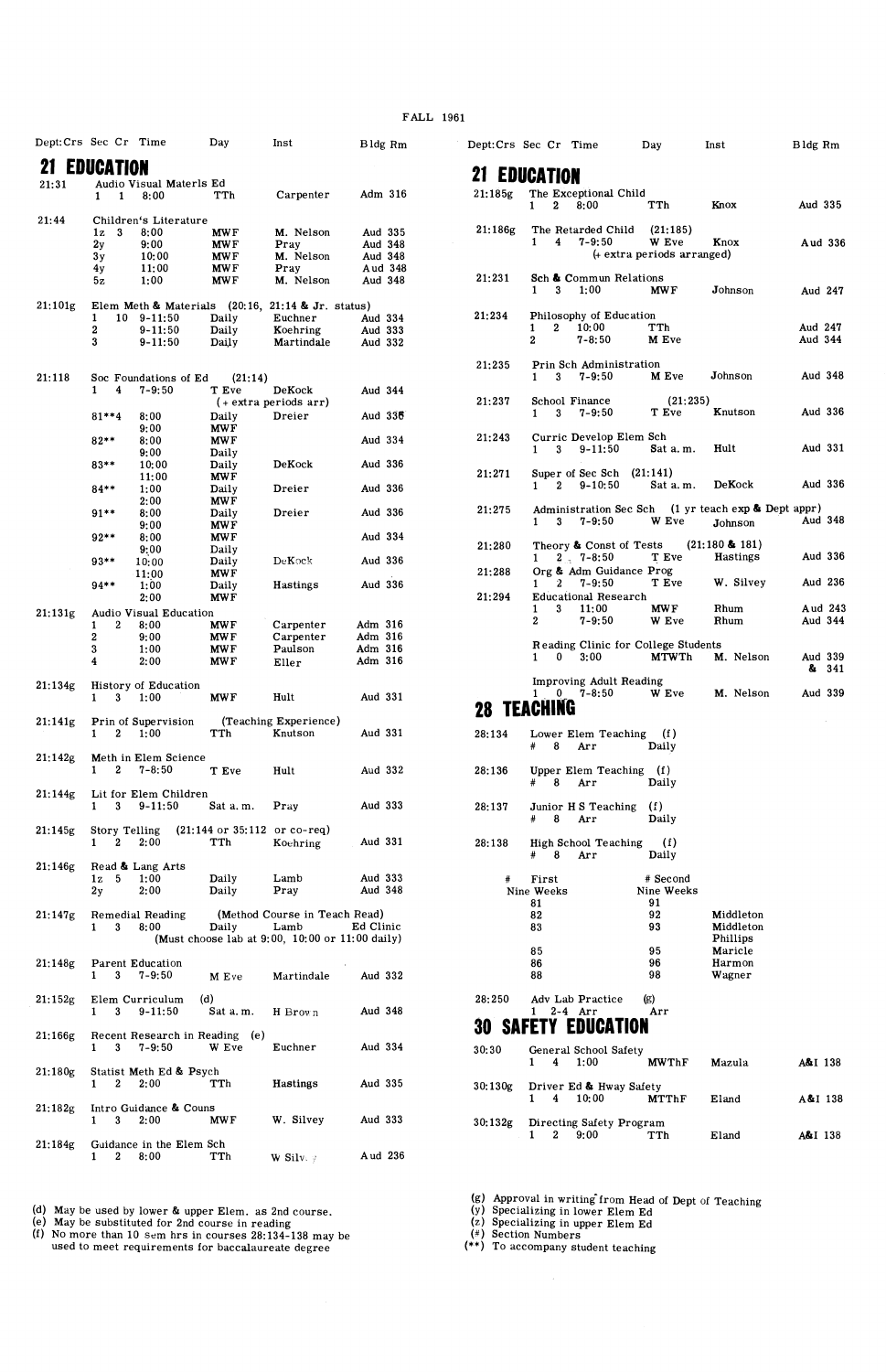| Dept:Crs Sec Cr |                     |                         | Time                                                     | Day                                           | Inst                    | Bldg Rm                   |
|-----------------|---------------------|-------------------------|----------------------------------------------------------|-----------------------------------------------|-------------------------|---------------------------|
|                 |                     |                         | <b>HOME ECONOMICS</b>                                    |                                               |                         |                           |
| 31:10           | 1<br>2              | $\boldsymbol{2}$        | Clothing Selection<br>9:00<br>3:00                       | MW<br>WF                                      | Shores<br><b>Shores</b> | Wrt 303<br>Wrt 303        |
| 31:15           | 1<br>$\overline{2}$ | Clothing I<br>2         | $8 - 9:50$<br>$2 - 3:50$                                 | TTh<br>TTh                                    | Sjolander<br>Sjolander  | Wrt 314<br>Wrt 314        |
| 31:30           | 1                   | 2                       | Family Nutrition<br>7:00                                 | W Eve                                         | Yeager                  | Wrt 209                   |
| 31:35           | $\mathbf{1}$        | 3                       | Foods & Nutrition I<br>$10 - 11:50$                      | <b>MWF</b>                                    | Yeager                  | Wrt 209                   |
| 31:36           | 1                   | 3                       | Foods & Nutrition II<br>10-11:50<br>10-12:50             | т<br>Th                                       | Yeager                  | Wrt 209                   |
| 31:51           | 1<br>2              | 2                       | Personal Relationships<br>8:00<br>2:00                   | WF<br>WF                                      | Holliday<br>Holliday    | Wrt 201<br><b>Wrt 201</b> |
| 31:65           | 1                   | 3                       | Home Plan & Furnishing<br>$12 - 1:50$<br>1:00            | TTh<br>F                                      | Shores                  | Wrt 303                   |
| 31:110g         | 1                   | Textiles<br>$\mathbf 2$ | 9:00                                                     | TThF                                          | Shores                  | Wrt 303                   |
| 31:111          | 1                   | 3                       | Costume Design<br>$12 - 1:50$                            | $(31:10 \& 31:15)$<br>MW<br>(2 hrs. arranged) | Sjolander               | Wrt 314                   |
| 31:142g         | 1                   | 2                       | Prin Food Preparation<br>$2 - 3:50$                      | TTh                                           | Yeager                  | Wrt 201                   |
| 31:150g         | 1                   | 4                       | Child and the Home<br>$10 - 11:50$<br>$10 - 11:50$       | MW<br>or TTh<br>F                             | Holliday                | Wrt 210                   |
| 31:160g         | 1                   | 3                       | Decorative Textiles<br>$10 - 11:50$<br>(2 hrs. arranged) | MW                                            | Shores                  | Wrt 308                   |
| 31:170          |                     | 2                       | Home Management<br>10:00                                 | МW                                            | Buckingham              | Wrt 212                   |
| 31:172          | 81                  | 2                       | Home Management House<br>Arr                             | Arr                                           | Buckingham              | HMH                       |
| 31:176g         | 1                   | 2                       | Family Finance<br>7:00                                   | M Eve                                         | Holliday                | Wrt 201                   |
| 31:182g         | 1                   | $\overline{2}$          | <b>Adult Education</b><br>(h)<br>3:00                    | WF                                            | Buckingham              | Wrt 212                   |
| 31:190          | 1                   | 3                       | Methods in Home Econ<br>2:00                             | <b>MWF</b>                                    | Buckingham              | Wrt 212                   |
|                 |                     |                         | 33 INDUSTRIAL ARTS                                       |                                               |                         |                           |
| 33:10           | 1                   | 4                       | General Drawing<br>$2 - 3:50$<br>3:00                    | TTh<br>w                                      | Wright                  | A&I 134                   |
| 33:15           | 1                   | 3                       | General Wood<br>$8 - 9:50$<br>9:00                       | WF<br>M                                       | Wagner                  | A&I 117                   |
| 33:30           | 1                   | 5                       | General Metal<br>$10 - 11:50$<br>10:00                   | TThF<br>м                                     | LaRue                   | A&I 133                   |
|                 | $\overline{2}$      |                         | $2 - 3:50$<br>2:00                                       | WThF<br>т                                     | LaRue                   | A&I 133                   |
| 33:111g         | 1                   | 5                       | <b>Advanced Drawing</b><br>$8 - 9:50$<br>9:00            | $(33:10 \text{ or }$ equiv)<br>TTh<br>M       | Wright                  | A&I 134                   |
| 33:121g         |                     |                         | Advanced Wood                                            |                                               |                         |                           |
|                 | 1                   | 5                       | $10 - 11:50$<br>10:00                                    | TThF<br>M                                     | Wagner                  | A&I 117                   |

(h) Class meets last 9 weeks on Wednesday evening from 7-9: 50

 $\sim$ 

| 33      | INDUSTRIAL<br>ARTS                                                        |                        |                                       |                     |
|---------|---------------------------------------------------------------------------|------------------------|---------------------------------------|---------------------|
| 33:141g | Machine Tools<br>1<br>5<br>$2 - 3:50$<br>3:00                             | т<br>W                 | (33:30 or Dept Approval)<br>Matala    | A&I 100             |
|         | $2 - 4:50$                                                                | Th                     |                                       |                     |
| 33:150g | General Electricity<br>5<br>1<br>$8 - 9:50$                               | <b>MWF</b>             | (88:52 or Dept Approval)<br>Matala    | A&I 108             |
| 33:152g | General Electronics<br>2<br>1<br>$7 - 9:50$                               | M Eve                  | (33:150, 88:56 or approval)<br>Matala | A&I 108             |
| 33:155g | General Graphic Arts<br>1<br>3<br>$8 - 9:50$                              | WF                     | Wright                                | A&I 126             |
| 33:160g | Auto Mechanics<br>1<br>$\mathbf{2}$<br>11:00<br>$10 - 11:50$              | т<br>Τh                | Matala                                | A&I 130             |
| 33.175g | <b>Industrial Crafts</b><br>2<br>1<br>11:00<br>$10 - 11:50$               | M<br>w                 | LaRue                                 | A&I 133             |
| 33:183g | Indus Arts for Elem Sch<br>$7 - 9:50$<br>1<br>2                           | W Eve                  | Wagner                                | A&I 117             |
| 33:190g | Teach of Indus Arts<br>1<br>-3<br>11:00<br>$10 - 11:50$                   | (11 hrs. IA)<br>м<br>w | Reed                                  | A&I 138             |
| 33:195g | School Shop Planning (33:10 & 190)<br>2<br>1:00<br>1                      | МW                     | Wagner                                | A&I 134             |
| 33:270  | Projects in Industrial Arts<br>Automobile Mechanics<br>1<br>3<br>$9 - 12$ | Sat a.m.               | Reed                                  | A&I 138             |
|         | Drawing<br>3.<br>$9 - 12$<br>2.                                           | Sat a.m.               | Reed                                  | A&I 138             |
|         | Electricity<br>3<br>3<br>$9 - 12$                                         | Sat a.m.               | Reed                                  | A&I 138             |
|         | Industrial Arts Design<br>4<br>3<br>9-12<br>Machine Shop                  | Sat a.m.               | Reed                                  | A&I 138             |
|         | 3<br>$9 - 12$<br>5<br>Metal                                               | Sat a.m.               | Reed                                  | A&I 138             |
|         | 3<br>$9 - 12$<br>6<br>Wood                                                | Sat a.m.               | Reed                                  | A&I 138             |
|         | 7<br>3<br>9-12<br>Plastics<br>3<br>$9 - 12$<br>8                          | Sat a.m.<br>Sat a.m.   | Reed<br>Reed                          | A&I 138<br>A&I 138  |
|         |                                                                           |                        |                                       |                     |
|         | <b>35 LIBRARY SCIENCE</b>                                                 |                        |                                       |                     |
| 35:10   | Library Orientation                                                       |                        |                                       |                     |
|         | 8:00<br>1<br>1<br>2<br>8:00                                               | M<br>w                 |                                       | Lib 204<br>Lib 204  |
|         | 3<br>8:00                                                                 | F                      |                                       | Lib 204             |
|         | 4<br>9:00                                                                 | W                      |                                       | Lib 204             |
|         | 5<br>10:00                                                                | w                      |                                       | Lib 204             |
|         | 6<br>11:00                                                                | т                      |                                       | Lib 204             |
|         | 7<br>11:00                                                                | Th                     |                                       | Lib 204             |
|         | 8<br>1:00<br>9                                                            | M                      |                                       | Lib 204             |
|         | 1:00<br>10<br>2:00                                                        | Τh<br>M                |                                       | Lib 204<br>Lib 204  |
|         | 11<br>2:00                                                                | w                      |                                       | L <sub>ib</sub> 204 |
|         | 12<br>2:00                                                                | F                      |                                       | Lib 204             |
| 35:12   | The School Library                                                        |                        |                                       |                     |
| 35:14   | ษ:บบ                                                                      | MTThF                  | McLeod                                | Lib 204             |
|         | <b>Book Selection</b><br>$\mathbf{2}$<br>8:00<br>1                        | TTh                    | Noonan                                | Lib 204             |
| 35:112g | Lib Materials Children<br>11:00<br>1<br>3                                 | MW F                   | McLeod                                | Lib 204             |
| 35:114g | H S Library Materials<br>$\overline{4}$<br>10:00<br>1                     | MTThF                  | Noonan                                | Lib 204             |
| 35:115g | Cataloging and Classif<br>$3 \t1:00-3$<br>$\mathbf{1}$                    | $\mathbf{M}\mathbf{W}$ | Jonish                                | Lib 204             |

Dept:Crs Sec Cr Time Day Inst

Bldg h

#### FALL 1961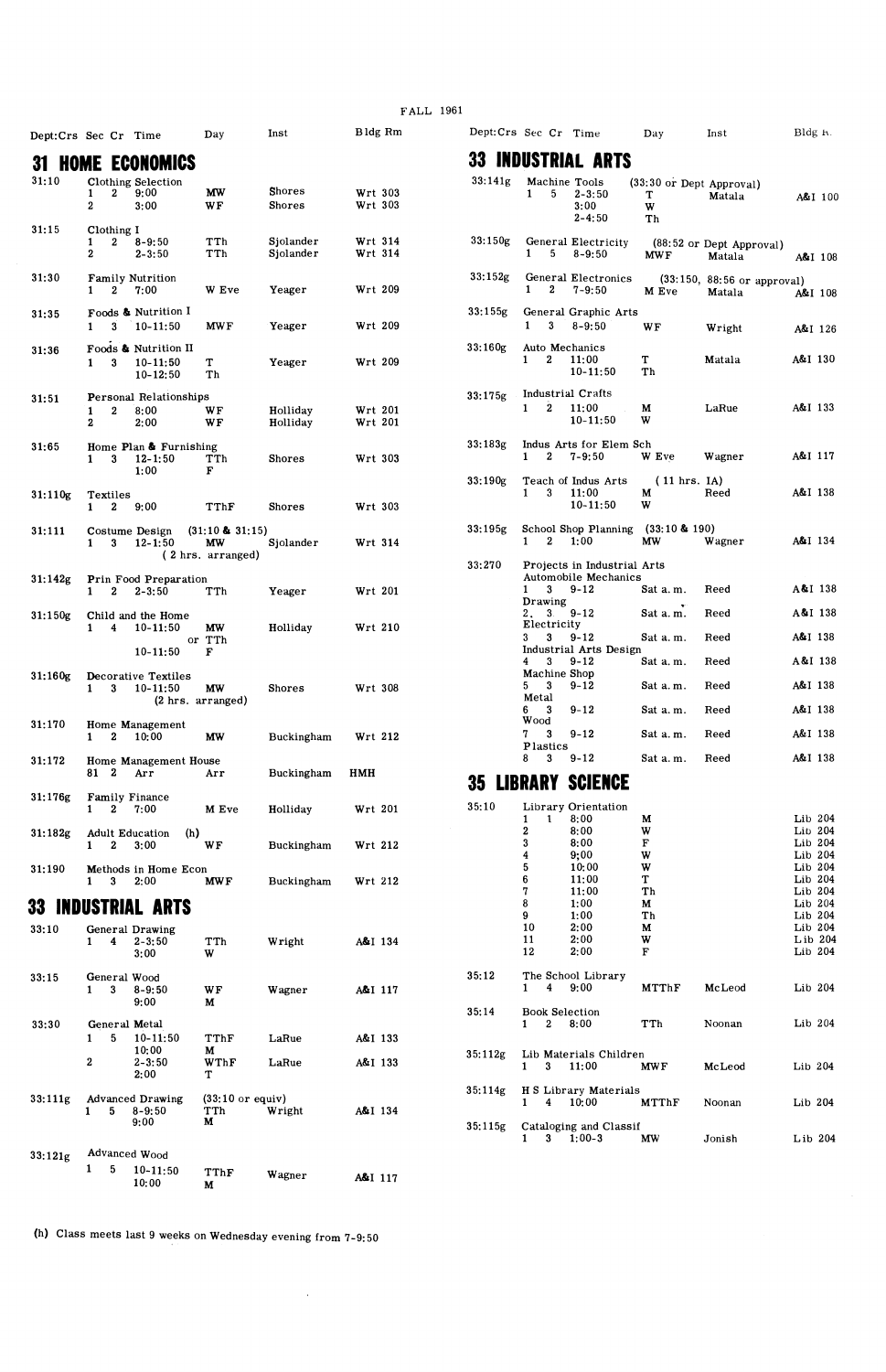|         |                                                     |             |                    | r un                   |
|---------|-----------------------------------------------------|-------------|--------------------|------------------------|
|         | Dept:Crs Sec Cr Time                                | Day         | Inst               | Bldg Rm                |
| 37      | <b>PHYSICAL EDUCATION</b>                           |             |                    |                        |
|         | Beg Flk Dn                                          |             |                    |                        |
| 37.1    | 1†<br>1<br>8:00                                     | TTh         | Moon               | W Gym 213              |
|         | 2<br>3:00                                           | TThF        | Moon               | W Gym 113              |
|         |                                                     |             |                    |                        |
| 37:1    | Beg Modern Dn                                       |             |                    |                        |
|         | 3<br>1<br>11:00<br>4<br>1:00                        | MW F        | Darling            | W Gym 213              |
|         | 5<br>2:00                                           | TThF<br>MWF | Darling<br>Darling | W Gym 213<br>W Gym 213 |
|         | 6<br>3:00                                           | TThF        | Darling            | W Gym 213              |
|         |                                                     |             |                    |                        |
| 37:1    | Rec Games                                           |             |                    |                        |
|         | 7†<br>1<br>9:00<br>8†<br>$11:00 -$                  | TTh<br>TTh  | Groves<br>Mohn     | W Gym 113              |
|         | 9<br>2:00                                           | TThF        | Groves             | W Gym 113<br>W Gym 113 |
|         |                                                     |             |                    |                        |
| 37:10   | First Aid to Injured                                |             |                    |                        |
|         | 1<br>2<br>8:00<br>2<br>1:00                         | TTh         | Bontz              | W Gym 305              |
| 37:13   | Phy Ed for Elem Grades (Sophomore standing)         | TTh         | Clark              | M Gym 201              |
|         | 1 y 2<br>9:00                                       | <b>MWF</b>  | Mohn               | W Gym 113              |
|         | 2z<br>$-10:00$                                      | <b>MWF</b>  | Bontz              | W Gym 113              |
|         | 3 <sub>y</sub><br>11:00                             | <b>MWF</b>  | Ramsay             | W Gym 113              |
|         | 4z<br>1:00                                          | <b>MWF</b>  | Mohn               | W Gym 113              |
| 37:14   | Act in Elem School (i)                              |             | (Soph Standing)    |                        |
|         | 2<br>1<br>1:00                                      | <b>MWF</b>  | Ramsay             | W Gym 114              |
|         |                                                     |             |                    |                        |
| 37:15   | Personal Health                                     |             |                    |                        |
|         | 1<br>$\mathbf{2}$<br>10:00<br>2<br>11:00            | TTh         | Bontz              | W Gym 305              |
|         |                                                     | МW          | Witham             | M Gym 201              |
| 37:110  | Health Instruction                                  |             |                    |                        |
|         | 2<br>9:00<br>1                                      | TTh         | Koll               |                        |
|         |                                                     |             |                    |                        |
| 37.131  | Rec Leadership                                      |             |                    |                        |
|         | 2<br>1<br>1:00                                      | МW          | Clark              | M Gym 202              |
| 37:151  | Kinesiology                                         | (i)         |                    |                        |
|         | 1<br>3<br>9:00                                      | TThF        | Winsberg           | W Gym 305              |
|         |                                                     |             |                    | &<br>213               |
| 37:176  |                                                     |             |                    |                        |
|         | Org & Admin of Phys Ed<br>2<br>1<br>10:00           | TTh         |                    | M Gym 201              |
|         |                                                     |             |                    |                        |
| 37:190g | Meth & Prin of Phys Ed                              |             |                    |                        |
|         | $3^{\circ}$<br>1<br>10:00                           | MW F        | Clark              | <b>M</b> Gym 201       |
| 37:     |                                                     | (k)         |                    |                        |
|         | History and Principles<br>$\mathbf{2}$<br>1<br>3:00 | WF          | Bontz              | W Gym 305              |
|         |                                                     |             |                    |                        |
|         | 38 PHYSICAL EDUCATION, MEN                          |             |                    |                        |
| 38:1    |                                                     |             |                    |                        |
|         | <b>Adapted Exercise</b><br>1<br>12:00<br>1          | TTh         | Clark              |                        |
|         |                                                     |             |                    |                        |
| 38:1    | Adv Swimming                                        |             |                    |                        |
|         | 2<br>$\mathbf{1}$<br>8:00                           | МW          | <b>Bitcon</b>      |                        |
|         | 3<br>12:00                                          | МW          | Staff              |                        |
|         | 4<br>1:00                                           | TTh         | Staff              |                        |
| 38:1    | Beg Swimming                                        |             |                    |                        |
|         | 5<br>1<br>9:00                                      | TTh         | <b>Bitcon</b>      |                        |
|         | 6<br>9:00                                           | МW          | Sheriff            |                        |
|         | 7<br>10:00                                          | TTh         | <b>Bitcon</b>      |                        |
|         | 8<br>10:00                                          | <b>MW</b>   | Staff              |                        |
|         | 9<br>11:00<br>10<br>12:00                           | TTh<br>TTh  | Staff              |                        |
|         | 11<br>2:00                                          | TTh         | Staff<br>Clark     |                        |
|         |                                                     |             |                    |                        |
|         |                                                     |             |                    |                        |
| 38:1    | Diving<br>12                                        |             |                    |                        |
|         | $\mathbf{1}$<br>9:00                                | TTh         | Thrall             | W Pool                 |
| 38:1    | Fresh Baseball                                      | (m)         |                    |                        |
|         | 13 1<br>4:00                                        | Daily       | Whitford           |                        |
|         |                                                     |             |                    |                        |
| 38:1    | Fresh Bsktball                                      | (m)         |                    |                        |
|         | 14 1<br>4:00                                        | Daily       | Stewart            |                        |
| 38:1    | Fresh Football                                      | (m)         |                    |                        |
|         | 15 1<br>4:00                                        | Daily       | Staff              |                        |
|         |                                                     |             |                    |                        |

(1) No credit for a student with credit in 37:13<br>(i) No credit for a student with credit in 38:150<br>(k) No credit for a student with credit in 37:190<br>(k) Must secure approval of Varsity Coach<br>(y) Specializing in lower elem

# **Dept:Crs Sec Cr Time Day Inst 38 PHYSICAL EDUCATION, MEN**

| 38:1   | Fresh Track<br>(.a)<br>4:00<br>16<br>1                                                                 | Daily                                   | Dickinson                                 |           |
|--------|--------------------------------------------------------------------------------------------------------|-----------------------------------------|-------------------------------------------|-----------|
| 38:1   | Fresh Wrestling (m)<br>4:00<br>17<br>$\mathbf{1}$                                                      | Daily                                   | Koll                                      |           |
| 38:1   | Golf-Vlly <sub>v</sub> i<br>18<br>8:00<br>-1<br>19<br>9:00<br>20<br>10:00<br>21<br>11:00<br>22<br>1:00 | МW<br>$\mathtt{TTh}$<br>TTh<br>MW<br>мw | Aldrich<br>Witham<br>Bitcon<br>Witham     |           |
| 38:1   | Life Saving<br>23<br>-1<br>3:00                                                                        | TTh                                     | Thrall                                    |           |
| 38:1   | Sftball-Bsktball<br>24<br>-1<br>9:00<br>25<br>10:00<br>26<br>1:00                                      | МW<br>МW<br>TTh                         | Whitford<br>Whitford<br>Whitford          |           |
| 38:1   | Tennis-Vilvol<br>27 1 8:00<br>28<br>9:00                                                               | TTh<br>МW                               | Aldrich                                   |           |
| 38:1   | Tennis-Tumbling<br>29<br>10:00<br>1                                                                    | <b>MW</b>                               |                                           |           |
| 38:1   | Tennis-Badminton<br>30<br>10:00<br>1                                                                   | TTh                                     | Stewart                                   |           |
| 38:1   | Varsity Baseball (m)<br>31<br>$\mathbf{1}$<br>4:00                                                     | Daily                                   | Whitford                                  |           |
| 38:1   | Varsity Basketball (m)<br>1<br>4:00<br>32                                                              | Daily                                   | Stewart                                   |           |
| 38.1   | (m)<br>Varsity Football<br>33<br>1<br>4:00                                                             | Daily                                   | Sheriff                                   |           |
| 38:1   | Varsity Track<br>(m)<br>4:00<br>34<br>1                                                                | Daily                                   | Dickinson                                 |           |
| 38:1   | (m)<br>Varsity Wrestling<br>35<br>1<br>4:00                                                            | Daily                                   | Koll                                      |           |
| 38:1   | Weight Lifting<br>36<br>$1^{\circ}$<br>9:00<br>37<br>11:00<br>38<br>11:00<br>39<br>1:00                | МW<br>TTh<br>МW<br>МW                   | <b>Bitcon</b><br>Koll<br>Thrall<br>Thrall |           |
| 38:4   | Minor Team Sports<br>1<br>9:00<br>1<br>2<br>11:00                                                      | TTh<br>TTh                              | Stewart<br>Bitcon                         |           |
| 38.5   | Wrestling<br>91<br>1<br>2:00                                                                           | (Not open to Freshmen)<br>MTWTh         | Koll                                      |           |
| 38.6   | Minor Indiv Sports<br>1<br>11:00<br>1                                                                  | МW                                      | Koll                                      |           |
| 38:101 | Football<br>1<br>3.<br>10:00                                                                           | <b>MTWTh</b>                            | Sheriff                                   | M Gym 202 |
| 38:102 | Basketball<br>1<br>3<br>1:00                                                                           | MTWTh                                   | Stewart                                   | M Gym 202 |
| 38:103 | Baseball<br>81<br>1<br>2:00                                                                            | <b>MTWTh</b>                            | Whitford                                  | M Gym 201 |
| 38:104 | Track & Field<br>1<br>$\mathbf{2}$<br>2:00                                                             | <b>MWF</b>                              | Dickinson                                 | M Gym 202 |
| 38:105 | Gymnastics<br>11:00<br>1<br>$\mathbf{1}$<br>$\overline{2}$<br>1:00                                     | TTh<br>TTh                              | Thrall<br>Thrall                          |           |
| 38:106 | Swimming (Ability to Swim)<br>11:00<br>1<br>$\mathbf{1}$                                               | МW                                      | Clark                                     |           |
| 38:107 | Games Rhyth Activities<br>2<br>8:00<br>1                                                               | MTWTh                                   | Koll                                      | M Gym 201 |

(z) Specializing in upper elementary education<br>(†) Meets 9 weeks only. Student must choose a class for the<br>second 9 weeks as provided by the department.

Bldg Rm

 $\bar{\gamma}$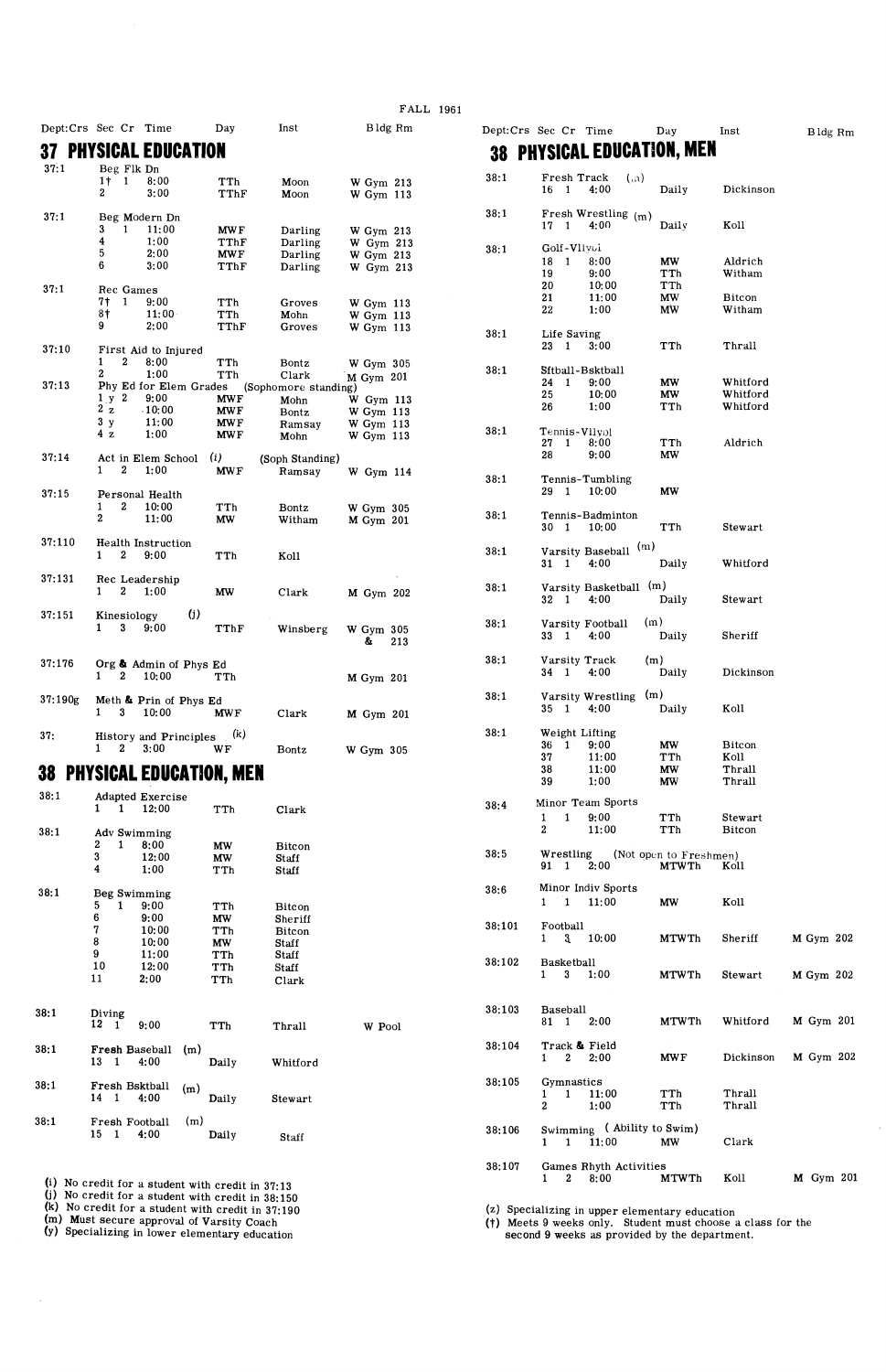**Dept: Crs Sec Cr Time** Day **Inst** Bldg Rm **Dept: Crs Sec Cr Time** Day **Inst** Bldg Rm **38 PHYSICAL EDUCATION, MEN 39 PHYSICAL EDUCATION, MEN** 38:115g **Training Techniques**  MGym 202 39:6 **Fresh Major Activities 81** 2 11:00 **MTWTh Dickinson** 1 1 Arr Arr Staff W Gym 91 11:00 **MTWTh Dickinson** MGym 202

| 38:150 | Anatomy & Kinesiology |                  |          |                  |
|--------|-----------------------|------------------|----------|------------------|
|        | 9:00<br>$1 \quad 3$   | MW F             | Thrall   | <b>M Gym 202</b> |
| 38:172 | Group Leadership      | $(1)$ $(37:190)$ |          |                  |
|        | $1 \quad 1 \quad Arr$ | Arr              | Whitford |                  |

# **39 PHYSICAL EDUCATION, WOMEN**

| 39:1 | Beg Hockey<br>1† 1                 | 8:00<br>3:00  | <b>MW</b><br>TTh                                       | Crawford           | W Gym 113<br>& Range   | 39:108 | 1                          | 1                | Junior Major Activities<br>Arr  | Arr                      | Staff                                                                | W Gym              |     |
|------|------------------------------------|---------------|--------------------------------------------------------|--------------------|------------------------|--------|----------------------------|------------------|---------------------------------|--------------------------|----------------------------------------------------------------------|--------------------|-----|
|      |                                    |               |                                                        |                    |                        | 39:109 |                            |                  | Senior Major Activities         |                          |                                                                      |                    |     |
| 39:1 | Beg Soccer                         |               |                                                        |                    |                        |        | $\mathbf{1}$               | $1$ .            | Arr                             | Arr                      | Staff                                                                | W Gym              |     |
|      | $\mathbf{1}$<br>2†                 | 8:00          | TTh                                                    | Darling            | W Gym 113              |        |                            |                  |                                 |                          |                                                                      |                    |     |
| 39:1 | 3 <sub>1</sub><br>Beg Archery      | 9:00          | TTh                                                    | Darling            | W Gym 214              | 39:191 | 1                          |                  | $1 - 4$ 10:00                   | TW                       | Meth & Mat in Phys Ed $(6 \text{ hrs } 39:6 \& 7)$ $(k)$<br>Crawford | W Gym 114          |     |
|      | $\mathbf{1}$<br>4                  | 9:00          | <b>MWF</b>                                             | Van Ness           | Range                  |        |                            |                  | 11:00                           | <b>MTWF</b>              |                                                                      |                    |     |
|      | 5                                  | 11:00         | <b>MWF</b>                                             | Van Ness           | Range                  |        | 50 SPEECH                  |                  |                                 |                          |                                                                      |                    |     |
|      | 6                                  | 2:00          | <b>MWF</b>                                             | Van Ness           | Range                  |        |                            |                  |                                 |                          |                                                                      |                    |     |
|      | 7†                                 | 1:00          | TTh                                                    | Crawford           | Range                  | 50:26  |                            |                  | Fundamentals of Speech          |                          |                                                                      |                    |     |
| 39:1 | Int (Field) Arch                   |               |                                                        |                    |                        |        | 1                          | 3                | 8:00                            | <b>MWF</b>               | M. Smith                                                             | Aud 44             |     |
|      | $8 + 1$                            | 4:00          | MW                                                     | Crawford           | Range                  |        | $\overline{\mathbf{2}}$    |                  | 8:00                            | <b>MWF</b>               | Townsend                                                             | Aud 45             |     |
|      |                                    |               |                                                        |                    |                        |        | $\mathbf{3}$               |                  | 9:00                            | <b>MWF</b>               | Townsend                                                             | Aud 139            |     |
| 39:1 | Beg Golf                           |               |                                                        |                    |                        |        | $\overline{\mathbf{4}}$    |                  | 9:00                            | <b>MWF</b>               | Zender                                                               | $S$ ab 4           |     |
|      | $\mathbf{1}$<br>9                  | 8:00          | <b>MWF</b>                                             | Ramsay             | <b>W</b> Gym 214       |        | 5<br>6                     |                  | 10:00<br>10:00                  | <b>MWF</b>               | Wagner                                                               | Aud 139            |     |
|      | 10†                                | 9:00          | МW                                                     | Ramsay             | W Gym 213              |        | $7*$                       |                  | 11:00                           | <b>MWF</b><br><b>MWF</b> | Wesley<br>Thorne                                                     | Aud 45<br>Aud 44   |     |
|      | 11                                 | 1:00          | TThF                                                   | Moon               | W Gym 114              |        | 8                          |                  | 12:00                           | <b>MWF</b>               | McDavitt                                                             | Aud 129            |     |
|      |                                    |               |                                                        |                    | & W Gym 214            |        | 9                          |                  | 12:00                           | <b>MWF</b>               | M. Smith                                                             | Aud 44             |     |
|      | 12 <sub>1</sub>                    | 2:00          | MW                                                     | Winsberg           | W Gym 214              |        | 10                         |                  | 12:00                           | <b>MWF</b>               | Townsend                                                             | Aud 139            |     |
|      | 13<br>14                           | 2:00          | TThF                                                   | Ramsay             | W Gym 214<br>W Gym 214 |        | 11                         |                  | 1:00                            | <b>MWF</b>               | Wagner                                                               | Aud 139            |     |
|      | 15                                 | 3:00<br>4:00  | TThF<br><b>MWTh</b>                                    | Ramsay<br>Moon     | W Gym 214              |        | 12                         |                  | 1:00                            | <b>MWF</b>               | Wesley                                                               | Aud 44             |     |
|      |                                    |               |                                                        |                    |                        |        | 13                         |                  | 2:00                            | <b>MWF</b>               | M. Smith                                                             | Aud 44             |     |
| 39:1 | Int Golf                           |               |                                                        |                    |                        |        | 14                         |                  | 3:00                            | TThF                     | Thorne                                                               | Aud 44             |     |
|      | 16† 1                              | 11:00         | TTh                                                    | Ramsay             | W Gym 214              |        | 15<br>16                   |                  | 3:00<br>4:00                    | TThF                     | Wesley                                                               | Aud 45             |     |
|      |                                    |               |                                                        |                    |                        |        | 17                         |                  | 4:00                            | <b>MWF</b><br><b>MWF</b> | Thorne<br>Wesley                                                     | Aud 44<br>Aud 45   |     |
| 39:1 | Beg Swim                           |               |                                                        |                    |                        |        |                            |                  |                                 |                          |                                                                      |                    |     |
|      | $17-1$                             | 8:00          | <b>MWF</b>                                             | Groves             | W Pool                 | 50:30  |                            |                  | Public Speaking                 |                          |                                                                      |                    |     |
|      | 18<br>19                           | 9:00          | <b>MWF</b><br><b>MWF</b>                               | Groves<br>Groves   | W Pool<br>W Pool       |        | 1                          | 3                | 9:00                            | <b>MWF</b>               | M. Smith                                                             | Aud 45             |     |
|      |                                    | 1:00          |                                                        |                    |                        |        |                            |                  |                                 |                          |                                                                      |                    |     |
| 39:1 | 1st Int Swim                       |               | (Beg Swim or equiv)                                    |                    |                        | 50:31  |                            |                  | Oral Interpretation             |                          |                                                                      |                    |     |
|      | 20<br>$\mathbf{1}$                 | 10:00         | MW F                                                   | Moon               | W Pool                 |        | 1.                         | 3                | 10:00                           | MW F                     | Wood                                                                 | S ab               | - 4 |
|      | 21                                 | 2:00          | <b>MWF</b>                                             | Moon               | W Pool                 | 50:32  |                            |                  | Voice and Phonetics             |                          |                                                                      |                    |     |
|      | 22                                 | 3:00          | TTh                                                    | Winsberg           | W Pool                 |        | 1                          | $\boldsymbol{2}$ | 9:00                            | TTh                      | Eblen                                                                | Aud 45             |     |
|      | 23                                 | 4:00          | TTh                                                    | Winsberg           | W Pool                 |        |                            |                  |                                 |                          |                                                                      |                    |     |
|      |                                    |               |                                                        |                    |                        | 50:40  |                            |                  | Discussion and Debate           |                          |                                                                      |                    |     |
| 39:1 | 2nd Int Swim<br>24<br>$\mathbf{1}$ | 3:00          | (1st Int Swim or equiv)<br>WF                          | Winsberg           | W Pool                 |        | $\mathbf{1}$               | 3                | 8:00                            | <b>MWF</b>               | Wagner                                                               | Aud 139            |     |
|      |                                    |               |                                                        |                    |                        |        |                            |                  |                                 |                          |                                                                      |                    |     |
| 39:1 | Life Saving<br>$25+1$              | 4:00          | (2nd Int Swim or equiv) (Soph standing)<br><b>MWTh</b> | Groves             | W Pool                 | 50:51  | 1                          | 3                | Play Production<br>12:00        | <b>MWF</b>               | Zender                                                               | Sab 4              |     |
|      |                                    |               |                                                        |                    |                        |        |                            |                  |                                 |                          |                                                                      |                    |     |
| 39:1 | Beg Tennis                         |               |                                                        |                    |                        | 50:52  | Stagecraft<br>$\mathbf{1}$ | 3                |                                 |                          |                                                                      |                    |     |
|      | $26 + 1$                           | 8:00          | MW                                                     | Swanson            | W Gym 114              |        |                            |                  | $2 - 3:50$                      | TTh                      | Zender                                                               | Aud 35<br>& Aud 29 |     |
|      | 27                                 | 8:00          | TThF                                                   | Swanson            | W Gym 114              |        |                            |                  |                                 |                          |                                                                      |                    |     |
|      | $28+$                              | 9:00<br>9:00  | <b>MW</b><br>TThF                                      | Swanson<br>Ramsay  | W Gym 114              | 50:130 |                            |                  | Creative Dramatics for Children |                          |                                                                      |                    |     |
|      | 29<br>30                           |               |                                                        |                    | W Gym 114              |        | 1                          | 3                | 10:00                           | <b>MWF</b>               | McDavitt                                                             | Aud 126            |     |
|      | 31                                 | 10:00<br>1:00 | <b>MWF</b><br><b>MWF</b>                               | Darling<br>Swanson | W Gym 114<br>W Gym 213 |        | $\overline{\mathbf{2}}$    |                  | $7 - 9:50$                      | T Eve                    | McDavitt                                                             | Aud 234            |     |
|      | 32                                 | 2:00          | <b>MWF</b>                                             | Crawford           | W Gym 114              |        |                            |                  |                                 |                          |                                                                      |                    |     |
|      | 33                                 | 3:00          | TThF                                                   | Swanson            | W Gym 114              | 50:153 | Acting                     |                  |                                 |                          |                                                                      |                    |     |
|      | 34†                                | 4:00          | <b>MW</b>                                              | Swanson            | W Gym 114              |        | $\mathbf{1}$               | 3                | 11:00                           | <b>MWF</b>               | Wood                                                                 | S ab               | -4  |
|      |                                    |               |                                                        |                    |                        | 50:170 |                            |                  | Speech Corr for Teach           |                          |                                                                      |                    |     |
| 39:1 | Int Tennis                         |               |                                                        |                    |                        |        | $\mathbf{1}$               | $\mathbf{2}$     | 11:00                           | TTh                      | Schaffer                                                             | Aud 44             |     |
|      | 3511                               | 11:00         | TTh                                                    | Swanson            | W Gym 213              |        |                            |                  |                                 |                          |                                                                      |                    |     |
|      | 36†                                | 4:00          | TTh                                                    | Swanson            | W Gym 114              | 50:171 |                            |                  | <b>Speech Science</b>           |                          |                                                                      |                    |     |
|      |                                    |               |                                                        |                    |                        |        | 1                          | 4                | 2:00                            | <b>MTWTh</b>             | Eblen                                                                | Aud 45             |     |
| 39:1 | Movmnt Fund<br>$\mathbf{1}$        | 10:00         | <b>MWF</b>                                             | Swanson            | W Gym 214              |        |                            |                  |                                 |                          |                                                                      |                    |     |
|      | 37<br>38                           | 11:00         | <b>MWF</b>                                             | Winsberg           | W Gym 214              | 50:172 |                            |                  | Voice Disorders                 |                          |                                                                      |                    |     |
|      | 39†                                | 1:00          | TTh                                                    | Winsberg           | W Gym 214              |        | 1                          | 4                | 1:00                            | <b>MTThF</b>             | Schaffer                                                             | Aud 45             |     |
|      |                                    |               |                                                        |                    |                        | 50:176 |                            |                  | Clinical Practice               |                          |                                                                      |                    |     |
| 39:1 | Soc Rec                            |               |                                                        |                    |                        |        | 1                          | 2                | Arr                             | Arr                      | Eblen &                                                              | Aud 41             |     |
|      | 40† 1                              | 10:00         | TTh                                                    | Darling            | W Gym 113              |        |                            |                  |                                 |                          | Schaffer                                                             |                    |     |
|      | 41†                                | 2:00          | TTh                                                    | Moon               | W Gym 213              |        |                            |                  |                                 |                          |                                                                      |                    |     |

| $(k)$ No credit for a student with credit in 37:190<br>(1) Assigned to class by instructor<br>(*) Reserved for students with high test scores |  | (†) Meets 9 weeks only. Student must choose a class for the<br>second 9 weeks as provided by the department.<br>(**) To accompany student teaching |
|-----------------------------------------------------------------------------------------------------------------------------------------------|--|----------------------------------------------------------------------------------------------------------------------------------------------------|
|-----------------------------------------------------------------------------------------------------------------------------------------------|--|----------------------------------------------------------------------------------------------------------------------------------------------------|

|      |  |                               | <b>39 PHYSICAL EDUCATION, WOMEN</b> |       |       |  |
|------|--|-------------------------------|-------------------------------------|-------|-------|--|
| 39:6 |  | <b>Fresh Major Activities</b> |                                     |       |       |  |
|      |  | 1 1 Arr                       | Arr                                 | Staff | W Gym |  |

|        | . .         | $1 - 00$                | .                            |          |                      |        |   |              |                         |                   |                                                           |                  |  |
|--------|-------------|-------------------------|------------------------------|----------|----------------------|--------|---|--------------|-------------------------|-------------------|-----------------------------------------------------------|------------------|--|
| 38:150 |             | Anatomy & Kinesiology   |                              |          |                      | 39:7   |   |              | Soph Major Activities   |                   |                                                           |                  |  |
|        | 3           | 9:00                    | <b>MWF</b>                   | Thrall   | <b>M</b> Gym 202     |        |   | $\mathbf{2}$ | Arr                     | Arr               | Staff                                                     | W Gym            |  |
| 38:172 |             |                         | $(1)$ $(37:190)$             |          |                      | 39:80  |   |              | Intro to Phys Education |                   |                                                           |                  |  |
|        |             | Group Leadership<br>Arr | Arr                          | Whitford |                      |        |   | $\mathbf{2}$ | 8:00                    | TThF              | Crawford<br>Winsberg                                      | <b>W</b> Gym 214 |  |
|        |             |                         | 39 PHYSICAL EDUCATION, WOMEN |          |                      |        | 2 |              | 9:00                    | <b>MWF</b>        | Crawford<br>Winsberg                                      | W Gym 214        |  |
| 39:1   | Beg Hockey  |                         |                              |          |                      | 39:108 |   |              | Junior Major Activities |                   |                                                           |                  |  |
|        | 1†          | 8:00<br>3:00            | <b>MW</b><br>TTh             | Crawford | W Gym 113<br>& Range |        |   |              | Arr                     | Arr               | Staff                                                     | W Gym            |  |
| 39:1   | Beg Soccer  |                         |                              |          |                      | 39:109 |   |              | Senior Major Activities |                   |                                                           |                  |  |
|        | 2†          | 8:00                    | TTh                          | Darling  | W Gym 113            |        |   | $1 -$        | Arr                     | Arr               | Staff                                                     | W Gym            |  |
|        | $3+$        | 9:00                    | TTh                          | Darling  | <b>W</b> Gym 214     | 39:191 |   |              |                         |                   | Meth & Mat in Phys Ed $(6 \text{ hrs } 39; 6 \& 7)$ $(k)$ |                  |  |
| 39:1   | Beg Archery |                         |                              |          |                      |        |   |              | $1 - 4$ 10:00<br>11:00  | TW<br><b>MTWF</b> | Crawford                                                  | W Gym 114        |  |
|        | 4           | 9:00                    | <b>MWF</b>                   | Van Ness | Range                |        |   |              |                         |                   |                                                           |                  |  |

# 5 11:00 MWF **Van Ness** Range **50 SPEECH** 6 2:00 **MWF Van Ness Range**

| .,              | T: OO            | - - -                                   | Clawloiu | nange       | 50:26  |                   | <b>Fundamentals of Speech</b>   |              |          |          |          |
|-----------------|------------------|-----------------------------------------|----------|-------------|--------|-------------------|---------------------------------|--------------|----------|----------|----------|
|                 | Int (Field) Arch |                                         |          |             |        | 3<br>1            | 8:00                            | <b>MWF</b>   | M. Smith | Aud 44   |          |
| 8† 1            | 4:00             | MW                                      | Crawford | Range       |        | 2                 | 8:00                            | <b>MWF</b>   | Townsend | Aud 45   |          |
|                 |                  |                                         |          |             |        | 3                 | 9:00                            | <b>MWF</b>   | Townsend |          | Aud 139  |
| Beg Golf        |                  |                                         |          |             |        | 4                 | 9:00                            | <b>MWF</b>   | Zender   |          | $S$ ab 4 |
|                 | 8:00             | <b>MWF</b>                              | Ramsay   | W Gym 214   |        | 5                 | 10:00                           | <b>MWF</b>   | Wagner   |          | Aud 139  |
| 9 1             | 9:00             |                                         | Ramsay   | W Gym 213   |        | 6                 | 10:00                           | <b>MWF</b>   | Wesley   | Aud 45   |          |
| 10†             |                  | МW                                      |          |             |        | $7*$              | 11:00                           | <b>MWF</b>   | Thorne   | Aud 44   |          |
| 11              | 1:00             | TThF                                    | Moon     | W Gym 114   |        | 8                 | 12:00                           | <b>MWF</b>   | McDavitt |          | Aud 129  |
|                 |                  |                                         |          | & W Gym 214 |        | 9                 | 12:00                           | <b>MWF</b>   | M. Smith | Aud 44   |          |
| 12 <sub>1</sub> | 2:00             | МW                                      | Winsberg | W Gym 214   |        | 10                | 12:00                           | <b>MWF</b>   | Townsend |          | Aud 139  |
| 13              | 2:00             | TThF                                    | Ramsay   | W Gym 214   |        | 11                | 1:00                            | <b>MWF</b>   | Wagner   | Aud 139  |          |
| 14              | 3:00             | TThF                                    | Ramsay   | W Gym 214   |        | 12                | 1:00                            | <b>MWF</b>   | Wesley   | Aud 44   |          |
| 15              | 4:00             | <b>MWTh</b>                             | Moon     | W Gym 214   |        | 13                | 2:00                            | <b>MWF</b>   | M. Smith | Aud 44   |          |
|                 |                  |                                         |          |             |        | 14                | 3:00                            | TThF         | Thorne   | Aud 44   |          |
| Int Golf        |                  |                                         |          |             |        | 15                | 3:00                            | TThF         | Wesley   | Aud 45   |          |
| 16† 1           | 11:00            | TTh                                     | Ramsay   | W Gym 214   |        | 16                | 4:00                            | <b>MWF</b>   | Thorne   | Aud 44   |          |
|                 |                  |                                         |          |             |        | 17                | 4:00                            | <b>MWF</b>   | Wesley   | Aud 45   |          |
| Beg Swim        |                  |                                         |          |             |        |                   |                                 |              |          |          |          |
| $17-1$          | 8:00             | <b>MWF</b>                              | Groves   | W Pool      | 50:30  |                   | Public Speaking                 |              |          |          |          |
| 18              | 9:00             | <b>MWF</b>                              | Groves   | W Pool      |        | 3<br>$\mathbf{1}$ | 9:00                            | <b>MWF</b>   | M. Smith | Aud 45   |          |
| 19              | 1:00             | <b>MWF</b>                              | Groves   | W Pool      |        |                   |                                 |              |          |          |          |
|                 |                  |                                         |          |             | 50:31  |                   | Oral Interpretation             |              |          |          |          |
| 1st Int Swim    |                  | (Beg Swim or equiv)                     |          |             |        | 3<br>1            | 10:00                           | <b>MWF</b>   | Wood     | Sab 4    |          |
| 20 1            | 10:00            | <b>MWF</b>                              | Moon     | W Pool      |        |                   |                                 |              |          |          |          |
| 21              | 2:00             | <b>MWF</b>                              | Moon     | W Pool      | 50:32  |                   | Voice and Phonetics             |              |          |          |          |
| 22              | 3:00             | TTh                                     | Winsberg | W Pool      |        | 2<br>1            | 9:00                            | TTh          | Eblen    | Aud 45   |          |
| 23              | 4:00             | TTh                                     | Winsberg | W Pool      |        |                   |                                 |              |          |          |          |
|                 |                  |                                         |          |             | 50:40  |                   | Discussion and Debate           |              |          |          |          |
| 2nd Int Swim    |                  | (1st Int Swim or equiv)                 |          |             |        | 1<br>3            | 8:00                            | <b>MWF</b>   |          |          |          |
| 24 1            | 3:00             | WF                                      | Winsberg | W Pool      |        |                   |                                 |              | Wagner   | Aud 139  |          |
|                 |                  |                                         |          |             |        |                   |                                 |              |          |          |          |
| Life Saving     |                  | (2nd Int Swim or equiv) (Soph standing) |          |             | 50:51  |                   | Play Production                 |              |          |          |          |
| $25+1$          | 4:00             | <b>MWTh</b>                             | Groves   | W Pool      |        | $\mathbf{1}$<br>3 | 12:00                           | <b>MWF</b>   | Zender   | Sab 4    |          |
|                 |                  |                                         |          |             |        |                   |                                 |              |          |          |          |
| Beg Tennis      |                  |                                         |          |             | 50:52  | Stagecraft        |                                 |              |          |          |          |
| 26† 1           | 8:00             | МW                                      | Swanson  | W Gym 114   |        | 1<br>3            | $2 - 3:50$                      | TTh          | Zender   | Aud 35   |          |
| 27              | 8:00             | TThF                                    | Swanson  | W Gym 114   |        |                   |                                 |              |          | & Aud 29 |          |
| 28†             | 9:00             | <b>MW</b>                               | Swanson  | W Gym 114   |        |                   |                                 |              |          |          |          |
| 29              | 9:00             | TThF                                    | Ramsay   | W Gym 114   | 50:130 |                   | Creative Dramatics for Children |              |          |          |          |
| 30              | 10:00            | <b>MWF</b>                              | Darling  | W Gym 114   |        | 1<br>3            | 10:00                           | <b>MWF</b>   | McDavitt | Aud 126  |          |
| 31              |                  | <b>MWF</b>                              | Swanson  | W Gym 213   |        | $\mathbf{2}$      | $7 - 9:50$                      | T Eve        | McDavitt | Aud 234  |          |
| 32              | 1:00             | <b>MWF</b>                              | Crawford | W Gym 114   |        |                   |                                 |              |          |          |          |
| 33              | 2:00             |                                         |          | W Gym 114   | 50:153 | Acting            |                                 |              |          |          |          |
|                 | 3:00             | TThF                                    | Swanson  |             |        | 1<br>3            | 11:00                           | <b>MWF</b>   | Wood     | Sab 4    |          |
| 34†             | 4:00             | <b>MW</b>                               | Swanson  | W Gym 114   |        |                   |                                 |              |          |          |          |
|                 |                  |                                         |          |             | 50:170 |                   | Speech Corr for Teach           |              |          |          |          |
| Int Tennis      |                  |                                         |          |             |        | $\mathbf{1}$<br>2 | 11:00                           | TTh          | Schaffer | Aud 44   |          |
| 35† 1           | 11:00            | TTh                                     | Swanson  | W Gym 213   |        |                   |                                 |              |          |          |          |
| 36†             | 4:00             | TTh                                     | Swanson  | W Gym 114   | 50:171 |                   | <b>Speech Science</b>           |              |          |          |          |
|                 |                  |                                         |          |             |        | 1<br>4            | 2:00                            | <b>MTWTh</b> | Eblen    | Aud 45   |          |
| Movmnt Fund     |                  |                                         |          |             |        |                   |                                 |              |          |          |          |
| 371             | 10:00            | <b>MWF</b>                              | Swanson  | W Gym 214   | 50:172 |                   | Voice Disorders                 |              |          |          |          |
| 38              | 11:00            | <b>MWF</b>                              | Winsberg | W Gym 214   |        | 1<br>4            | 1:00                            | <b>MTThF</b> | Schaffer | Aud 45   |          |
| 39†             | 1:00             | TTh                                     | Winsberg | W Gym 214   |        |                   |                                 |              |          |          |          |
|                 |                  |                                         |          |             | 50:176 |                   | Clinical Practice               |              |          |          |          |
| Soc Rec         |                  |                                         |          |             |        | 2<br>1            | Arr                             | Arr          | Eblen &  | Aud 41   |          |
| 40† 1           | 10:00            | TTh                                     | Darling  | W Gym 113   |        |                   |                                 |              | Schaffer |          |          |
| 41†             | 2:00             | TTh                                     | Moon     | W Gym 213   |        |                   |                                 |              |          |          |          |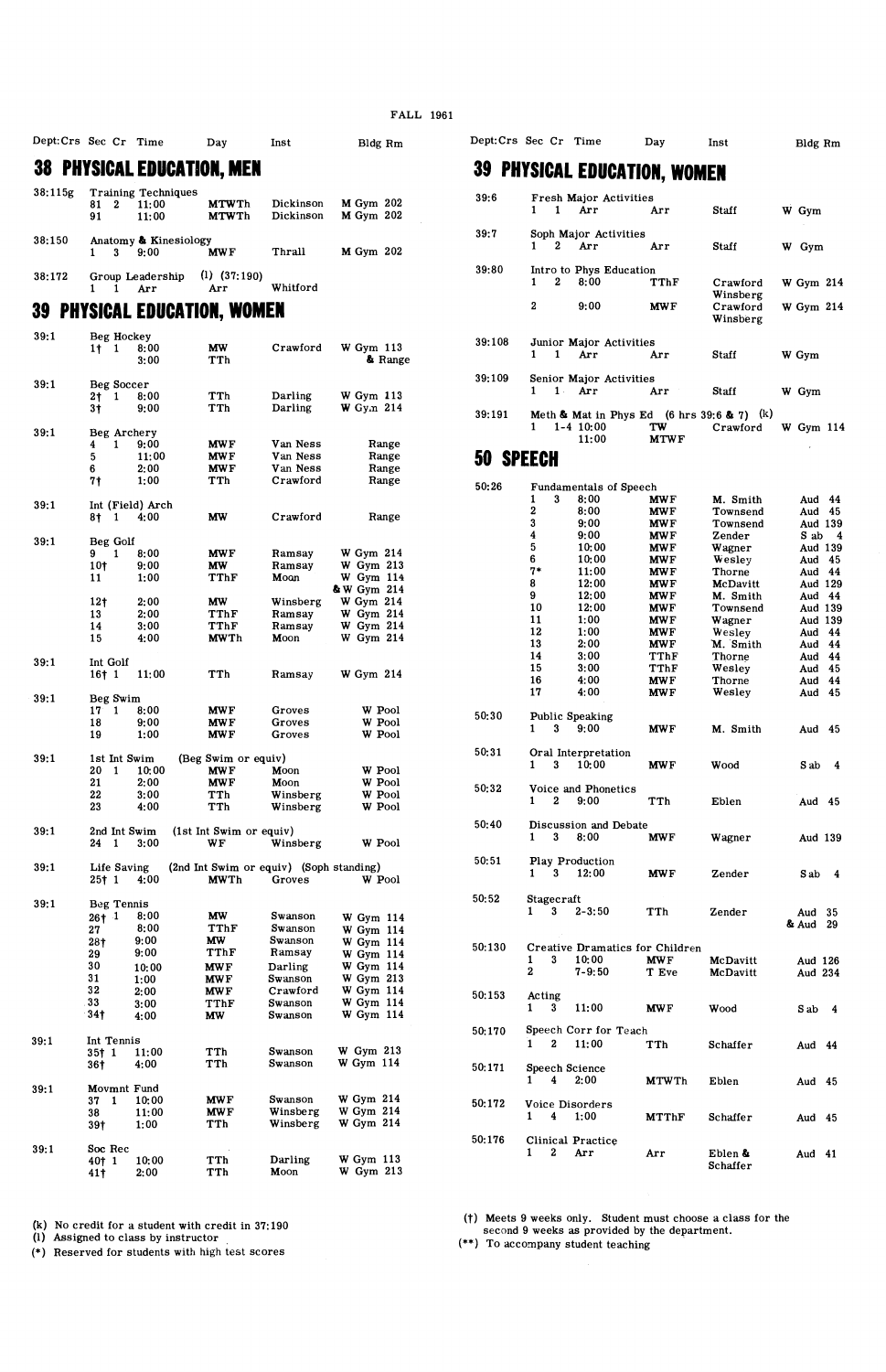### FALL 1961

|                           | Dept:Crs Sec Cr Time                                        |                                | Day                | Inst               |                    | Bldg Rm            | Dept:Crs Sec Cr Time |                         |                                                                     | Day                      | Inst                                                             | Bldg Rm            |
|---------------------------|-------------------------------------------------------------|--------------------------------|--------------------|--------------------|--------------------|--------------------|----------------------|-------------------------|---------------------------------------------------------------------|--------------------------|------------------------------------------------------------------|--------------------|
| 50 SPEECH                 |                                                             |                                |                    |                    |                    |                    |                      |                         | 54 MUSIC APPI.IED                                                   |                          |                                                                  |                    |
| 50:176                    | 3<br>2                                                      | Clin Prac Disord & Stut<br>Arr |                    |                    |                    |                    | 54:41                | Violin                  |                                                                     |                          | Hill                                                             | Cen 322            |
| 50:193                    |                                                             |                                | Arr                |                    |                    |                    | 141g<br>54:42        | $23$ 1-2 Arr<br>Viola   |                                                                     | Arr                      |                                                                  |                    |
|                           | Teaching of Speech<br>2<br>$\mathbf{1}$<br>1:00             |                                | TTh                | McDavitt           |                    | Aud 234            | 142g                 | 23                      | Arr                                                                 | Arr                      | Hill                                                             | Cen 322            |
| 50:195                    | Methods in Speech Correction                                |                                |                    | (o)                |                    |                    | 54:43<br>143g        | Cello                   | $25 \t 1-2 Arr$                                                     | Arr                      | Coleman                                                          | Cen 225            |
|                           | $\mathbf{1}$<br>2                                           | 7-8:50                         | T Eve              | Fossum             |                    | Aud 128            | 54:44                | String Bass             |                                                                     |                          |                                                                  |                    |
| 52 MUSIC                  |                                                             |                                |                    |                    |                    |                    | 144g                 | 26 1-2 Arr              |                                                                     | Arr                      | Coleman                                                          | Cen 225            |
| 52:20                     | Exploring Music (p)<br>$\overline{\mathbf{2}}$<br>8:00<br>1 |                                | MW                 | Baum               | Cen 119            |                    | 54:45<br>145g        | Harp<br>27 1-2 Arr      |                                                                     | Arr                      | Beckman                                                          | Cen 231            |
|                           | 2<br>3                                                      | 8:00<br>9:00                   | TTh<br>МW          | Wendt<br>Bock      | Cen 119<br>Cen 119 |                    |                      |                         |                                                                     |                          |                                                                  |                    |
|                           | 4<br>5                                                      | 9:00<br>10:00                  | TTh<br>MW          | Hill<br>Hill       |                    | Cen 119<br>Cen 119 | 54:46<br>146g        | Piano<br>$11 \t1-2 Arr$ |                                                                     | Arr                      | Baum                                                             | Cen 327            |
|                           | 6                                                           | 10:00                          | TTh                | Kennedy            | Cen 119            |                    | 54:46<br>146g        | Piano<br>12             | Arr                                                                 | Arr                      | Conklin-Happ                                                     | Adm 324            |
|                           | 7<br>8                                                      | 11:00<br>1:00                  | <b>MWF</b><br>TTh  | Wendt<br>Latham    | Aud 339<br>Cen 119 |                    | 54:46<br>146g        | Piano<br>13             | Arr                                                                 | Arr                      | Maxwell                                                          | Cen 324            |
|                           | 9                                                           | 2:00                           | TTh                | Baum               | Cen 119            |                    | 54:46<br>146g        | Piano<br>14             | Arr                                                                 | Arr                      | Gault                                                            | Adm 319            |
| 52:20                     | Exploring Music Laboratory<br>71<br>0<br>8:00               |                                | F                  | Staff              | Cen 119            |                    | 54:48                | Organ                   |                                                                     |                          |                                                                  |                    |
|                           | 72<br>73                                                    | 9:00<br>10:00                  | F<br>F             | Staff<br>Staff     | Cen 119<br>Cen 119 |                    | 148g                 | $17$ $1-2$ Arr          |                                                                     | Arr                      | Hahn                                                             | Cen 319            |
|                           | 74                                                          | 1:00                           | F                  | Staff              | Cen 119            |                    | 54:49                | Voice                   |                                                                     |                          |                                                                  |                    |
| 52:102g                   | Foundations of Music                                        |                                |                    |                    |                    |                    | 149g<br>54:49        | $\mathbf{1}$<br>Voice   | $1-2$ Arr                                                           | Arr                      | <b>Birkhead</b>                                                  | Cen 116            |
|                           | 1:00<br>1<br>3<br>$\mathbf 2$                               | 2:00                           | MW F<br><b>MWF</b> | Beckman<br>Coleman | Adm 328<br>Adm 328 |                    | 149g<br>54:49        | 2<br>Voice              | Arr                                                                 | Arr                      | Holst                                                            | Cen 321            |
| 52:221                    | Meth in Music Research                                      |                                |                    |                    |                    |                    | 149g<br>54:49        | 3<br>Voice              | Arr                                                                 | Arr                      | Matheson                                                         | Gil 301            |
|                           | $\mathbf{1}$<br>$\mathbf{1}$<br>Arr                         |                                | Arr                | Russell            | Cen 123            |                    | 149g                 | 4                       | Arr                                                                 | Arr                      | Mauck                                                            | Gil 302            |
|                           | <b>54 MUSIC APPLIED</b>                                     |                                |                    |                    |                    |                    |                      |                         | 57 MUSIC, METHODS                                                   |                          |                                                                  |                    |
| 54:30<br>131g             | Oboe<br>30<br>$1-2$ Arr                                     |                                | Arr                | Wendt              |                    | Cen 122            | 57:82                |                         | Choral Tech & Materials                                             |                          |                                                                  |                    |
| 54:32                     | Clarinet                                                    |                                |                    |                    |                    |                    |                      |                         | $1 \quad 2 \quad 10:00$                                             | TTh                      | Matheson                                                         | Cen 118            |
| 132g<br>54:33             | 30<br>Arr<br>Bassoon                                        |                                | Arr                | Wendt              | Cen 122            |                    | 57:83                | 1.                      | Music Methods<br>4 11:00                                            | MTWTh                    | Mitchell                                                         | Adm 328            |
| 133g<br>54.34             | 30<br>Arr<br>Saxophone                                      |                                | Arr                | Wendt              | Cen 122            |                    | 57:90                |                         | Inst Techniques                                                     |                          |                                                                  |                    |
| 134g                      | 30<br>Arr                                                   |                                | Arr                | Wendt              |                    | Cen 122            |                      | $1 \quad 2$             | 9:00<br>Vocal Ensemble Materls                                      | <b>MTWTh</b>             | Staff                                                            | Cen 222            |
| 54:30<br>130g             | Flute<br>$31$ 1-2 Arr                                       |                                | Arr                | Coleman            | Cen 225            |                    | 57:181g              | 81**2<br>$91***$        | 2:00<br>2:00                                                        | MTWTh<br><b>MTWTh</b>    | Mauck<br>Mauck                                                   | Gil 302<br>Gil 302 |
| 54:32                     | Clarinet                                                    |                                |                    |                    |                    |                    |                      |                         |                                                                     |                          |                                                                  |                    |
| 132g<br>54:34             | 32 1-2 Arr<br>Saxophone                                     |                                | Arr                | Holvik             |                    | Cen 323            | 57:197g              | $81***2$                | Inst Upkeep & Repair<br>11:00                                       | <b>MTWTh</b>             | Holvik                                                           | Cen 323            |
| 134g                      | 32<br>Arr                                                   |                                | Arr                | Holvik             | Cen 323            |                    |                      | 91**                    | 11:00                                                               | MTWTh                    | Holvik                                                           | Cen 323            |
| 54:40<br>140g             | Percussion<br>32<br>Arr                                     |                                | Arr                | Holvik             | Cen 323            |                    | 57:292               | 2<br>1                  | Psychology of Music<br>9:00                                         | TTh                      | Bock                                                             | Cen 224            |
| 54:30                     | Flute                                                       |                                |                    |                    |                    |                    |                      |                         | <b>58 MUSIC, THEORY</b>                                             |                          |                                                                  |                    |
| 130g<br>54:31             | 33 1-2 Arr<br>Oboe                                          |                                | Arr                | Russell            | Cen 123            |                    |                      |                         |                                                                     |                          |                                                                  |                    |
| 131 <sub>g</sub>          | 33<br>Arr                                                   |                                | Arr                | Russell            |                    | Cen 123            | 58:50                | 1<br>3                  | Harmony E T & SS I<br>8:00                                          | Daily                    | Coleman                                                          | Cen 225            |
|                           |                                                             |                                |                    |                    |                    |                    |                      | 2<br>3                  | 9:00<br>11:00                                                       | Daily<br>Daily           | Beckman<br>Beckman                                               | Cen 118<br>Cen 118 |
| 54:32<br>132g             | Clarinet<br>33<br>Arr                                       |                                | Arr                | Russell            |                    | Cen 123            | 58:51                |                         | Harmony E T & SS II                                                 |                          |                                                                  |                    |
| 54:33<br>133g             | Bassoon<br>33<br>Arr                                        |                                | Arr                | Russell            |                    | Cen 123            |                      | ı<br>3                  | 1:00                                                                | Daily                    | Hill                                                             | Cen 322            |
| 54:35                     | French Horn                                                 |                                |                    |                    |                    |                    | 58:52                | 3<br>1                  | Harmony III<br>ა:00                                                 | MW F                     |                                                                  | Cen 321            |
| 135g<br>54:36             | 34 1-2 Arr<br>Cornet-Trumpet                                |                                | Arr                | Kennedy            |                    | $Cen$ 20           |                      | 2                       | 11:00                                                               | MWF                      | Hill<br>Hill                                                     | Cen 321            |
| 136g<br>54:37             | 34<br>Arr<br>Trombone                                       |                                | Arr                | Kennedy            |                    | $Cen$ 20           | 58:150               |                         | 18th Century Counterpt                                              |                          | (58:53)                                                          |                    |
| 137 <sub>g</sub><br>54:38 | 34<br>Arr<br><b>Baritone</b>                                |                                | Arr                | Kennedy            |                    | Cen 20             |                      | 1<br>3<br>2             | 8:00<br>2:00                                                        | <b>MWF</b><br><b>MWF</b> | Latham<br>Latham                                                 | Cen 320<br>Cen 320 |
| 138g                      | 34<br>Arr                                                   |                                | Arr                | Kennedy            |                    | Cen 20             | 58:153               |                         | Instrumentation & Arr                                               |                          |                                                                  |                    |
| 54:39<br>139g             | Tuba<br>34<br>Arr                                           |                                | Arr                | Kennedy            |                    | Cen 20             |                      | 2<br>1                  | 9:00                                                                | TTh                      | Latham                                                           | Cen 320            |
| 54:36                     | Cornet-Trumpet                                              |                                |                    |                    |                    |                    | 58:155               | $\mathbf{1}$<br>2       | Form & Analysis<br>10:00                                            | TTh                      | Latham                                                           | Cen 320            |
| 136g<br>54:37             | 35 1-2 Arr<br>Trombone                                      |                                | Arr                | Latham             |                    | Cen 320            | 58:253               |                         | <b>Advanced Arranging</b>                                           |                          |                                                                  |                    |
| 137g<br>54:38             | 35<br>Arr<br><b>Baritone</b>                                |                                | Arr                | Latham             |                    | Cen 320            |                      | 3<br>1                  | 9:00                                                                | <b>MWF</b>               | Latham                                                           | Cen 320            |
| 138 <sub>g</sub>          | 35<br>Arr                                                   |                                | Arr                | Latham             |                    | Cen 320            |                      |                         | (o) Credit also as a course in education for a                      |                          |                                                                  |                    |
| 54:41<br>141g             | Violin<br>$21 \t1-2 Arr$                                    |                                | Arr                | Bock               |                    | Cen 224            |                      |                         | student whose major is speech<br>(**) To accompany student teaching |                          | (p) Each student must register for a Lab course except for Sec 7 |                    |

|                  | t:Crs Sec Cr Time            |                                            | Day         | Inst            | <b>Bldg Rm</b>     | Dept:Crs Sec Cr Time |                  |                    |                                   | Day                          | Inst               | Bldg Rm            |                    |
|------------------|------------------------------|--------------------------------------------|-------------|-----------------|--------------------|----------------------|------------------|--------------------|-----------------------------------|------------------------------|--------------------|--------------------|--------------------|
|                  | SPEECH                       |                                            |             |                 |                    |                      |                  |                    | 54 MUSIC APPI.IED                 |                              |                    |                    |                    |
| 176              | 3<br>$\overline{\mathbf{2}}$ | Clin Prac Disord & Stut<br>Arr             | Arr         |                 |                    | 54:41<br>141g        |                  | Violin             | $23$ 1-2 Arr                      | Arr                          | Hill               | Cen 322            |                    |
| 193              |                              | Teaching of Speech                         |             |                 |                    | 54:42                |                  | Viola              |                                   |                              | Hill               | Cen 322            |                    |
|                  | $\mathbf{1}$<br>2            | 1:00                                       | TTh         | McDavitt        | Aud 234            | 142g<br>54:43        | 23               | Cello              | Arr                               | Arr                          |                    |                    |                    |
| 195              | 2<br>1.                      | Methods in Speech Correction<br>$7 - 8:50$ | T Eve       | (0)<br>Fossum   | Aud 128            | 143g                 |                  |                    | $25 \t1-2 Arr$                    | Arr                          | Coleman            | Cen 225            |                    |
| <b>MUSIC</b>     |                              |                                            |             |                 |                    | 54:44<br>144g        |                  | <b>String Bass</b> | $26$ 1-2 Arr                      | Arr                          | Coleman            | Cen 225            |                    |
| 20               |                              | Exploring Music (p)                        |             |                 |                    | 54:45                |                  | Harp               |                                   |                              |                    |                    |                    |
|                  | $\overline{\mathbf{2}}$<br>1 | 8:00                                       | <b>MW</b>   | Baum            | Cen 119            | 145g                 |                  |                    | $27$ 1-2 Arr                      | Arr                          | Beckman            | Cen 231            |                    |
|                  | $\boldsymbol{2}$<br>3        | 8:00<br>9:00                               | TTh<br>МW   | Wendt<br>Bock   | Cen 119<br>Cen 119 |                      |                  |                    |                                   |                              |                    |                    |                    |
|                  | $\overline{\mathbf{4}}$      | 9:00                                       | TTh         | Hill            | Cen 119            | 54:46                |                  | Piano              | $11 1 - 2 Arr$                    | Arr                          | Baum               | Cen 327            |                    |
|                  | $\sqrt{5}$                   | 10:00                                      | МW          | Hill            | Cen 119            | 146g<br>54:46        |                  | Piano              |                                   |                              |                    |                    |                    |
|                  | 6                            | 10:00                                      | TTh         | Kennedy         | Cen 119            | 146g                 | 12               |                    | Arr                               | Arr                          | Conklin-Happ       | Adm 324            |                    |
|                  | 7<br>8                       | 11:00<br>1:00                              | MW F<br>TTh | Wendt<br>Latham | Aud 339            | 54:46                |                  | Piano              |                                   |                              |                    |                    |                    |
|                  | 9                            | 2:00                                       | TTh         | Baum            | Cen 119<br>Cen 119 | 146g                 | 13               |                    | Arr                               | Arr                          | Maxwell            | Cen 324            |                    |
|                  |                              |                                            |             |                 |                    | 54:46<br>146g        | 14               | Piano              | Arr                               | Arr                          | Gault              | Adm 319            |                    |
| 20               |                              | Exploring Music Laboratory                 |             |                 |                    |                      |                  |                    |                                   |                              |                    |                    |                    |
|                  | 71<br>$\mathbf 0$<br>72      | 8:00<br>9:00                               | F<br>F      | Staff<br>Staff  | Cen 119<br>Cen 119 | 54:48                |                  | Organ              |                                   |                              |                    |                    |                    |
|                  | 73                           | 10:00                                      | F           | Staff           | Cen 119            | 148g                 |                  |                    | $17$ $1-2$ Arr                    | Arr                          | Hahn               | Cen 319            |                    |
|                  | 74                           | 1:00                                       | F           | Staff           | Cen 119            | 54:49                |                  | Voice              |                                   |                              |                    |                    |                    |
|                  |                              |                                            |             |                 |                    | 149g                 | $\mathbf{1}$     |                    | $1-2$ Arr                         | Arr                          | <b>Birkhead</b>    | Cen 116            |                    |
| 102 <sub>g</sub> | 3<br>1                       | Foundations of Music<br>1:00               | MW F        | Beckman         | Adm 328            | 54:49                |                  | Voice              |                                   |                              |                    |                    |                    |
|                  | $\boldsymbol{2}$             | 2:00                                       | <b>MWF</b>  | Coleman         | Adm 328            | 149g                 | $\boldsymbol{2}$ |                    | Arr                               | Arr                          | Holst              | Cen 321            |                    |
|                  |                              |                                            |             |                 |                    | 54:49<br>149g        | 3                | Voice              | Arr                               | Arr                          | Matheson           | Gil 301            |                    |
| 221              |                              | Meth in Music Research                     |             |                 |                    | 54:49                |                  | Voice              |                                   |                              |                    |                    |                    |
|                  | $\mathbf{1}$                 | 1 Arr                                      | Arr         | Russell         | Cen 123            | 149g                 | 4                |                    | Arr                               | Arr                          | Mauck              |                    | Gil 302            |
|                  | <b>MUSIC APPLIED</b>         |                                            |             |                 |                    | 57                   |                  |                    | <b>MUSIC, METHODS</b>             |                              |                    |                    |                    |
| 30               | Oboe                         |                                            |             |                 |                    | 57:82                |                  |                    | Choral Tech & Materials           |                              |                    |                    |                    |
| 131g<br>32       | $30 \t 1-2 Arr$<br>Clarinet  |                                            | Arr         | Wendt           | Cen 122            |                      | $\mathbf{1}$     |                    | $2 \quad 10:00$                   | TTh                          | Matheson           | Cen 118            |                    |
| 132g             | 30                           | Arr                                        | Arr         | Wendt           | Cen 122            | 57:83                |                  |                    | Music Methods                     |                              |                    |                    |                    |
| 33<br>133g       | Bassoon<br>30                | Arr                                        | Arr         | Wendt           | Cen 122            |                      | $\mathbf{1}$     |                    | 4 11:00                           | MTWTh                        | Mitchell           | Adm 328            |                    |
| 34               | Saxophone                    |                                            |             |                 |                    | 57:90                |                  |                    | Inst Techniques                   |                              |                    |                    |                    |
| 134g             | 30                           | Arr                                        | Arr         | Wendt           | Cen 122            |                      | $\mathbf{1}$     | 2                  | 9:00<br>Vocal Ensemble Materls    | <b>MTWTh</b>                 | Staff              | Cen 222            |                    |
| 30               | Flute                        |                                            |             |                 |                    | 57:181g              |                  | $81***2$           | 2:00                              | MTWTh                        | Mauck              |                    | Gil 302            |
| 130g             | $31 \t1-2 Arr$               |                                            | Arr         | Coleman         | Cen 225            |                      | $91***$          |                    | 2:00                              | <b>MTWTh</b>                 | Mauck              |                    | Gil 302            |
| 32               | Clarinet                     |                                            |             |                 |                    |                      |                  |                    |                                   |                              |                    |                    |                    |
| 32g              | $32 \t1-2 Arr$               |                                            | Arr         | Holvik          | Cen 323            | 57:197g              |                  | $81***2$           | Inst Upkeep & Repair              |                              |                    |                    |                    |
| 34               | Saxophone                    |                                            |             |                 |                    |                      | 91**             |                    | 11:00<br>11:00                    | <b>MTWTh</b><br><b>MTWTh</b> | Holvik<br>Holvik   | Cen 323<br>Cen 323 |                    |
| 134g             | 32                           | Arr                                        | Arr         | Holvik          | Cen 323            |                      |                  |                    |                                   |                              |                    |                    |                    |
| 40<br>140g       | Percussion<br>32             | Arr                                        | Arr         | Holvik          | Cen 323            | 57:292               |                  |                    | Psychology of Music               |                              |                    |                    |                    |
|                  |                              |                                            |             |                 |                    |                      | $\mathbf{1}$     | $\mathbf{2}$       | 9:00                              | TTh                          | Bock               |                    | Cen 224            |
| 30               | Flute                        |                                            |             |                 |                    |                      |                  |                    | <b>58 MUSIC, THEORY</b>           |                              |                    |                    |                    |
| l 30g<br>31      | 33 1-2 Arr<br>Oboe           |                                            | Arr         | Russell         | Cen 123            |                      |                  |                    |                                   |                              |                    |                    |                    |
| 31 <sub>g</sub>  | 33                           | Arr                                        | Arr         | Russell         | Cen 123            | 58:50                |                  |                    | Harmony E T & SS I                |                              |                    |                    |                    |
|                  |                              |                                            |             |                 |                    |                      | 1<br>2           | 3                  | 8:00                              | Daily                        | Coleman            |                    | Cen 225            |
|                  |                              |                                            |             |                 |                    |                      | 3                |                    | 9:00<br>11:00                     | Daily<br>Daily               | Beckman<br>Beckman |                    | Cen 118<br>Cen 118 |
| 32               | Clarinet                     |                                            |             |                 |                    |                      |                  |                    |                                   |                              |                    |                    |                    |
| 132g<br>33       | 33<br>Bassoon                | Arr                                        | Arr         | Russell         | Cen 123            | 58:51                |                  |                    | Harmony E T & SS II               |                              |                    |                    |                    |
| 133g             | 33                           | Arr                                        | Arr         | Russell         | Cen 123            |                      |                  |                    | 1:00                              | Daily                        | Hill               |                    | Cen 322            |
|                  |                              |                                            |             |                 |                    | 58:52                |                  |                    | Harmony III                       |                              |                    |                    |                    |
| 35               | French Horn                  |                                            |             |                 |                    |                      | 1                | 3                  | ა:00                              | <b>MWF</b>                   | Hill               |                    | Cen 321            |
| 135g<br>36       | 34 1-2 Arr                   | Cornet-Trumpet                             | Arr         | Kennedy         | Cen 20             |                      | 2                |                    | 11:00                             | <b>MWF</b>                   | Hill               |                    | Cen 321            |
| 136g             | 34                           | Arr                                        | Arr         | Kennedy         | Cen 20             |                      |                  |                    |                                   |                              |                    |                    |                    |
| 37               | Trombone                     |                                            |             |                 |                    | 58:150               | 1                | 3                  | 18th Century Counterpt<br>8:00    | <b>MWF</b>                   | (58:53)<br>Latham  |                    |                    |
| 137g<br>38       | 34<br><b>Baritone</b>        | Arr                                        | Arr         | Kennedy         | Cen 20             |                      | 2                |                    | 2:00                              | <b>MWF</b>                   | Latham             |                    | Cen 320<br>Cen 320 |
| 138g<br>39       | 34<br>Tuba                   | Arr                                        | Arr         | Kennedy         | $Cen$ 20           | 58:153               | 1                |                    | Instrumentation & Arr             |                              |                    |                    |                    |
| 139g             | 34                           | Arr                                        | Arr         | Kennedy         | $Cen$ 20           |                      |                  | 2                  | 9:00                              | TTh                          | Latham             |                    | Cen 320            |
| 36               |                              |                                            |             |                 |                    | 58:155               | $\mathbf{1}$     |                    | Form & Analysis<br>$2\quad 10:00$ | TTh                          | Latham             |                    | Cen 320            |
| 136g             | $35$ 1-2 Arr                 | Cornet-Trumpet                             | Arr         | Latham          | Cen 320            |                      |                  |                    |                                   |                              |                    |                    |                    |
| 37               | Trombone                     |                                            |             |                 |                    | 58:253               |                  |                    | <b>Advanced Arranging</b>         |                              |                    |                    |                    |
| 137g             | 35                           | Arr                                        | Arr         | Latham          | Cen 320            |                      | 1.               | $\mathbf{3}$       | 9:00                              | <b>MWF</b>                   | Latham             |                    | Cen 320            |
| 38<br>138g       | <b>Baritone</b><br>35        | Arr                                        | Arr         | Latham          | Cen 320            |                      |                  |                    | $(0)$ Credit also as a counce     |                              |                    |                    |                    |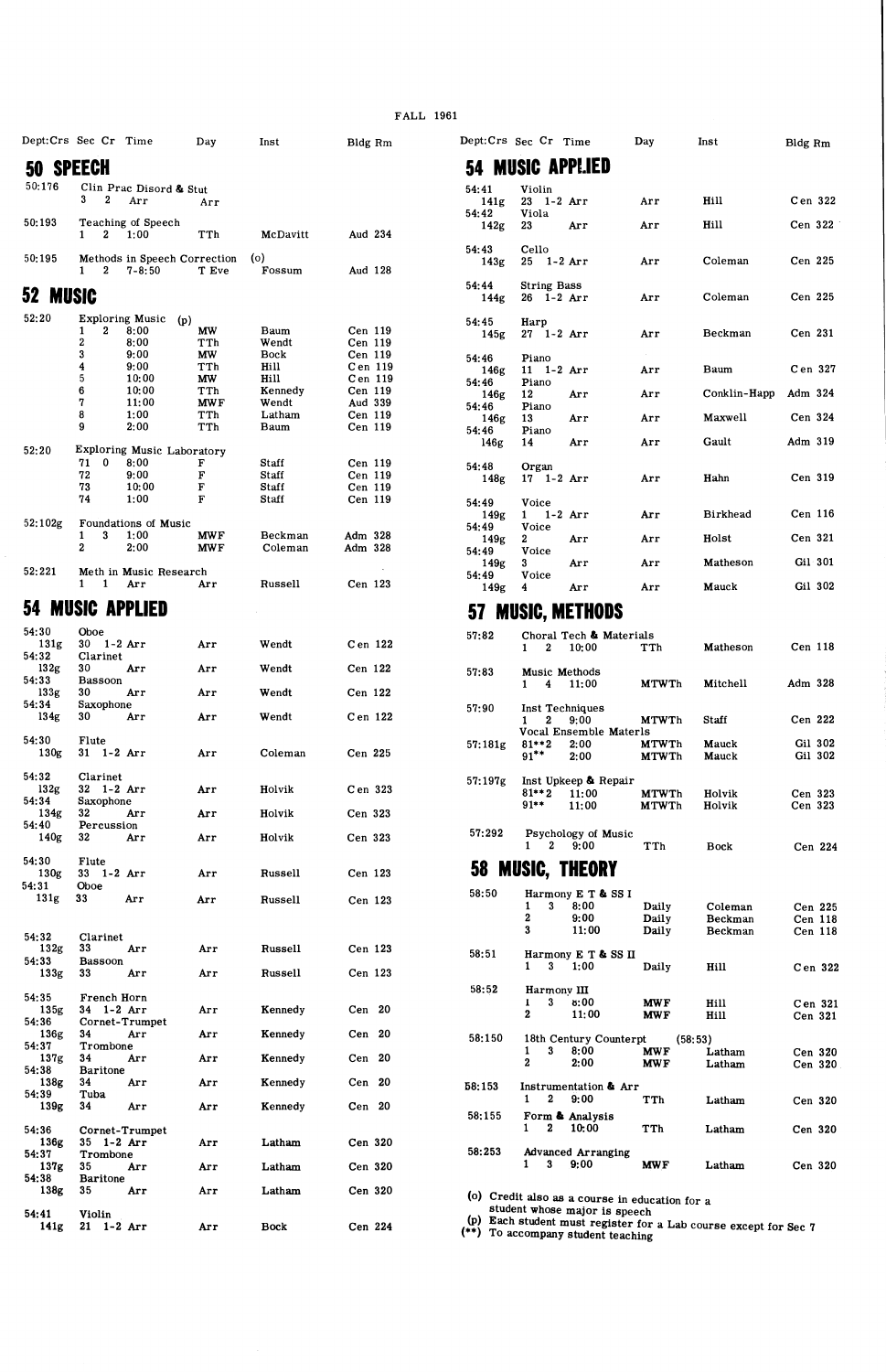|                                       |                                             |                                  |                |                                                                                                                                              |                    | <b>FALL 1961</b> |            |                                                         |                          |                      |                    |
|---------------------------------------|---------------------------------------------|----------------------------------|----------------|----------------------------------------------------------------------------------------------------------------------------------------------|--------------------|------------------|------------|---------------------------------------------------------|--------------------------|----------------------|--------------------|
| Dept:Crs Sec Cr Time                  |                                             |                                  | Day            | Inst                                                                                                                                         | Bldg Rm            |                  |            | Dept:Crs Sec Cr Time                                    | Day                      | Inst                 | Bldg Rm            |
| 59.                                   |                                             | <b>MUSIC LITERATURE</b>          |                |                                                                                                                                              |                    |                  | 60 ART     |                                                         |                          |                      |                    |
| 59:170                                |                                             | Music Literature I               |                |                                                                                                                                              |                    |                  | 60:174g    | Jewelry and Metalwork                                   |                          |                      |                    |
|                                       | 1<br>3                                      | 1:00                             | <b>MWF</b>     | Bock                                                                                                                                         | Cen 320            |                  |            | $10 - 11:50$<br>1<br>3                                  | MW F                     | Herrold              | A&I 224            |
| 59:176g                               | 1<br>2                                      | Music Lit Contemporary<br>1:00   | TTh            | Bock                                                                                                                                         | Cen 224            |                  | 60:175g    | Art Prob Hist of Art<br>$1 - ?$ 10:00<br>3              | TWThF                    | Fowler               | A&I 223            |
| Recital                               |                                             | 3:00                             | F              |                                                                                                                                              | Gilchrist          |                  | 60.175g    | Art Problems Painting<br>4<br>$1 - ?$ 7-9:50            | MW Eve                   | Smith                | A&I 228            |
| Madrigals<br>Wdwind Ensemble          |                                             | Arr<br>7:00                      | Arr<br>M Eve   | Mauck<br>Wendt                                                                                                                               | Cen 118<br>Cen 323 |                  | 60.175g    | Art Problems Ceramics<br>$1 - 3$ $1 - 2:50$<br>5        | MW F                     | Finegan              | Cer Lab            |
| <b>Brass Ensemble</b><br>Chapel Choir |                                             | 7:00<br>6:45                     | M Eve<br>W Eve | Kennedy<br>Mauck                                                                                                                             | Cen 222<br>Aud     |                  | 60:185g    | Studio Ceramics<br>2<br>$2-5$ Arr                       | Arr                      | Finegan              |                    |
|                                       |                                             |                                  |                | Participation in at least one of the following is required of all music<br>majors. One hour credit is allowed for a full years participation |                    |                  |            | Studio Painting<br>$2-5$ Arr<br>3<br>Studio Printmaking | Arr                      | Smith                |                    |
| in the following:                     |                                             |                                  |                |                                                                                                                                              |                    |                  |            | $2-5$ Arr<br>4<br>Sculpture                             | Arr                      | Page                 |                    |
| A cappella Choir                      |                                             | 3:00<br>4:00                     | т<br>MTh       | Matheson                                                                                                                                     | A ud               |                  |            | $2-5$ Arr<br>5                                          | Arr                      | Haskell              |                    |
| College Choir                         |                                             | 7-8:00<br>$8 - 9:30$             | т<br>W         | Mitchell<br>Hale                                                                                                                             |                    |                  |            | Crafts<br>$2-5$ Arr<br>6                                | Arr                      | Guillaume            |                    |
| Men's Glee Club<br>College Band       |                                             | 3:00                             | WTh            | Holvik                                                                                                                                       |                    |                  |            | Jewelry & Metal<br>$2-5$ Arr<br>7                       | Arr                      | Herrold              |                    |
| College Orch                          |                                             | 4:00<br>3:00                     | MW<br>МT       | Russell                                                                                                                                      |                    |                  |            |                                                         |                          |                      |                    |
|                                       |                                             | 4:00                             | TTh            |                                                                                                                                              |                    |                  | 60.191g    | Art and the Child<br>8:00<br>1<br>2                     | TTh                      | Campbell             | A&I 205            |
| ART<br>60                             |                                             |                                  |                |                                                                                                                                              |                    |                  |            |                                                         |                          |                      |                    |
| 60:10                                 | 4<br>1                                      | Art Fundamentals A<br>$8 - 9:50$ | т              | Page                                                                                                                                         | A&I 202            |                  | 60:195g    | Artist Teacher Seminar<br>1:00<br>91<br>2               | MTWTh                    | Guillaume            | A&I 225            |
|                                       |                                             | 10-11:50                         | MW F           |                                                                                                                                              |                    |                  | 60:275     | Art Projects<br>Arr 2-5 Arr                             | Arr                      |                      |                    |
| 60:15                                 | 4<br>1                                      | Art Fundamentals B<br>$8 - 9:50$ | <b>MTWF</b>    | Haskell                                                                                                                                      | A&I 222            |                  | 62 ENGLISH |                                                         |                          |                      |                    |
|                                       |                                             |                                  |                |                                                                                                                                              |                    |                  | $62:$ X    | Writing Improvement                                     |                          |                      |                    |
| 60:20                                 | 1<br>2                                      | Man and Materials<br>$8 - 9:50$  | МT             | Herrold                                                                                                                                      | A&I 210            |                  |            | 3:00<br>1<br>0                                          | <b>MWF</b>               | Jewell               | Aud 130            |
|                                       | $\boldsymbol{2}$                            | $8 - 9:50$                       | TW             | Herrold<br>Herrold                                                                                                                           | A&I 210<br>A&I 221 |                  | 62:21      | English I                                               |                          |                      |                    |
|                                       | 3<br>$4***$                                 | $8 - 9:50$<br>$8 - 9:50$         | TTh<br>TTh     | Fowler                                                                                                                                       | A&I 223            |                  |            | $1^*$<br>3<br>8:00<br>2<br>8:00                         | <b>MWF</b><br><b>MWF</b> | Dalziel<br>Bohme     | Aud 127<br>Aud 129 |
|                                       | 5                                           | $8 - 9:50$                       | TF             | Herrold                                                                                                                                      | A&I 221            |                  |            | 3<br>8:00                                               | <b>MWF</b>               | Taylor               | Aud 128            |
|                                       | 6<br>7                                      | $10 - 11:50$<br>$10 - 11:50$     | МT<br>TW       | Finegan<br>Finegan                                                                                                                           | A&I 210<br>A&I 210 |                  |            | 4<br>9:00                                               | <b>MWF</b>               | Jewell               | Aud 339            |
|                                       | 8                                           | $10 - 11:50$                     | TTh            | Finegan                                                                                                                                      | A&I 221            |                  |            | 5<br>9:00<br>6<br>10:00                                 | <b>MWF</b>               | Harmelink<br>Dalziel | Aud 29<br>Aud 127  |
|                                       | 9                                           | $10 - 11:50$                     | TTh            | Page                                                                                                                                         | A&I 202<br>A&I 221 |                  |            | 7<br>10:00                                              | <b>MWF</b><br>MW F       | DeHoff               | Aud 129            |
|                                       | 10<br>11                                    | $10 - 11:50$<br>$12 - 1:50$      | TF<br>MТ       | Finegan<br>Smith                                                                                                                             | A&I 210            |                  |            | 10:00<br>8                                              | <b>MWF</b>               | Hanson               | Aud 128            |
|                                       | 12                                          | $12 - 1:50$                      | TW             | Smith                                                                                                                                        | A&I 210            |                  |            | 9 *<br>11:00                                            | MW F                     | Fagan                | Aud 127            |
|                                       | 13                                          | $12 - 1:50$                      | TTh            | Smith                                                                                                                                        | A&I 223            |                  |            | $10*$<br>12:00<br>12:00<br>11                           | MW F<br><b>MWF</b>       | Graves<br>Golubowich | Aud 127<br>Aud 142 |
|                                       | 14<br>15                                    | $12 - 1:50$<br>$1 - 2:50$        | TF<br>TTh      | Smith<br>Haskell                                                                                                                             | A&I 223<br>A&I 210 |                  |            | $12*$<br>12:00                                          | <b>MWF</b>               | Taylor               | Aud 126            |
|                                       | 16                                          | $1 - 2:50$                       | WTh            | Haskell                                                                                                                                      | A&I 210            |                  |            | 13<br>12:00                                             | MW F                     | Harmelink            | Aud 128            |
|                                       | 17                                          | $2 - 3:50$                       | TW             | Campbell                                                                                                                                     | A&I 210            |                  |            | 12:00<br>14<br>15<br>1:00                               | <b>MWF</b><br><b>MWF</b> | Bohme<br>Hanson      | Aud 125<br>Aud 142 |
|                                       | 18<br>19                                    | $2 - 3:50$<br>$2 - 3:50$         | TTh<br>TF      | Campbell<br>Campbell                                                                                                                         | A&I 205<br>A&I 205 |                  |            | $16*$<br>2:00                                           | MW F                     | DeHoff               | Aud 128            |
|                                       |                                             |                                  |                |                                                                                                                                              |                    |                  |            | 17"<br>2:00<br>18                                       | MW F                     | Fagan                | Aud 129<br>Aud 125 |
| 60:21                                 | Exploring Art                               |                                  |                |                                                                                                                                              | A&I 205            |                  |            | 2:00<br>19<br>2:00                                      | <b>MWF</b><br>MW F       | Golubowich<br>Bohme  | Aud 29             |
|                                       | 3<br>1                                      | 1:00                             | Daily          | Gogel                                                                                                                                        |                    |                  |            | 20<br>3:00                                              | TThF                     | Harmelink            | Aud 128            |
| 60:40                                 | History of Art                              |                                  |                |                                                                                                                                              |                    |                  |            | $21*$<br>4:00<br>22<br>4:00                             | MW F<br><b>MWF</b>       | Fagan<br>Golubowich  | Aud 129<br>Aud 127 |
|                                       | 1<br>4<br>$2***$                            | 10:00<br>3:00                    | TWThF<br>TWThF | Fowler<br>Fowler                                                                                                                             | A&I 223<br>A&I 223 |                  | 62:22      | English II                                              |                          |                      |                    |
|                                       |                                             |                                  |                |                                                                                                                                              |                    |                  |            | 2<br>$\mathbf{1}$<br>8:00                               | TTh                      | Johuson              | Aud 127            |
| 60:50                                 | Ceramics<br>3<br>1                          | $1 - 2:50$                       | MW F           | Finegan                                                                                                                                      | Cer Lab            |                  |            | $\boldsymbol{2}$<br>10:00<br>3<br>11:00                 | TTh<br>TTh               | Johnson<br>Maurer    | Aud 128<br>Aud 129 |
|                                       |                                             |                                  |                |                                                                                                                                              |                    |                  |            | 4<br>12:00                                              | TTh                      | Graves               | Aud 127            |
| 60:80                                 | Painting<br>$\mathbf{1}$                    | $3$ 7-9:50                       | MW Eve         | Smith                                                                                                                                        | A&I 228            |                  |            | 5<br>12:00<br>6<br>1:00                                 | TTh<br>TTh               | Johnson<br>F Smith   | Aud 142<br>Aud 129 |
|                                       |                                             |                                  |                |                                                                                                                                              |                    |                  |            | 7<br>3:00                                               | TTh                      | Taylor               | Aud 128            |
| 60:95                                 | $\mathbf{1}$<br>4                           | Phil & Materials Art Ed<br>4:00  | TWThF          | Gogel                                                                                                                                        | A&I 205            |                  | 62:31      | Intro to Literature                                     |                          |                      |                    |
|                                       |                                             |                                  |                |                                                                                                                                              |                    |                  |            | 11:00<br>1<br>3                                         | <b>MWF</b>               | Maurer               | Aud 129            |
| 60:130g                               | Printmaking<br>$\mathbf{3}$<br>$\mathbf{1}$ | $8 - 9:50$                       | <b>MWF</b>     | Page                                                                                                                                         | A&I 202            |                  |            | $\boldsymbol{2}$<br>1:00                                | <b>MWF</b>               | F. Smith             | Aud 129            |
|                                       |                                             |                                  |                |                                                                                                                                              |                    |                  | 62:40      | Major British Writers (q)                               |                          |                      |                    |
| 60:135g                               | Sculpture<br>$\mathbf{1}$<br>3              |                                  |                | Haskell                                                                                                                                      | A&I 222            |                  |            | 3:00<br>$\mathbf{1}$<br>3                               | WThF                     | Graves               | Aud 127            |
|                                       |                                             | 10-11:50<br>$+$ hrs arr          | TTh            |                                                                                                                                              |                    |                  | 62:103     | Advanced Exposition                                     |                          |                      |                    |
| 60:145g                               |                                             | Problems in Art History          |                |                                                                                                                                              |                    |                  |            | 3<br>2:00<br>1                                          | <b>MWF</b>               | Dalziel              | Aud 127            |
|                                       | $\mathbf{1}$<br>2                           | 2:00                             | TTh            | Fowler                                                                                                                                       | A&I 223            |                  | 62:134     | Contemp Br Amer Poetry                                  |                          |                      |                    |
| 60:155g                               | General Crafts                              |                                  |                |                                                                                                                                              |                    |                  |            | 2<br>8:00<br>1                                          | TTh                      | Taylor               | Aud 128            |
|                                       | 1<br>3                                      | $8 - 9;50$                       | TTh            | Guillaume                                                                                                                                    | A&I 222            |                  | 62:141     | British Literature I                                    |                          |                      |                    |
|                                       |                                             | $+$ hrs $arr$                    |                |                                                                                                                                              |                    |                  |            | 2:00<br>$\mathbf{1}$<br>5                               | Daily                    | Forest               | Aud 142            |
| 60:171g                               | Jewelry                                     |                                  |                |                                                                                                                                              |                    |                  | 62:143     | The Modern Novel                                        |                          |                      |                    |
|                                       | $\mathbf{2}$<br>1                           | $7 - 10$                         | W Eve          | Guillaume                                                                                                                                    | A&I 224            |                  |            | 1:00<br>1<br>3                                          | <b>MWF</b>               | Fox                  | Aud 127            |
|                                       |                                             |                                  |                |                                                                                                                                              |                    |                  |            | (*) Reserved for students with high test scores         |                          |                      |                    |

| Sec Cr Time                             |                                  | Day          | Inst                                                         | Bldg Rm            |            | Dept:Crs Sec Cr Time                             | Day               | Inst               | Bldg Rm            |
|-----------------------------------------|----------------------------------|--------------|--------------------------------------------------------------|--------------------|------------|--------------------------------------------------|-------------------|--------------------|--------------------|
|                                         | <b>IC LITERATURE</b>             |              |                                                              |                    | 60 ART     |                                                  |                   |                    |                    |
|                                         | Music Literature I               |              |                                                              |                    | 60:174g    | Jewelry and Metalwork                            |                   |                    |                    |
| 3                                       | 1:00                             | <b>MWF</b>   | Bock                                                         | Cen 320            |            | $10 - 11:50$<br>1<br>3                           | MW F              | Herrold            | A&I 224            |
| 2                                       | Music Lit Contemporary<br>1:00   | TTh          | Bock                                                         | Cen 224            | 60:175g    | Art Prob Hist of Art<br>$1 - ?$ 10:00<br>3       | TWThF             | Fowler             | A&I 223            |
|                                         |                                  |              |                                                              |                    | 60.175g    | Art Problems Painting<br>4<br>$1 - ?$ 7-9:50     | MW Eve            | Smith              | A&I 228            |
|                                         | 3:00                             | F            |                                                              | Gilchrist          |            |                                                  |                   |                    |                    |
| semble 7:00                             | Arr                              | Arr<br>M Eve | Mauck<br>Wendt                                               | Cen 118<br>Cen 323 | 60.175g    | Art Problems Ceramics<br>$1 - 3$ $1 - 2:50$<br>5 | MW F              | Finegan            | Cer Lab            |
| emble                                   | 7:00                             | M Eve        | Kennedy                                                      | Cen 222            |            |                                                  |                   |                    |                    |
| ıir                                     | 6:45                             | W.Eve        | Mauck                                                        | Aud                | 60:185g    | <b>Studio Ceramics</b><br>$2-5$ Arr<br>2         | Arr               | Finegan            |                    |
|                                         |                                  |              | on in at least one of the following is required of all music |                    |            | Studio Painting<br>3<br>$2-5$ Arr                | Arr               | Smith              |                    |
| wing:                                   |                                  |              | me hour credit is allowed for a full years participation     |                    |            | Studio Printmaking<br>$2-5$ Arr<br>4             | Arr               | Page               |                    |
| Choir                                   | 3:00                             | т            | Matheson                                                     |                    |            | Sculpture                                        |                   |                    |                    |
|                                         | 4:00                             | MTh          |                                                              | A ud               |            | $2-5$ Arr<br>5                                   | Arr               | Haskell            |                    |
| oir                                     | $7 - 8:00$                       | т            | Mitchell                                                     |                    |            | Crafts<br>$2-5$ Arr                              | Arr               | Guillaume          |                    |
| : Club                                  | $8 - 9:30$                       | W            | Hale                                                         |                    |            | Jewelry & Metal                                  |                   |                    |                    |
| nd                                      | 3:00<br>4:00                     | WTh<br>MW    | Holvik                                                       |                    |            | $2-5$ Arr<br>7                                   | Arr               | Herrold            |                    |
| ch                                      | 3:00                             | MТ           | Russell                                                      |                    |            |                                                  |                   |                    |                    |
|                                         | 4:00                             | TTh          |                                                              |                    | 60.191g    | Art and the Child<br>2<br>8:00<br>1              | TTh               | Campbell           | A&I 205            |
|                                         |                                  |              |                                                              |                    | 60:195g    | Artist Teacher Seminar                           |                   |                    |                    |
| 4<br>1                                  | Art Fundamentals A<br>$8 - 9:50$ | т            | Page                                                         | A&I 202            |            | 91 2<br>1:00                                     | MTWTh             | Guillaume          | A&I 225            |
|                                         | $10 - 11:50$                     | <b>MWF</b>   |                                                              |                    | 60:275     | Art Projects<br>Arr 2-5 Arr                      | Arr               |                    |                    |
| 4                                       | Art Fundamentals B<br>$8 - 9:50$ | <b>MTWF</b>  | Haskell                                                      | A&I 222            | 62 ENGLISH |                                                  |                   |                    |                    |
| 1                                       |                                  |              |                                                              |                    | $62:$ X    |                                                  |                   |                    |                    |
|                                         | Man and Materials                |              |                                                              |                    |            | Writing Improvement<br>3:00<br>1<br>0            | MW F              | Jewell             | Aud 130            |
| 1<br>2                                  | $8 - 9:50$                       | МT           | Herrold<br>Herrold                                           | A&I 210<br>A&I 210 |            |                                                  |                   |                    |                    |
| 2                                       | $8 - 9:50$<br>$8 - 9:50$         | TW<br>TTh    | Herrold                                                      | A&I 221            | 62:21      | English I                                        |                   |                    |                    |
| 3<br>4***                               | $8 - 9:50$                       | TTh          | Fowler                                                       | A&I 223            |            | $1^*$<br>8:00<br>3                               | MW F              | Dalziel<br>Bohme   | Aud 127            |
| 5                                       | $8 - 9:50$                       | TF           | Herrold                                                      | A&I 221            |            | 2<br>8:00<br>3                                   | MW F              | Taylor             | Aud 129<br>Aud 128 |
| 6                                       | 10-11:50                         | МT           | Finegan                                                      | A&I 210            |            | 8:00<br>4<br>9:00                                | MW F<br>MW F      | Jewell             | Aud 339            |
| 7                                       | $10 - 11:50$                     | TW           | Finegan                                                      | A&I 210            |            | 5<br>9:00                                        | <b>MWF</b>        | Harmelink          | Aud 29             |
| 8                                       | $10 - 11:50$                     | TTh          | Finegan                                                      | A&I 221            |            | 6<br>10:00                                       | MW F              | Dalziel            | Aud 127            |
| 9                                       | 10-11:50                         | TTh          | Page                                                         | A&I 202            |            | 7<br>10:00                                       | MW F              | DeHoff             | Aud 129            |
| 10                                      | 10-11:50                         | TF           | Finegan                                                      | A&I 221<br>A&I 210 |            | 8<br>10:00                                       | <b>MWF</b>        | Hanson             | Aud 128            |
| 11                                      | $12 - 1:50$                      | МT<br>TW     | Smith<br>Smith                                               | A&I 210            |            | $9 *$<br>11:00                                   | MW F              | Fagan              | Aud 127            |
| 12<br>13                                | $12 - 1:50$<br>$12 - 1:50$       | TTh          | Smith                                                        | A&I 223            |            | 12:00<br>$10*$                                   | MW F              | Graves             | Aud 127            |
| 14                                      | $12 - 1:50$                      | TF           | Smith                                                        | A&I 223            |            | 12:00<br>11                                      | MW F              | Golubowich         | Aud 142            |
| 15                                      | $1 - 2:50$                       | TTh          | Haskell                                                      | A&I 210            |            | $12*$<br>12:00                                   | MW F              | Taylor.            | Aud 126            |
| 16                                      | $1 - 2:50$                       | WTh          | Haskell                                                      | A&I 210            |            | 13<br>12:00<br>14<br>12:00                       | MW F              | Harmelink          | Aud 128<br>Aud 125 |
| 17                                      | $2 - 3:50$                       | TW           | Campbell                                                     | A&I 210            |            | 15<br>1:00                                       | MWF<br><b>MWF</b> | Bohme<br>Hanson    | Aud 142            |
| 18                                      | $2 - 3:50$                       | TTh          | Campbell                                                     | A&I 205            |            | $16*$<br>2:00                                    | MWF               | DeHoff             | Aud 128            |
| 19                                      | $2 - 3:50$                       | TF           | Campbell                                                     | A&I 205            |            | 17"<br>2:00                                      | MW F              | Fagan              | Aud 129            |
| Exploring Art                           |                                  |              |                                                              |                    |            | 18<br>2:00                                       | <b>MWF</b>        | Golubowich         | Aud 125            |
| 3<br>1                                  | 1:00                             | Daily        | Gogel                                                        | A&I 205            |            | 2:00<br>19                                       | <b>MWF</b>        | Bohme              | Aud 29             |
|                                         |                                  |              |                                                              |                    |            | 20<br>3:00                                       | TThF              | Harmelink          | Aud 128            |
| History of Art                          |                                  |              |                                                              |                    |            | $21*$<br>4:00<br>22                              | MW F              | Fagan              | Aud 129            |
| 4<br>1                                  | 10:00                            | TWThF        | Fowler                                                       | A&I 223            |            | 4:00                                             | MWF               | Golubowich         | Aud 127            |
| $2***$                                  | 3:00                             | TWThF        | Fowler                                                       | A&I 223            | 62:22      | English II<br>8:00                               | TTh               |                    | Aud 127            |
| Ceramics                                |                                  |              |                                                              |                    |            | 1<br>2<br>2<br>10:00                             | TTh               | Johnson<br>Johnson | Aud 128            |
| $\mathbf{1}$<br>3                       | $1 - 2:50$                       | MW F         | Finegan                                                      | Cer Lab            |            | 3<br>11:00                                       | TTh               | Maurer             | Aud 129            |
|                                         |                                  |              |                                                              |                    |            | 4<br>12:00                                       | TTh               | Graves             | Aud 127            |
| Painting                                |                                  |              |                                                              |                    |            | 5<br>12:00                                       | TTh               | Johnson            | Aud 142            |
| $\mathbf{3}$<br>$\mathbf{1}$            | 7-9:50                           | MW Eve       | Smith                                                        | A&I 228            |            | 6<br>1:00                                        | TTh               | F. Smith           | Aud 129            |
|                                         |                                  |              |                                                              |                    |            | 7<br>3:00                                        | TTh               | Taylor             | Aud 128            |
|                                         | Phil & Materials Art Ed          | TWThF        |                                                              | A&I 205            | 62:31      | Intro to Literature                              |                   |                    |                    |
| $\mathbf{1}$<br>4                       | 4:00                             |              | Gogel                                                        |                    |            | 11:00<br>1<br>3                                  | MW F              | Maurer             | Aud 129            |
| Printmaking                             |                                  |              |                                                              |                    |            | $\mathbf{2}$<br>1:00                             | <b>MWF</b>        | F. Smith           | Aud 129            |
| 1<br>3                                  | $8 - 9:50$                       | <b>MWF</b>   | Page                                                         | A&I 202            |            |                                                  |                   |                    |                    |
|                                         |                                  |              |                                                              |                    | 62:40      | Major British Writers (q)                        |                   |                    |                    |
| Sculpture                               |                                  |              |                                                              |                    |            | 3:00<br>1<br>3                                   | WThF              | Graves             | Aud 127            |
| $\mathbf{1}$<br>3                       | 10-11.50                         | TTh          | Haskell                                                      | A&I 222            |            |                                                  |                   |                    |                    |
|                                         | $+$ hrs arr                      |              |                                                              |                    | 62:103     | Advanced Exposition<br>2:00<br>3                 | <b>MWF</b>        |                    |                    |
|                                         | Problems in Art History          |              |                                                              |                    |            |                                                  |                   | Dalziel            | Aud 127            |
| $\mathbf{1}$<br>$\mathbf{2}$            | 2:00                             | TTh          | Fowler                                                       | A&I 223            | 62:134     | Contemp Br Amer Poetry                           |                   |                    |                    |
|                                         |                                  |              |                                                              |                    |            | 8:00<br>2<br>1.                                  | TTh               | Taylor             | Aud 128            |
| General Crafts                          |                                  |              |                                                              |                    |            |                                                  |                   |                    |                    |
| $\mathbf{1}$<br>3                       | $8 - 9:50$                       | TTh          | Guillaume                                                    | A&I 222            | 62:141     | British Literature I                             |                   |                    |                    |
|                                         | $+$ hrs $\arctan$                |              |                                                              |                    |            | 2:00<br>5<br>$\mathbf{1}$                        | Daily             | Forest             | Aud 142            |
|                                         |                                  |              |                                                              |                    |            |                                                  |                   |                    |                    |
| Jewelry<br>$\mathbf{1}$<br>$\mathbf{2}$ |                                  |              |                                                              |                    | 62:143     | The Modern Novel<br>1<br>3<br>1:00               | MW F              | Fox                | Aud 127            |
|                                         | $7 - 10$                         | W Eve        | Guillaume                                                    | A&I 224            |            |                                                  |                   |                    |                    |
|                                         |                                  |              |                                                              |                    |            | (*) Reserved for students with high test scores  |                   |                    |                    |

**(q)** Not to be taken by English majors

(\*\*\*) **Reserved for art majors only**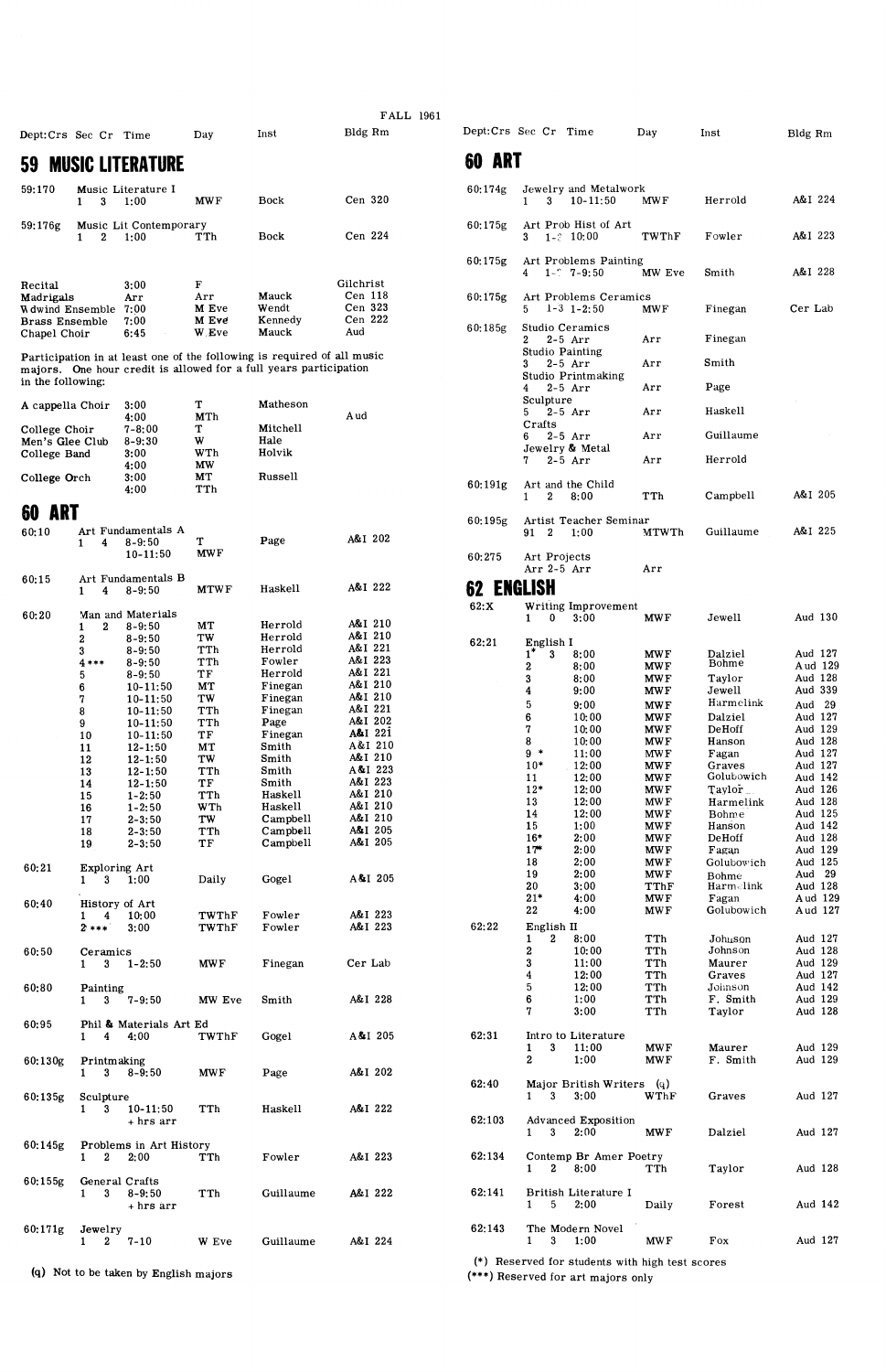| Dept:Crs Sec Cr Time |                                                |                                          | Day                           | Inst                                      | Bldg Rm                       |                     |                   | Dept:Crs Sec Cr Time                          |                                               | Day                       | Inst                 | Bldg Rm              |
|----------------------|------------------------------------------------|------------------------------------------|-------------------------------|-------------------------------------------|-------------------------------|---------------------|-------------------|-----------------------------------------------|-----------------------------------------------|---------------------------|----------------------|----------------------|
| 62 ENGLISH           |                                                |                                          |                               |                                           |                               |                     | 68                | HUMANITIES                                    |                                               |                           |                      |                      |
| 62:151               | 1 5 8:00                                       | American Literature                      | Daily                         | Anderson                                  | Aud 126                       |                     | 68:22             | $1 \quad$<br>$2*$                             | 17th Century to Present<br>$4\quad 9:00$      | (68:21)<br>MTThF<br>TWThF | Sage<br>H. Thompson  | S ab 307<br>S ab 311 |
| 62:160               | World Literature<br>3<br>1                     | 7-9:50                                   | T Eve                         | Graves                                    | Aud 126                       |                     |                   | 3<br>4                                        | 10:00<br>11:00<br>2:00                        | MTThF<br>TWThF            | Sage<br>T. Thompson  | S ab 307             |
| 62:162               | 3<br>$\mathbf{1}$                              | Amer Eng Lang of Today (q)<br>11:00      | <b>MWF</b>                    | Stageberg                                 | Aud 142                       |                     | 68:123g           | 3<br>1                                        | Oriental Civilization<br>8:00                 | <b>MWF</b>                | Cheng                | Sab 327              |
| 62:163               |                                                | The English Language                     | (r)                           |                                           |                               |                     | <b>72 FRENCH</b>  |                                               |                                               |                           |                      |                      |
| 62:164               | 5<br>$\mathbf{1}$<br>Semantics<br>$81***2$     | 10:00<br>10:00                           | Daily<br>MWThF                | Stageberg<br>Thorne                       | Aud 44<br>Aud 125             |                     | 72:1              | French I<br>$\mathbf{1}$<br>5<br>$\mathbf{2}$ | 9:00<br>12:00                                 | Daily<br>Daily            | Chabert<br>Kupcek    | Aud 44<br>Aud 234    |
|                      | $91***$                                        | 10:00                                    | <b>MWThF</b>                  | Thorne                                    | Aud 125                       |                     | 72:10             |                                               |                                               |                           |                      |                      |
| 62:165               | $\mathbf{2}$<br>$\mathbf{1}$                   | Lit for Adolescents<br>1:00              | TTh                           | Hanson                                    | Aud 142                       |                     |                   | $\boldsymbol{2}$<br>1                         | Conversation & Comp<br>11:00                  | TTh                       | Chabert              | Aud 126              |
| 62:170               | 2<br>1                                         | Creative Writing Pr Poetry<br>$7 - 8:50$ | M Eve                         | Hearst                                    | 2310 Clay St                  |                     | 72:111            | 3<br>$\mathbf{1}$                             | Intermediate French<br>1:00                   | <b>MWF</b>                | Chabert              | Aud 125              |
| 62:190               | 2                                              | $7 - 8:50$<br>Teaching of English        | W Eve<br>(s)                  | Hearst                                    | 2310 Clay St                  |                     | 72:115            | $\mathbf{1}$<br>3                             | Modern French Lit<br>2:00                     | MW F                      | Chabert              | Aud 126              |
|                      | $\mathbf{1}$<br>3                              | 9:00                                     | MW F                          | Cowley                                    | Aud 128                       |                     | <b>74 GERMAN</b>  |                                               |                                               |                           |                      |                      |
| 62:202               | 3                                              | Teaching Literary Forms<br>7-9:50        | W Eve                         | Stageberg                                 | Aud 129                       |                     | 74:1              | German I<br>1<br>5<br>$\mathbf{2}$            | 8:00<br>9:00                                  | Daily<br>Daily            | Schaefer<br>Schaefer | Aud 234<br>Aud 234   |
| 62:282               | $\mathbf{1}$<br>2                              | Seminar in 20th Century<br>$7 - 8:50$    | W Eve                         | Anderson                                  | Aud 128                       |                     | 74:10             | $\mathbf{2}$<br>$\mathbf{1}$                  | Conversation & Comp<br>10:00                  | TTh                       | Schaefer             | Aud 234              |
|                      |                                                | <b>64 RELIGIOUS LITERATURE</b>           |                               |                                           |                               |                     | 74:111            |                                               | Intermediate German                           |                           |                      |                      |
| 64:113               | $\mathbf{1}$                                   | Problems of Religion<br>2 1:00           | TTh                           | Bluhm                                     | Aud 127                       |                     |                   | 3<br>1                                        | 10:00                                         | <b>MWF</b>                | Schaefer             | Aud 234              |
| 64:114               | $\mathbf{3}$<br>$\mathbf{1}$                   | Religious Ideas in Amer<br>11:00         | <b>MWF</b>                    | Bernhard                                  | Aud 125                       |                     | 74:116            | $\mathbf{1}$<br>3                             | Modern German Lit<br>1:00                     | <b>MWF</b>                | Schaefer             | Aud 234              |
| 64:116               |                                                | Religions of the World                   | (t)                           |                                           |                               |                     | <b>77 RUSSIAN</b> |                                               |                                               |                           |                      |                      |
| 64:120               | $\mathbf{1}$<br>3                              | 9:00<br>Heritage of the Bible            | MW F                          | Bernhard                                  | Aud 126                       |                     | 77:1              | Russian I<br>$\mathbf{1}$                     | $5 \t 8:00$                                   | Daily                     | Kupcek               | Aud 142              |
|                      | $81***2$<br>$82***$<br>$91**$                  | 9:00<br>1:00<br>9:00                     | MTThF<br><b>MTWF</b><br>MTThF | Bluhm<br>Bernhard<br>Bluhm                | Aud 125<br>Aud 126<br>Aud 125 |                     | 77:10             | $\boldsymbol{2}$<br>$\mathbf{1}$              | Conversation & Comp<br>9:00                   | TTh                       | Kupcek               | Aud 127              |
|                      | $92**$                                         | 1:00                                     | MTWF                          | Bernhard                                  | Aud 126                       |                     | 77:111            | $\mathbf{1}$<br>3                             | Intermediate Russian<br>9:00                  | <b>MWF</b>                | Kupcek               | Aud 127              |
| <b>65 PHILOSOPHY</b> |                                                |                                          |                               |                                           |                               |                     | <b>78 SPANISH</b> |                                               |                                               |                           |                      |                      |
| 65:121               | $1 \quad 2 \quad 7-8:50$<br>$81***$<br>$91***$ | Intro to Philosophy<br>1:00<br>1:00      | M Eve<br>TWThF<br>TWThF       | T. Thompson<br>T. Thompson<br>T. Thompson | Aud 129<br>Aud 128            | Aud 128             | 78:1              | Spanish I<br>$1 \quad 5 \quad 11:00$          |                                               | Daily                     | Cancio               | Aud 234              |
| <b>66 JOURNALISM</b> |                                                |                                          |                               |                                           |                               |                     | 78:10             | 2<br>1                                        | Conversation & Comp<br>2:00                   | TTh                       | Cancio               | Aud 234              |
| 66:103               | $1 \quad 3 \quad 11:00$                        | School Publications                      | Daily                         | DeHoff                                    | Aud 128                       |                     | 78:111            |                                               | Intermediate Spanish                          |                           |                      | Aud 234              |
| 66:104               | 1<br>1.                                        | Journalism Laboratory I<br>Arr           | Arr                           | DeHoff                                    | Aud 235                       |                     | 78:116            | 3<br>$\mathbf{1}$<br>Spanish Drama            | 2:00                                          | <b>MWF</b>                | Cancio               |                      |
| 66:105               |                                                | Journalism Laboratory II                 |                               |                                           |                               |                     | 80                | 1<br>3<br><b>MATHEMATICS</b>                  | 3:00                                          | TThF                      | Cancio               | Aud 234              |
|                      |                                                | 4:00                                     | M                             | DeHoff                                    | Aud 235                       |                     | 80:20             |                                               | Math for General Ed                           |                           |                      |                      |
| 68                   | <b>HUMANITIES</b>                              |                                          |                               |                                           |                               |                     |                   | 3<br>1                                        | 10:00                                         | <b>MWF</b>                | Hamilton             | S ab 102             |
| 68:21                | 1<br>4                                         | Anc Times Through Reform<br>8:00         | MTThF                         | Jones                                     | Sab 323                       |                     | 80:45             | 3                                             | 2:00<br>Elementary Analysis I                 | <b>MWF</b>                | I. Silvey            | Aud 339              |
|                      | $\overline{\mathbf{2}}$<br>$\bf{3}$<br>4       | 8:00<br>9:00<br>9:00                     | MTThF<br>MTThF<br>MTWF        | Maurer<br>Whitnah<br>Forest               | Sab 301<br>Aud 142            |                     |                   | 5<br>1<br>4                                   | 1:00<br>9:00                                  | Daily<br>Daily            | Bruha<br>Wehner      | Wrt 315<br>Wrt 318   |
|                      | 5<br>6                                         | 9:00<br>10:00                            | MTThF<br>MTThF                | Harris<br>Jones                           | S ab 323<br>S ab 323          |                     | 80:46             |                                               | Elementary Analysis II (80:45)                |                           |                      |                      |
|                      | $7^*$                                          | 10:00                                    | <b>MTWF</b>                   | Forest                                    | Aud 142                       |                     |                   | $5 -$<br>$\mathbf{1}$                         | 9:00                                          | Daily                     | Erckmann             | Wrt 315              |
|                      | 8<br>9                                         | 10:00<br>11:00                           | TWThF<br><b>MWThF</b>         | Ryan<br>Fox                               | Sab 301                       | S ab 102            | 80:47             | 7<br>$\mathbf{1}$                             | Elem Analysis I & II (Dept Selection)<br>9:00 | Daily                     | Bruha                | S ab 27              |
|                      | 10<br>11                                       | 11:00<br>1:00                            | TWThF<br>TWThF                | H. Thompson<br>Ryan                       | S ab 323<br>S ab 301          |                     | 80:55             |                                               | College Geometry                              | (80.46)                   |                      |                      |
|                      | 12<br>13                                       | 1:00<br>2:00                             | MTThF<br>TWThF                | Harris<br>Poage                           |                               | Sab 323<br>Sab 102  |                   | $\mathbf{1}$                                  | $3\quad 12:00$                                | <b>MWF</b>                | Erckmann             | Wrt 10               |
|                      | 14                                             | 3:00                                     | TWThF                         | Ryan                                      |                               | S ab 301            | 80:60             | Calculus I                                    |                                               |                           |                      |                      |
|                      | 15<br>16                                       | 3:00<br>3:00                             | TWThF<br>TWThF                | F. Smith<br>H. Thompson                   |                               | Sab 102<br>S ab 323 |                   | 5<br>1<br>2                                   | 10:00<br>12:00                                | Daily<br>Daily            | Jensen<br>Yount      | Wrt 318<br>Wrt 318   |

L  $\eta'$ 

(\*) **Reserved for students with high test scores** 3 2:00 Daily **Yount** Wrt <sup>318</sup>

(q) Not to be taken by English majors  $(r)$  No credit for a student with credit in  $62:162$ 

| F AL L | 1961 |
|--------|------|
|--------|------|

 $\bar{\beta}$ 

|            | Dept:Crs Sec Cr Time                                                  | Day                     | Inst                                      | Bldg Rm                       |         | Dept:Crs Sec Cr Time                |                                               | Day                      | Inst                               | Bldg Rm            |                      |
|------------|-----------------------------------------------------------------------|-------------------------|-------------------------------------------|-------------------------------|---------|-------------------------------------|-----------------------------------------------|--------------------------|------------------------------------|--------------------|----------------------|
| 62 ENGLISH |                                                                       |                         |                                           |                               | 68      | HUMANITIES                          |                                               |                          |                                    |                    |                      |
| 62:151     | American Literature<br>$5 \t 8:00$<br>$\mathbf{1}$                    | Daily                   | Anderson                                  | Aud 126                       | 68:22   | $\mathbf{1}$<br>4                   | 17th Century to Present<br>9:00               | (68:21)<br>MTThF         | Sage                               |                    | S ab 307<br>S ab 311 |
| 62:160     | World Literature<br>7-9:50<br>3<br>1                                  | T Eve                   | Graves                                    | Aud 126                       |         | $2*$<br>3<br>4                      | 10:00<br>11:00<br>2:00                        | TWThF<br>MTThF<br>TWThF  | H. Thompson<br>Sage<br>T. Thompson |                    | S ab 307             |
| 62:162     | Amer Eng Lang of Today (q)<br>11:00<br>$\mathbf{1}$<br>3              | <b>MWF</b>              | <b>Stageberg</b>                          | Aud 142                       | 68:123g | 1<br>3                              | Oriental Civilization<br>8:00                 | <b>MWF</b>               | Cheng                              | Sab 327            |                      |
| 62:163     | The English Language                                                  | (r)                     |                                           |                               |         | <b>72 FRENCH</b>                    |                                               |                          |                                    |                    |                      |
| 62:164     | 10:00<br>$\mathbf{1}$<br>5<br>Semantics                               | Daily                   | Stageberg                                 | Aud 44                        | 72:1    | French I<br>5                       | 9:00                                          | Daily                    | Chabert                            | Aud 44             |                      |
|            | $81***2$<br>10:00<br>$91***$<br>10:00                                 | MWThF<br><b>MWThF</b>   | Thorne<br>Thorne                          | Aud 125<br>Aud 125            |         | 1<br>$\mathbf{2}$                   | 12:00                                         | Daily                    | Kupcek                             | Aud 234            |                      |
| 62:165     | Lit for Adolescents<br>1:00<br>2<br>$\mathbf{1}$                      | TTh                     | Hanson                                    | Aud 142                       | 72:10   | $\mathbf{1}$                        | Conversation & Comp<br>2 11:00                | TTh                      | Chabert                            | Aud 126            |                      |
| 62:170     | Creative Writing Pr Poetry                                            |                         |                                           |                               | 72:111  | 3<br>1                              | Intermediate French<br>1:00                   | <b>MWF</b>               | Chabert                            | Aud 125            |                      |
|            | $\mathbf{2}$<br>7-8:50<br>$\mathbf{1}$<br>$\mathbf{2}$<br>$7 - 8:50$  | M Eve<br>W Eve          | Hearst<br>Hearst                          | 2310 Clay St<br>2310 Clay St  | 72:115  | 3<br>1                              | Modern French Lit<br>2:00                     | <b>MWF</b>               | Chabert                            | Aud 126            |                      |
| 62:190     | Teaching of English<br>3<br>9:00                                      | (s)<br>MW F             | Cowley                                    | Aud 128                       |         | <b>74 GERMAN</b>                    |                                               |                          |                                    |                    |                      |
| 62:202     | Teaching Literary Forms                                               | W Eve                   |                                           | Aud 129                       | 74:1    | German I                            |                                               |                          |                                    |                    |                      |
| 62:282     | 3<br>$7 - 9:50$<br>Seminar in 20th Century                            |                         | Stageberg                                 |                               |         | 1<br>- 5<br>$\overline{\mathbf{2}}$ | 8:00<br>9:00                                  | Daily<br>Daily           | Schaefer<br>Schaefer               | Aud 234<br>Aud 234 |                      |
|            | $7 - 8:50$<br>$\mathbf{2}$<br>64 RELIGIOUS LITERATURE                 | W Eve                   | Anderson                                  | Aud 128                       | 74:10   | 2<br>1                              | Conversation & Comp<br>10:00                  | TTh                      | Schaefer                           | Aud 234            |                      |
| 64:113     | Problems of Religion                                                  |                         |                                           |                               | 74:111  | $\mathbf{1}$<br>- 3                 | Intermediate German<br>10:00                  | <b>MWF</b>               | Schaefer                           | Aud 234            |                      |
| 64:114     | 2<br>1:00<br>$\mathbf{1}$<br>Religious Ideas in Amer                  | TTh                     | Bluhm                                     | Aud 127                       | 74:116  |                                     | Modern German Lit                             |                          |                                    |                    |                      |
|            | $\mathbf{1}$<br>3<br>11:00                                            | <b>MWF</b>              | Bernhard                                  | Aud 125                       |         | 1<br>3                              | 1:00                                          | MW F                     | Schaefer                           | Aud 234            |                      |
| 64:116     | Religions of the World                                                | (t)                     |                                           |                               |         | <b>77 RUSSIAN</b>                   |                                               |                          |                                    |                    |                      |
|            | $\mathbf{1}$<br>3<br>9:00                                             | MWF                     | Bernhard                                  | Aud 126                       | 77:1    | Russian I<br>- 5<br>1.              | 8:00                                          | Daily                    | Kupcek                             | Aud 142            |                      |
| 64:120     | Heritage of the Bible<br>$81***2$<br>9:00                             | MTThF                   | Bluhm                                     | Aud 125                       | 77:10   |                                     | Conversation & Comp                           |                          |                                    |                    |                      |
|            | $82***$<br>1:00<br>9:00<br>$91**$                                     | <b>MTWF</b><br>MTThF    | Bernhard<br>Bluhm                         | Aud 126<br>Aud 125            |         | 2<br>$\mathbf{1}$                   | 9:00                                          | TTh                      | Kupcek                             | Aud 127            |                      |
|            | $92**$<br>1:00                                                        | <b>MTWF</b>             | Bernhard                                  | Aud 126                       | 77:111  |                                     | Intermediate Russian                          |                          |                                    |                    |                      |
|            | 65 PHILOSOPHY                                                         |                         |                                           |                               |         | $\mathbf{1}$<br>3                   | 9:00                                          | <b>MWF</b>               | Kupcek                             | Aud 127            |                      |
| 65:121     | Intro to Philosophy                                                   |                         |                                           |                               |         | <b>78 SPANISH</b>                   |                                               |                          |                                    |                    |                      |
|            | $\mathbf{1}$<br>2<br>$7 - 8:50$<br>$81***$<br>1:00<br>$91***$<br>1:00 | M Eve<br>TWThF<br>TWThF | T. Thompson<br>T. Thompson<br>T. Thompson | Aud 129<br>Aud 128<br>Aud 128 | 78:1    | Spanish I<br>5<br>$\mathbf{1}$      | 11:00                                         | Daily                    | Cancio                             |                    | Aud 234              |
|            | 66 JOURNALISM                                                         |                         |                                           |                               | 78:10   |                                     | Conversation & Comp                           |                          |                                    |                    | Aud 234              |
| 66:103     | School Publications                                                   |                         |                                           |                               |         | 2<br>1                              | 2:00<br>÷.                                    | TTh                      | Cancio                             |                    |                      |
| 66:104     | 11:00<br>$\mathbf{1}$<br>3<br>Journalism Laboratory I                 | Daily                   | DeHoff                                    | Aud 128                       | 78:111  | 1<br>3                              | Intermediate Spanish<br>2:00                  | MW F                     | Cancio                             |                    | Aud 234              |
|            | Arr<br>1                                                              | Arr                     | DeHoff                                    | Aud 235                       | 78:116  | Spanish Drama<br>$\mathbf{1}$       | $3 \t3:00$                                    | TThF                     | Cancio                             |                    | Aud 234              |
| 66:105     | Journalism Laboratory II<br>4:00<br>1.<br>$\mathbf{1}$                | М                       | DeHoff                                    | Aud 235                       |         | <b>80 MATHEMATICS</b>               |                                               |                          |                                    |                    |                      |
|            | <b>68 HUMANITIES</b>                                                  |                         |                                           |                               | 80:20   |                                     | Math for General Ed                           |                          |                                    |                    |                      |
| 68:21      | Anc Times Through Reform<br>8:00<br>1<br>4                            | MTThF                   | Jones                                     | Sab 323                       |         | $\mathbf{1}$<br>3<br>3              | 10:00<br>2:00                                 | <b>MWF</b><br><b>MWF</b> | Hamilton<br>I. Silvey              |                    | S ab 102<br>Aud 339  |
|            | 2<br>8:00                                                             | MTThF                   | Maurer                                    |                               | 80:45   | 5<br>1                              | Elementary Analysis I<br>1:00                 | Daily                    | Bruha                              |                    | Wrt 315              |
|            | 9:00<br>3<br>4<br>9:00                                                | MTThF<br><b>MTWF</b>    | Whitnah<br>Forest                         | Sab 301<br>Aud 142            |         | 4                                   | 9:00                                          | Daily                    | Wehner                             |                    | Wrt 318              |
|            | 5<br>9:00<br>6<br>10:00                                               | MTThF<br><b>MTThF</b>   | Harris<br>Jones                           | Sab 323<br>Sab 323            | 80:46   |                                     | Elementary Analysis II (80:45)                |                          |                                    |                    |                      |
|            | $7^*$<br>10:00                                                        | MTWF                    | Forest                                    | Aud 142<br>Sab 301            |         | $\mathbf{1}$<br>5                   | 9:00                                          | Daily                    | Erckmann                           |                    | Wrt 315              |
|            | 10:00<br>8<br>11:00<br>9                                              | TWThF<br><b>MWThF</b>   | Ryan<br>Fox                               | S ab 102                      | 80:47   | 1 7                                 | Elem Analysis I & II (Dept Selection)<br>9:00 | Daily                    | Bruha                              | S ab 27            |                      |
|            | 11:00<br>10<br>1:00<br>11                                             | TWThF<br>TWThF          | H. Thompson<br>Ryan                       | S ab 323<br>Sab 301           | 80:55   |                                     | College Geometry                              | (80, 46)                 |                                    |                    |                      |
|            | 1:00<br>12<br>2:00<br>13                                              | MTThF<br>TWThF          | Harris<br>Poage                           | Sab 323<br>Sab 102            |         | $\mathbf{1}$<br>3                   | 12:00                                         | <b>MWF</b>               | Erckmann                           | Wrt 10             |                      |
|            | 14<br>3:00                                                            | TWThF                   | Ryan                                      | Sab 301                       | 80:60   | Calculus I                          |                                               |                          |                                    |                    |                      |
|            | 3:00<br>15<br>16<br>3:00                                              | TWThF<br>TWThF          | F. Smith<br>H. Thompson                   | S ab 102<br>S ab 323          |         | 1<br>5<br>2                         | 10:00<br>12:00                                | Daily<br>Daily           | Jensen<br>Yount                    | Wrt 318<br>Wrt 318 |                      |
|            | (*) Reserved for students with high test scores                       |                         |                                           |                               |         | 3                                   | 2:00                                          | Daily                    | Yount                              | Wrt 318            |                      |

(\*\*) **To accompany student teaching** (s) **Credit also as a course in education for a student whose** 

(a) Not to be taken by English imports the 62:162 (b) Credit in this course may be counted as a part of a major in  $\frac{1}{2}$  (c) No credit for a student with credit in 62:162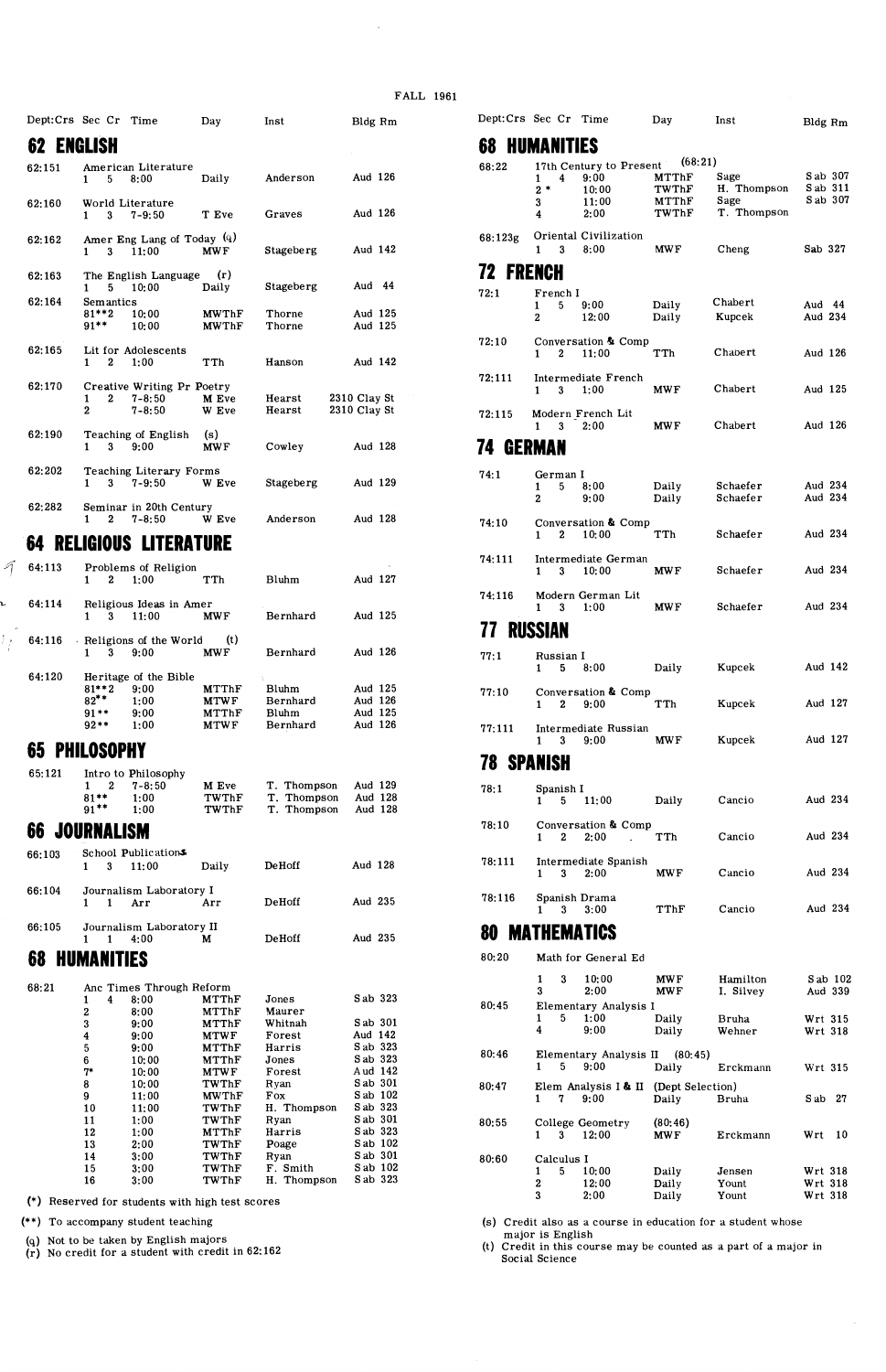| Dept:Crs Sec Cr Time |                                    |                                                  | Day                      | Inst                          | Bldg Rm            |      |         |         | Dept:Crs Sec Cr Time                    |                                                 | Day                         | Inst             |                    |                    | Bldg Rm                |
|----------------------|------------------------------------|--------------------------------------------------|--------------------------|-------------------------------|--------------------|------|---------|---------|-----------------------------------------|-------------------------------------------------|-----------------------------|------------------|--------------------|--------------------|------------------------|
| 80                   | <b>MATHEMATICS</b>                 |                                                  |                          |                               |                    |      |         |         | <b>82 SCIENCE</b>                       |                                                 |                             |                  |                    |                    |                        |
| 80:130               |                                    | Foundations of Arith                             | (80; 20)                 |                               |                    |      |         | 82:280  |                                         | Seminar Science Teach                           |                             |                  |                    |                    |                        |
|                      | 1<br>3<br>$\mathbf 2$              | 8:00<br>8:00                                     | MTTh<br>MTW              | Gibb<br>Gibb                  | Wrt 318<br>Wrt 318 |      |         |         | $\mathbf{2}$<br>1.                      | 4:00                                            | TTh                         | Matala           |                    |                    | Sci 201                |
|                      | 3                                  | 1:00                                             | <b>MWTh</b>              | Hamilton                      | Wrt 318            |      |         |         | 84 BIOLOGY                              |                                                 |                             |                  |                    |                    |                        |
|                      | 4                                  | 1:00                                             | MWF                      | Hamilton                      | Wrt 318            |      |         |         |                                         |                                                 |                             |                  |                    |                    |                        |
| 80:134               |                                    | Teaching of Arith                                | $(80; 20 \& 80; 130)$    |                               |                    |      | 84:31   |         | $\mathbf{1}$<br>4                       | Anatomy & Physiology (v)<br>11:00               | <b>MWF</b>                  | Abbott           |                    |                    | Sci 207                |
|                      | $\mathbf{2}$<br>$\mathbf{1}$<br>2y | 7-9.00<br>8:00                                   | M Eve<br>МW              | Gibb<br>Erckmann              | Wrt 318<br>Wrt 116 |      |         |         |                                         | $A$ (lab) 8-9:50                                | м                           |                  |                    |                    | Sci 200                |
|                      | 3z                                 | 8:00                                             | TTh                      | Erckmann                      | Wrt 116            |      |         |         |                                         | B (lab) 8-9:50                                  | W                           |                  |                    |                    | Sci 200                |
| 80:149g              |                                    | Differential Equations                           | (80:61)                  |                               |                    |      | 84:34   |         |                                         | General Zoology                                 | (82:22)                     |                  |                    |                    |                        |
|                      | $\mathbf{1}$<br>3                  | 11:00                                            | MW F                     | Schurrer                      | Wrt 315            |      |         |         | $\mathbf{1}$<br>$\overline{\mathbf{4}}$ | 8:00<br>$8 - 9:50$                              | TTh<br>МW                   | Dowell           | Wrt                |                    | Wrt 10<br>- 3          |
| 80:150g              |                                    | Fundamentals of Math I                           | (††)                     |                               |                    |      |         |         | $\mathbf{2}$                            | 10:00                                           | TTh                         | Allegre          |                    |                    | Wrt 10                 |
|                      | 1<br>4                             | 1:00                                             | <b>MWThF</b>             | Schurrer                      | Wrt 108            |      |         |         | 3                                       | $10 - 11:50$<br>2:00                            | мw<br>МW                    | Dowell           | Wrt                |                    | $\mathbf{3}$<br>Wrt 10 |
| 80:153g              |                                    | Probability Theory                               | (80:46)                  |                               |                    |      |         |         |                                         | $1 - 2:50$                                      | TTh                         |                  | Wrt                |                    | $\mathbf{3}$           |
|                      | 1<br>3                             | 10:00                                            | MW F                     | Yount                         | Wrt 108            |      | 84:36   |         |                                         | General Botany                                  | (82:22)                     |                  |                    |                    |                        |
|                      | 2<br>3                             | 11:00<br>2:00                                    | MW F<br><b>MWF</b>       | Lott<br>Lott                  | Wrt 108<br>Wrt 108 |      |         |         | 4<br>1                                  | 11:00<br>10-11:50                               | TTh<br>МW                   | Picklum          | Wrt                |                    | Wrt 10<br>- 7          |
|                      |                                    |                                                  |                          |                               |                    |      |         |         | 2                                       | 3:00                                            | TTh                         | Clausen          |                    |                    | Wrt 10                 |
| 80:160g              | $\mathbf{1}$<br>4                  | Intro to Modern Algebra<br>8:00                  | (80:46)<br>MTThF         | Bruha                         | Wrt 315            |      |         |         |                                         | $2 - 3:50$                                      | WF                          |                  | Wrt                |                    | - 7                    |
|                      |                                    |                                                  |                          |                               |                    |      | 84:38   |         |                                         | Human Physiology                                | (82:22)                     |                  |                    |                    |                        |
| 80:172g              | 3<br>1                             | Fund Statistical Meth<br>$7 - 10:00$             | W Eve                    | Wehner                        | Wrt 108            |      |         |         | 3<br>1                                  | 10:00<br>$10 - 11:50$                           | МF<br>т                     | Riggs            |                    |                    | Sci 207<br>Sci 200     |
|                      |                                    |                                                  |                          |                               |                    |      |         |         | $\boldsymbol{2}$                        | 10:00                                           | МF                          | Riggs            |                    |                    | Sci 207                |
| 80:190               | 81 3                               | Teaching Secondary Math<br>11:00                 | <b>MTWF</b>              | $(80:46)$ (u)<br><b>Brune</b> | Wrt 116            |      |         |         | 3                                       | $10-11:50$<br>1:00                              | TTh<br>МF                   | Riggs            |                    |                    | Sci 200<br>Sci 207     |
|                      |                                    | $10 - 11:50$                                     | Th                       |                               |                    |      |         |         |                                         | $1 - 2:50$                                      | T.                          |                  |                    |                    | Sci 200                |
|                      | 91                                 | 11:00<br>$10 - 11:50$                            | <b>MTWF</b><br>Th        | Crumley                       | Wrt 116            |      |         |         | 4                                       | 1:00                                            | MF                          | Riggs            |                    |                    | Sci 207<br>Sci 200     |
|                      |                                    |                                                  |                          |                               |                    |      |         |         |                                         | $1 - 2:50$                                      | Тh                          |                  |                    |                    |                        |
| 80:240               | Math Analysis I<br>$1 \quad 3$     | 10:00                                            | <b>MWF</b>               | Schurrer                      | Wrt 116            |      |         | 84:106g |                                         | Compar Anat Vertebrates                         |                             | (84:34)          |                    |                    | Wrt 10                 |
|                      |                                    |                                                  |                          |                               |                    |      |         |         | $\mathbf{1}$<br>4                       | 10:00<br>$10 - 11:50$                           | мw<br>TTh                   | Dowell           | Wrt                |                    | $\mathbf{3}$           |
| 82                   | <b>SCIENCE</b>                     |                                                  |                          |                               |                    |      |         |         |                                         |                                                 |                             |                  |                    |                    |                        |
| 82:20                | 3                                  | The Physical Sciences I<br>9:00                  | <b>MWF</b>               | Budensick                     | Sci 201            |      |         | 84:109g | $\mathbf{1}$<br>4                       | Fund Of Biology I<br>11:00                      | (††)<br>МW                  | Grant            |                    |                    | Wrt 10                 |
|                      | 1<br>2                             | 10:00                                            | <b>MWF</b>               | Lee                           | Aud 339            |      |         |         |                                         | $10 - 11:50$                                    | TTh                         |                  | Wrt                |                    | - 7                    |
|                      | 3                                  | 11:00                                            | <b>MWF</b>               | McCollum<br>Schoeppler        | Sci 201            |      |         | 84:140g |                                         | Genetics & Evolution                            | (82:22)                     |                  |                    |                    |                        |
|                      | 4<br>5                             | 12:00<br>1:00                                    | <b>MWF</b><br><b>MWF</b> | Perrine                       | Sci 201<br>Sci 201 |      |         |         | 3<br>$\mathbf{1}$                       | 8:00                                            | MW F                        | Winier           | Wrt                |                    | - 10                   |
|                      | 6                                  | 2:00                                             | <b>MWF</b>               | Budensick                     | Sci 201            |      |         | 84:150g | Bacteriology                            |                                                 | (82:22)                     |                  |                    |                    |                        |
|                      | 7<br>8                             | 3:00<br>$7 - 10:00$                              | TWF<br>W Eve             | Schoeppler<br>McCollum        | Sci 201<br>Sci 201 |      |         |         | 3<br>1                                  | 9:00<br>$8 - 9:50$                              | TTh<br>w                    | Goss             | Wrt                |                    | Wrt 10<br>7            |
|                      |                                    |                                                  |                          |                               |                    |      |         |         | 2                                       | 1:00                                            | TTh                         | Goss             | Wrt 10             |                    |                        |
| 82:22                | 4<br>1                             | The Biol Sciences I<br>8:00                      | <b>MWF</b>               | Matala                        | Aud 339            |      |         |         |                                         | $12 - 1:50$                                     | w                           |                  | Wrt                |                    | -7                     |
|                      |                                    | $8 - 9:50$                                       | т                        |                               | Wrt 8              |      |         | 84.166g |                                         | Plant Taxonomy Ecology                          |                             | (84:36)          |                    |                    |                        |
|                      | 2                                  | 8:00<br>$8 - 9:50$                               | MWF<br>Тh                | Matala                        | Aud 339<br>Wrt     | - 8  |         |         | $\mathbf{1}$<br>4                       | 1:00<br>$1 - 3:50$                              | WF                          | Grant            | Wrt 10             |                    | -7                     |
|                      | 3                                  | 8:00                                             | MW F                     | Matala                        | Aud 339            |      |         |         |                                         |                                                 | TTh                         |                  | Wrt                |                    |                        |
|                      | 4                                  | 10-11:50<br>8:00                                 | т<br>MW F                | Matala                        | Wrt<br>Aud 339     | 8    |         | 84:170g | Entomology                              | (84:34)                                         |                             |                  |                    |                    |                        |
|                      |                                    | $1 - 2.50$                                       | Тh                       |                               | Wrt                | - 8  |         |         | $\mathbf{1}$<br>3                       | 2:00<br>$2 - 3:50$                              | м<br>WF                     | Allegre          | Wrt 107<br>Wrt     |                    | - 3                    |
|                      | 5                                  | 8:00<br>$8 - 9:50$                               | TThF<br>w                | Riggs                         | Wrt 109<br>Wrt     | - 8  |         |         |                                         |                                                 |                             |                  |                    |                    |                        |
|                      | 6                                  | 9:00                                             | MTTh                     | Clausen                       | Wrt 109            |      | 84:210  |         | 1                                       | <b>Biological Techniques</b><br>$3\quad 2-4:50$ | WF                          | Picklum          | Greenhouse         |                    |                        |
|                      | 7                                  | $8 - 9:50$<br>11:00                              | F<br>MTF                 | Goss                          | Wrt<br>Wrt 107     | - 8  | 84:230  |         |                                         | Spec Prob in Biology-Protozoology               |                             |                  |                    |                    |                        |
|                      |                                    | $10 - 11:50$                                     | Th                       |                               | Wrt 8              |      |         |         | $1 \t3 \t8:00$                          |                                                 | МW                          | Allegre          | Wrt 107            |                    |                        |
|                      | 8                                  | 12:00<br>$12 - 1:50$                             | <b>MWTh</b><br>т         | Clausen                       | Wrt 315<br>Wrt 8   |      |         |         |                                         | $8 - 9:50$                                      | T.                          |                  | Wrt                |                    | - 3                    |
|                      | 9                                  | 12:00                                            | <b>MWTh</b>              | Clausen                       | Wrt 315            |      |         |         | $2 \t1-3 Arr$                           | Spec Prob In Biology                            |                             | Arr              |                    |                    |                        |
|                      | 10                                 | $12 - 1:50$<br>1:00                              | F<br><b>MWF</b>          | Lantz                         | Wrt 8<br>Wrt 109   |      |         |         | <b>CHEMISTRY</b>                        |                                                 |                             |                  |                    |                    |                        |
|                      |                                    | $1 - 2:50$                                       | Тh                       |                               | Wrt 113            |      | 86      |         |                                         |                                                 |                             |                  |                    |                    |                        |
|                      | 11                                 | 2:00<br>$1 - 2:50$                               | MTTh<br>w                | Winier                        | Wrt 109<br>Wrt 8   |      | 86:44   |         |                                         | General Chemistry I                             | (82, 20)                    |                  |                    |                    |                        |
|                      | 12                                 | 3:00                                             | TThF                     | Sauer                         | Wrt 107            |      |         |         | $\mathbf{1}$                            | 4 10:00<br>$10 - 11:50$                         | МW<br>TTh                   | <b>Budensick</b> |                    | Sci 309<br>Sci 301 |                        |
|                      |                                    | $3 - 4:50$                                       | W                        |                               | Wrt                | - 8  |         |         | 2                                       | 2:00                                            | TTh                         | Wilson           |                    | Sci 309            |                        |
| 82:120g              |                                    | The Physical Sciences II                         | (82:20)                  |                               |                    |      |         |         |                                         | $1 - 2:50$                                      | МW                          |                  |                    | Sci 301            |                        |
|                      | $\mathbf{1}$<br>3                  | 1:00<br>$1 - 2:50$                               | МF<br>т                  | Lee                           | $Sci$ 10<br>Sci    | - 10 | 86:48   |         |                                         | Inorganic Chemistry                             |                             |                  |                    |                    |                        |
|                      |                                    |                                                  |                          |                               |                    |      |         |         | $\mathbf{1}$<br>4                       | 11:00<br>$10 - 11:50$                           | TTh                         | Wilson           | Sci 309            |                    |                        |
| 82:122g              |                                    | The Biol Sciences II                             | (82:22)                  |                               |                    |      | 86:61   |         |                                         | Applied Inorganic Chem                          | МW                          |                  | Sci 301            |                    |                        |
|                      | 3<br>$\mathbf{1}$                  | 1:00<br>$1 - 2:50$                               | МW<br>т                  | Sauer                         | Wrt 107<br>Wrt 113 |      |         |         | $\bf{3}$<br>1                           | 8:00                                            | MTh                         |                  | Sci 309            |                    |                        |
|                      |                                    |                                                  |                          |                               |                    |      |         |         |                                         | $8 - 9:50$                                      | F                           |                  | Sci 301            |                    |                        |
| 82:190               | 1<br>3                             | The Teaching of Science<br>11:00                 | МW                       | (10 hrs Science)<br>Winier    | Wrt 109            |      | 86:124g |         |                                         | Organic Chemistry I                             | $(86:46 \text{ or } 86:48)$ |                  |                    |                    |                        |
|                      |                                    | 11:00                                            | F                        |                               | Wrt                | 8    |         |         | $\mathbf{1}$<br>4                       | 2:00<br>$1 - 2.50$                              | МW<br>TTh                   | Kercheval        | Sci 309<br>Sci 308 |                    |                        |
| 82:200               |                                    | Hist & Phil of Science                           |                          |                               |                    |      |         |         |                                         |                                                 |                             |                  |                    |                    |                        |
|                      | $\mathbf{1}$<br>3                  | $7 - 9:00$                                       | W Eve                    | Grant                         | Wrt 10             |      | 86:128g |         | 4<br>$\mathbf{1}$                       | Fund of Chemistry I<br>9;00                     | (††)<br>MTF                 | Wilson           | Sci 309            |                    |                        |
|                      |                                    | (u) May, but need not accompany student teaching |                          |                               |                    |      |         |         |                                         | $8 - 9:50$                                      | Τh                          |                  | Sci 301            |                    |                        |

FALL 1961

| THEMATICS                            |                                         |                          |                            |                    |     | <b>82 SCIENCE</b> |                         |                                   |                             |                   |                  |                    |
|--------------------------------------|-----------------------------------------|--------------------------|----------------------------|--------------------|-----|-------------------|-------------------------|-----------------------------------|-----------------------------|-------------------|------------------|--------------------|
| 1<br>3                               | Foundations of Arith<br>8:00            | (80; 20)<br>MTTh         | Gibb                       | Wrt 318            |     | 82:280            | 2<br>1.                 | Seminar Science Teach<br>4:00     | TTh                         | Matala            |                  | Sci 201            |
| 2<br>3                               | 8:00<br>1:00                            | MTW<br><b>MWTh</b>       | Gibb<br>Hamilton           | Wrt 318<br>Wrt 318 |     | 84 BIOLOGY        |                         |                                   |                             |                   |                  |                    |
| $\overline{\mathbf{4}}$              | 1:00                                    | <b>MWF</b>               | Hamilton                   | Wrt 318            |     |                   |                         |                                   |                             |                   |                  |                    |
|                                      | Teaching of Arith                       | $(80; 20 \& 80; 130)$    |                            |                    |     | 84:31             | 4<br>1                  | Anatomy & Physiology<br>11:00     | (v)<br>MW F                 | Abbott            |                  | Sci 207            |
| 1<br>2                               | $7 - 9:00$                              | M Eve                    | Gibb                       | Wrt 318<br>Wrt 116 |     |                   | $A$ (lab) 8-9:50        |                                   | м                           |                   |                  | Sci 200            |
| 2y<br>3z                             | 8:00<br>8:00                            | МW<br>TTh                | Erckmann<br>Erckmann       | Wrt 116            |     |                   | <b>B</b> (lab) $8-9:50$ |                                   | W                           |                   |                  | Sci 200            |
|                                      |                                         |                          |                            |                    |     | 84:34             |                         | General Zoology                   | (82:22)                     |                   |                  |                    |
| 3<br>1                               | Differential Equations<br>11:00         | (80:61)<br>MW F          | Schurrer                   | Wrt 315            |     |                   | 1<br>4                  | 8:00                              | TTh                         | Dowell            |                  | Wrt 10             |
|                                      |                                         |                          |                            |                    |     |                   | $\mathbf 2$             | $8 - 9:50$<br>10:00               | МW<br>TTh                   | Allegre           | Wrt<br>Wrt       | 3<br>10            |
| 4<br>1                               | Fundamentals of Math I<br>1:00          | (††)<br><b>MWThF</b>     | Schurrer                   | Wrt 108            |     |                   |                         | $10 - 11:50$                      | мw                          |                   | Wrt              | 3                  |
|                                      |                                         |                          |                            |                    |     |                   | 3                       | 2:00<br>$1 - 2:50$                | MW<br>TTh                   | Dowell            | Wrt              | Wrt 10<br>-3       |
| 3<br>1                               | Probability Theory<br>10:00             | (80:46)<br>MW F          | Yount                      | Wrt 108            |     | 84:36             | General Botany          |                                   | (82:22)                     |                   |                  |                    |
| 2                                    | 11:00                                   | <b>MWF</b>               | Lott                       | Wrt 108            |     |                   | 4<br>1                  | 11:00                             | TTh                         | Picklum           |                  | Wrt 10             |
| 3                                    | 2:00                                    | MW F                     | Lott                       | Wrt 108            |     |                   |                         | $10 - 11:50$                      | МW                          |                   | Wrt              | 7<br>Wrt 10        |
|                                      | Intro to Modern Algebra                 | (80:46)                  |                            |                    |     |                   | $\boldsymbol{2}$        | 3:00<br>$2 - 3:50$                | TTh<br>WF                   | Clausen           | Wrt              | -7                 |
| 1<br>4                               | 8:00                                    | MTThF                    | Bruha                      | Wrt 315            |     |                   |                         |                                   |                             |                   |                  |                    |
|                                      | Fund Statistical Meth                   |                          |                            |                    |     | 84:38             | 3<br>$\mathbf{1}$       | Human Physiology<br>10:00         | (82:22)<br>MF               | Riggs             |                  | Sci 207            |
| 1<br>3                               | $7 - 10:00$                             | W Eve                    | Wehner                     | Wrt 108            |     |                   |                         | 10-11:50                          | т                           |                   |                  | Sci 200            |
|                                      |                                         |                          |                            |                    |     |                   | $\boldsymbol{2}$        | 10:00                             | MF                          | Riggs             |                  | Sci 207<br>Sci 200 |
| 81 3                                 | Teaching Secondary Math<br>11:00        | <b>MTWF</b>              | $(80:46)$ (u)<br>Brune     | Wrt 116            |     |                   | 3                       | $10 - 11:50$<br>1:00              | TTh<br>MF                   | Riggs             |                  | Sci 207            |
|                                      | $10 - 11:50$                            | Th                       |                            |                    |     |                   |                         | $1 - 2:50$                        | т                           |                   |                  | Sci 200            |
| 91                                   | 11:00<br>$10 - 11:50$                   | <b>MTWF</b><br>Th        | Crumley                    | Wrt 116            |     |                   | 4                       | 1:00<br>$1 - 2:50$                | MF<br>Τh                    | Riggs             |                  | Sci 207<br>Sci 200 |
|                                      |                                         |                          |                            |                    |     |                   |                         |                                   |                             |                   |                  |                    |
| Math Analysis I<br>$\mathbf{1}$<br>3 | 10:00                                   | <b>MWF</b>               | Schurrer                   | Wrt 116            |     | 84:106g           |                         | Compar Anat Vertebrates           |                             | (84:34)<br>Dowell |                  | Wrt 10             |
|                                      |                                         |                          |                            |                    |     |                   | 4<br>1                  | 10:00<br>10-11:50                 | МW<br>TTh                   |                   | Wrt              | 3                  |
| ENCE                                 |                                         |                          |                            |                    |     |                   |                         |                                   |                             |                   |                  |                    |
|                                      | The Physical Sciences I                 |                          | <b>Budensick</b>           |                    |     | 84:109g           | 4<br>$\mathbf{1}$       | Fund Of Biology I<br>11:00        | (††)<br><b>MW</b>           | Grant             |                  | Wrt 10             |
| 1<br>3<br>2                          | 9:00<br>10:00                           | <b>MWF</b><br><b>MWF</b> | Lee                        | Sci 201<br>Aud 339 |     |                   |                         | $10 - 11:50$                      | TTh                         |                   | Wrt              | 7                  |
| 3                                    | 11:00                                   | <b>MWF</b>               | McCollum                   | Sci 201            |     | 84:140g           |                         | Genetics & Evolution              | (82:22)                     |                   |                  |                    |
| 4<br>5                               | 12:00<br>1:00                           | MW F<br><b>MWF</b>       | Schoeppler<br>Perrine      | Sci 201<br>Sci 201 |     |                   | 1<br>- 3                | 8:00                              | <b>MWF</b>                  | Winier            | Wrt              | - 10               |
| 6                                    | 2:00                                    | <b>MWF</b>               | Budensick                  | Sci 201            |     | 84:150g           | Bacteriology            |                                   | (82:22)                     |                   |                  |                    |
| 7                                    | 3:00                                    | TWF                      | Schoeppler<br>McCollum     | Sci 201<br>Sci 201 |     |                   | 1<br>3                  | 9:00                              | TTh                         | Goss              | Wrt              | -10                |
| 8                                    | $7 - 10:00$                             | W Eve                    |                            |                    |     |                   | $\mathbf{2}$            | $8 - 9:50$<br>1:00                | w<br>TTh                    | Goss              | Wrt<br>Wrt       | -7<br>10           |
|                                      | The Biol Sciences I                     |                          |                            |                    |     |                   |                         | $12 - 1:50$                       | w                           |                   | Wrt              | 7                  |
| 4<br>1                               | 8:00<br>$8 - 9:50$                      | <b>MWF</b><br>т          | Matala                     | Aud 339<br>Wrt     | 8   | 84:166g           |                         | Plant Taxonomy Ecology            |                             | (84:36)           |                  |                    |
| 2                                    | 8:00                                    | <b>MWF</b>               | Matala                     | Aud 339            |     |                   | $\mathbf{1}$            | 41:00                             | WF                          | Grant             |                  | Wrt 10             |
| 3                                    | $8 - 9:50$<br>8:00                      | Th<br>MW F               | Matala                     | Wrt<br>Aud 339     | -8  |                   |                         | $1 - 3:50$                        | TTh                         |                   | Wrt              | -7                 |
|                                      | 10-11:50                                | т                        |                            | Wrt                | 8   | 84:170g           | Entomology              | (84:34)                           |                             |                   |                  |                    |
| 4                                    | 8:00<br>$1 - 2:50$                      | <b>MWF</b><br>Th         | Matala                     | Aud 339<br>Wrt     | - 8 |                   | 1<br>3                  | 2:00                              | M                           | Allegre           | Wrt 107          |                    |
| 5                                    | 8:00                                    | TThF                     | Riggs                      | Wrt 109            |     |                   |                         | $2 - 3:50$                        | WF                          |                   | Wrt              | - 3                |
|                                      | $8 - 9:50$                              | w                        |                            | Wrt                | 8   | 84:210            |                         | <b>Biological Techniques</b>      |                             |                   |                  |                    |
| 6                                    | 9:00<br>$8 - 9:50$                      | MTTh<br>F                | Clausen                    | Wrt 109<br>Wrt     | -8  |                   | $\mathbf{1}$<br>3       | $2 - 4:50$                        | WF                          | Picklum           | Greenhouse       |                    |
| 7                                    | 11:00                                   | MTF                      | Goss                       | Wrt 107            |     | 84:230            |                         | Spec Prob in Biology-Protozoology |                             |                   |                  |                    |
| 8                                    | $10 - 11:50$<br>12:00                   | Th<br>MWTh               | Clausen                    | Wrt<br>Wrt 315     | 8   |                   | $\mathbf{1}$<br>- 3     | 8:00<br>$8 - 9:50$                | MW<br>т                     | Allegre           | Wrt 107<br>Wrt 3 |                    |
|                                      | $12 - 1:50$                             | т                        |                            | Wrt                | 8   |                   |                         | Spec Prob In Biology              |                             |                   |                  |                    |
| 9                                    | 12:00<br>$12 - 1:50$                    | <b>MWTh</b><br>F         | Clausen                    | Wrt 315<br>Wrt 8   |     |                   | $2 \t1-3$ Arr           |                                   |                             | Arr               |                  |                    |
| 10                                   | 1:00                                    | <b>MWF</b>               | Lantz                      | Wrt 109            |     | 86 CHEMISTRY      |                         |                                   |                             |                   |                  |                    |
|                                      | $1 - 2:50$                              | Тh                       |                            | Wrt 113            |     |                   |                         |                                   |                             |                   |                  |                    |
| 11                                   | 2:00<br>$1 - 2:50$                      | MTTh<br>w                | Winier                     | Wrt 109<br>Wrt 8   |     | 86:44             | $\mathbf{1}$<br>4       | General Chemistry I<br>10:00      | (82, 20)<br>МW              |                   | Sci 309          |                    |
| 12                                   | 3:00                                    | TThF                     | Sauer                      | Wrt 107            |     |                   |                         | $10 - 11:50$                      | TTh                         | <b>Budensick</b>  | Sci 301          |                    |
|                                      | $3 - 4:50$                              | W                        |                            | Wrt                | 8   |                   | 2                       | 2:00                              | TTh                         | Wilson            | Sci 309          |                    |
|                                      | The Physical Sciences II                | (82:20)                  |                            |                    |     |                   |                         | $1 - 2:50$                        | МW                          |                   | Sci 301          |                    |
| $\mathbf{1}$<br>3                    | 1:00<br>$1 - 2:50$                      | МF<br>T                  | Lee                        | $Sci$ 10<br>Sci 10 |     | 86:48             |                         | Inorganic Chemistry               |                             |                   |                  |                    |
|                                      |                                         |                          |                            |                    |     |                   | $\overline{4}$<br>1     | 11:00<br>$10 - 11:50$             | TTh                         | Wilson            | Sci 309          |                    |
|                                      | The Biol Sciences II                    | (82:22)                  |                            |                    |     | 86:61             |                         | Applied Inorganic Chem            | MW                          |                   | Sci 301          |                    |
| $\mathbf{1}$<br>- 3                  | 1:00<br>$1 - 2:50$                      | МW<br>т                  | Sauer                      | Wrt 107<br>Wrt 113 |     |                   | $\mathbf{3}$<br>1.      | 8:00                              | MTh                         |                   | Sci 309          |                    |
|                                      |                                         |                          |                            |                    |     |                   |                         | $8 - 9:50$                        | F                           |                   | Sci 301          |                    |
| 3<br>$\mathbf{1}$                    | The Teaching of Science<br>11:00        | МW                       | (10 hrs Science)<br>Winier | Wrt 109            |     | 86:124g           |                         | Organic Chemistry I               | $(86:46 \text{ or } 86:48)$ |                   |                  |                    |
|                                      | 11:00                                   | F                        |                            | Wrt                | -8  |                   | $\overline{4}$<br>1     | 2:00                              | МW                          | Kercheval         | Sci 309          |                    |
|                                      | Hist & Phil of Science                  |                          |                            |                    |     |                   |                         | $1 - 2.50$                        | TTh                         |                   | Sci 308          |                    |
| $\mathbf{1}$<br>3                    | $7 - 9:00$                              | W Eve                    | Grant                      | Wrt 10             |     | 86.128g           |                         | Fund of Chemistry I               | (††)                        |                   |                  |                    |
|                                      | hut need not accompany student teaching |                          |                            |                    |     |                   | 1<br>4                  | 9:00<br>$8 - 9:50$                | <b>MTF</b><br>Th            | Wilson            | Sci 309          | Sci 301            |

Dept: Crs Sec Cr **Time** Day Inst Bldg Rm Dept: Crs Sec Cr Time Day Inst Bldg Rm

(v) **Open to nurses only** (tt) **AYI participants, others by special permisi:ioion**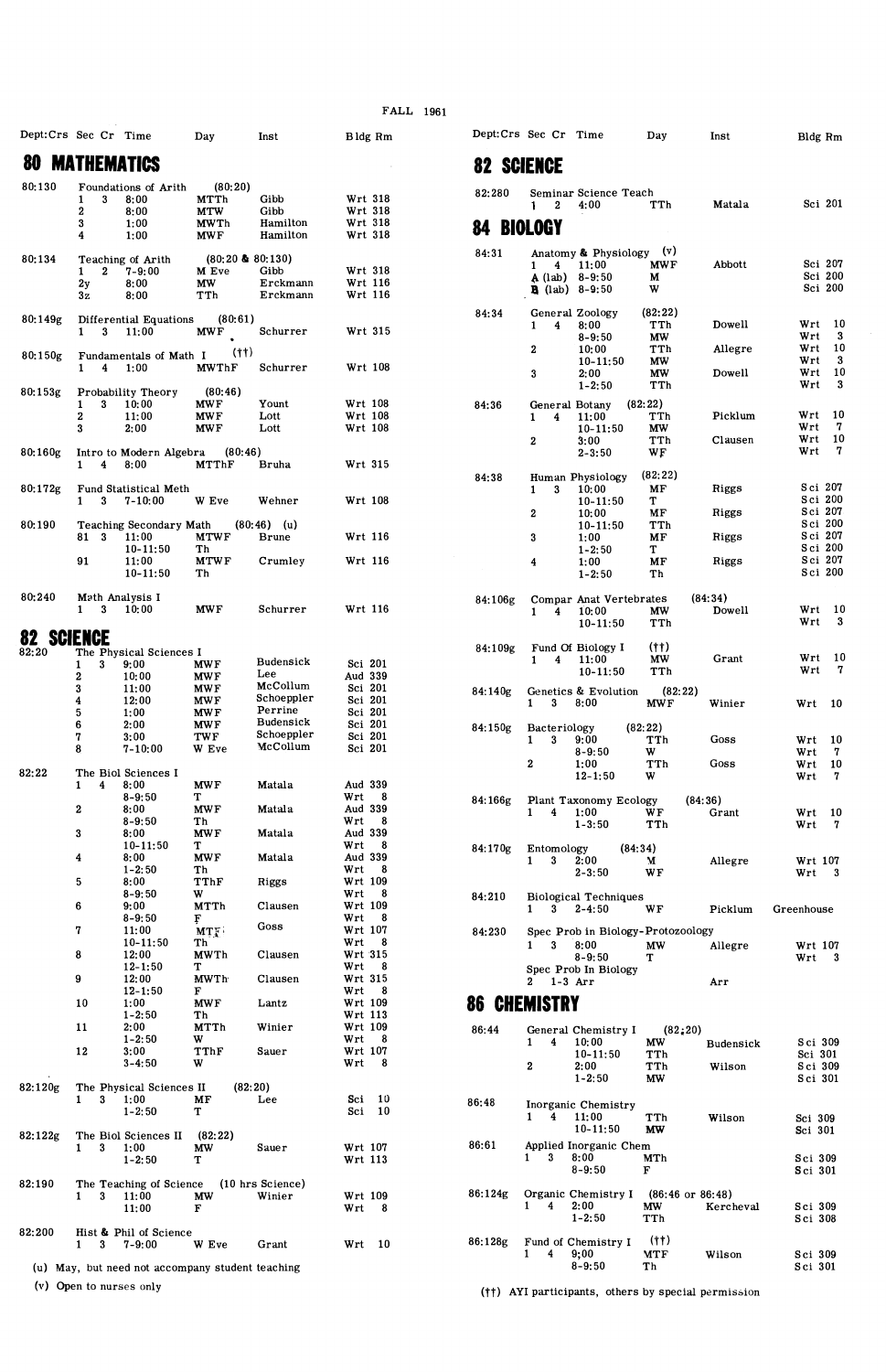|         |                             |                                             |                          |                                            | <b>FALI</b>            |
|---------|-----------------------------|---------------------------------------------|--------------------------|--------------------------------------------|------------------------|
|         | Dept:Crs Sec Cr Time        |                                             | Day                      | Inst                                       | Bldg Rm                |
|         | <b>86 CHEMISTRY</b>         |                                             |                          |                                            |                        |
| 86:144g | 1<br>2                      | Adv Inorganic Chemistry<br>11:00            | WF                       | Kercheval                                  | Sci 309                |
| 86:240  | $1-3$ Arr                   | Special Prob Chemistry                      |                          | Arr                                        |                        |
| 86:260  | Radiochemistry<br>1<br>3    | 9:00<br>$8 - 9:50$                          | MW<br>т                  | Kercheval                                  | S ci<br>9<br>S ci<br>9 |
|         | <b>87 EARTH SCIENCE</b>     |                                             |                          |                                            |                        |
| 87:180g | Meteorology<br>1<br>3       | (90:25)<br>11:00                            | MW F                     | Chung                                      | S ab 201               |
| 88      | <b>PHYSICS</b>              |                                             |                          |                                            |                        |
| 88:52   | 3<br>1                      | Principles of Physics<br>2:00<br>$2 - 3:50$ | (82:20)<br>МW<br>F       | Eshelman                                   | Sci 210<br>Sci 101     |
| 88:54   | General Physics I           |                                             | (w)<br>(82, 20)          |                                            |                        |
|         | 4<br>1<br>2                 | 9:00<br>1:00                                | MW F<br>MW F             | Eshelman<br>Eshelman                       | Sci 210<br>Sci 210     |
| 88:54   |                             | General Physics I Lab                       |                          |                                            |                        |
|         | 71<br>$\Omega$<br>72        | $8 - 9:50$<br>$10 - 11:50$                  | Th<br>Th                 | Eshelman<br>Eshelman                       | Sci 101<br>Sci 101     |
|         | 73<br>74                    | $1 - 2:50$<br>$3 - 5:50$                    | Th<br>Th                 | Eshelman<br>Eshelman                       | Sci 101<br>Sci 101     |
| 88:56   | 1<br>4                      | General Physics II<br>10:00                 | (88:54)<br>MWF           | Perrine                                    | Sci 210                |
|         | $\mathbf 2$                 | $10 - 11:50$<br>10:00                       | Т<br>MW F                | Perrine                                    | Sci 101<br>Sci 210     |
| 88:154g |                             | $2 - 3:50$<br>Alternating Currents          | т<br>(88:56)             |                                            | Sci 101                |
|         | 1<br>4                      | 11:00<br>10-11:50                           | MW F<br>т                | Poppy                                      | S ci 210<br>Sci 108    |
|         | 2                           | 11:00<br>10-11:50                           | <b>MWF</b><br>Th         | Poppy                                      | Sci 210<br>Sci 108     |
| 88:157g | Fund of Physics I<br>4<br>1 | 8:00<br>$8 - 9:50$                          | (††)<br>MTF<br>w         | Poppy                                      | Sci 210<br>Sci 101     |
| 88:160  | 1<br>5                      | Intermediate Physics<br>9:00                | (88:56)<br>Daily         | Perrine                                    | Sci 107                |
| 88:250  |                             |                                             |                          | Special Prob in Physics-Thermodynamics Lab |                        |
|         | 1<br>1                      | $1 - 2:50$<br>Special Prob in Physics       | w                        | Poppy                                      | Sci 107                |
|         | $1-3$ Arr<br>2              |                                             |                          | Arr                                        |                        |
| 88:254  | Thermodynamics<br>1<br>3    | 2:00                                        | $(88:54 \& 56)$<br>TThF  | Poppy                                      | Sci 107                |
| 90      | SOCIAL SCIENCE              |                                             |                          |                                            |                        |
| 90:23   | Man in Society I<br>1<br>4  | 8:00                                        | (68.22)<br>MTThF         | <b>Bultena</b>                             | Sab 102                |
|         | 2                           | 9:00                                        | MTThF                    | Leavitt                                    | S ab 223               |
|         | 3<br>4                      | 11:00<br>1:00                               | <b>MTThF</b><br>MWThF    | Claus<br>Leavitt                           | S ab 102<br>Sab 223    |
|         | 5                           | 1:00                                        | MTThF                    | Tulasiewicz                                | S ab 311               |
|         | 6<br>7                      | 2:00<br>3:00                                | TWThF<br>TWThF           | Metcalfe<br>Metcalfe                       | Sab 301<br>S ab 102    |
| 90:24   | Man in Society II<br>4<br>1 | 8:00                                        | (90, 23)<br>MTThF        | Plaehn                                     | S ab 311               |
|         | $\mathbf{2}$                | 9:00                                        | MTThF                    | Robinson                                   | S ab 213               |
|         | 3<br>4                      | 10:00<br>11:00                              | MTThF<br>MTThF           | Claus<br>Plaehn                            | Sab 223<br>S ab 311    |
| 90:25   | World Resources             |                                             | (82:22)                  |                                            |                        |
|         | 1<br>3<br>2                 | 8:00<br>9:00                                | <b>MWF</b><br><b>MWF</b> | Chung<br>Nelson                            | S ab 207<br>S ab 102   |
|         | 3                           | 10:00                                       | MW F                     | Chung                                      | S ab 207               |
|         | 4                           | 11:00                                       | MW F                     | Smith                                      | S ab 207               |
|         | 5<br>6                      | 12:00<br>1:00                               | <b>MWF</b><br>MW F       | Smith<br>Chung                             | S ab 207<br>S ab 207   |
|         | 7                           | 2:00                                        | TWF                      | Smith                                      | Sab 207                |
| 90:123  | $81$ * *2                   | Prob Amer Civilization<br>10:00             | MTThF                    | Whitnah                                    | S ab 317               |
|         | $91**$                      | 10:00                                       | MTThF                    | Whitnah                                    | S ab 317               |

**(v)** Reserved for nurses only<br>**(w)** Each student must enroll in one of the General Physics I<br>lab sections

| Dept.Crs Sec Cr |                       |                          | Time                                                     | Day                           | Inst                                                | Bldg Rm              |
|-----------------|-----------------------|--------------------------|----------------------------------------------------------|-------------------------------|-----------------------------------------------------|----------------------|
| 90.             |                       |                          | SOCIAL SCIENCE                                           |                               |                                                     |                      |
| 90:190          |                       |                          |                                                          |                               | Teach of Social Studies (12 hrs social science)     |                      |
|                 | 1.<br>$\overline{2}$  |                          | $2 \t 8:00$<br>8:00                                      | $\mathbf{M}\mathbf{W}$<br>TTh | Hott<br>Hott                                        | S ab 217<br>S ab 217 |
| 90:285          |                       |                          | Individual Readings (Dept Approval)<br>$1-4$ $1-3$ $Arr$ | Arr                           | Staff                                               |                      |
|                 | <b>ECONOMICS</b>      |                          |                                                          |                               |                                                     |                      |
| 92:52           | 1.                    |                          | Prin of Economics (90:23)<br>$3 \t 8:00$                 | <b>MWF</b>                    | Tulasiewicz                                         | Sab 301              |
| 92:113g         | 1                     | 3                        | Money and Banking<br>8:00                                | <b>MWF</b>                    | Leavitt                                             | Sab 227              |
| 92:136g         | 1                     |                          | Foreign Trade Problems<br>$3 \t 9:00$                    | <b>MWF</b>                    | Tulasiewicz                                         | S ab 217             |
|                 |                       |                          | <b>94 POLITICAL SCIENCE</b>                              |                               |                                                     |                      |
| 94:34           | 1                     | $\mathbf{1}$             | Parliamentary Law<br>11:00                               | T                             | Robinson                                            | S ab 213             |
| 94:111g         | 1.                    | $\overline{4}$           | Prin Political Science (90:24)<br>1:00                   | TWThF                         | Metcalfe                                            | S ab 217             |
| 94:112g         | 1                     | $\mathbf{2}$             | <b>Political Parties</b><br>9:00                         | TTh                           | Plaehn                                              | S ab 311             |
| 94:114          |                       |                          | Intro Amer Government                                    |                               | Robinson                                            | S ab 213             |
|                 | 1<br>2                |                          | $3 \quad 11:00$<br>2:00                                  | <b>MWF</b><br>TWF             | Robinson                                            | S ab 213             |
|                 | <b>96 HISTORY</b>     |                          |                                                          |                               |                                                     |                      |
| 96:14           |                       |                          | American Hist to 1877 (x)                                |                               |                                                     |                      |
|                 |                       |                          | 1 4 8:00 MTWTh                                           |                               | Pendergraft                                         | S ab 307             |
|                 | 2<br>3                |                          | 9:00<br>11:00                                            | MTThF<br>MTThF                | Fahrney<br>Fahrney                                  | S ab 317<br>S ab 317 |
|                 |                       |                          |                                                          |                               |                                                     |                      |
| 96:114          |                       | $1 \quad 4$              | Amer Hist Since 1877 (x)<br>8:00                         | MTThF                         | Howard                                              | S ab 317             |
|                 | 2                     |                          | 12:00                                                    | MTThF                         | Wohl                                                | S ab 317             |
|                 | 3                     |                          | 1:00                                                     | MTThF                         | Wohl                                                | S ab 317             |
| 96:130g         | 1                     | $\mathbf{2}$             | History of Iowa<br>$7 - 8:50$                            | W Eve                         | Plaehn                                              | S ab 311             |
| 96:138g         | 1                     | 3                        | 1:00                                                     | <b>MWF</b>                    | Amer Foreign Relations (3 hrs Amer Hist)<br>Whitnah | S ab 307             |
| 96:144g         | 1                     | 3                        | Amer Intellectual Hist (3 hrs Amer Hist)<br>9:00         | <b>MWF</b>                    | Wohl                                                | S ab 327             |
| 96:150g         |                       | $\overline{4}$           | Greek, Roman Med Civil<br>11:00                          | TWThF                         | Poage                                               | S ab 327             |
| 96:154g         | 1                     | $\overline{4}$           | Modern Europe to 1815.<br>1:00                           | MTThF                         | Jones                                               | S ab 327             |
| 96:155g         |                       |                          | Mod Europe from 1815                                     |                               |                                                     |                      |
| 96:170g         | 1                     | $\overline{4}$<br>Russia | 10:00                                                    | MTThF                         | Sage                                                | S ab 307             |
|                 | 1                     | 4                        | 10:00                                                    | MTThF                         | Harris                                              | Sab 327              |
| 96:185g<br>97   | 1<br><b>GEOGRAPHY</b> | 3                        | The Far East<br>11:00                                    | <b>MWF</b>                    | Cheng                                               | Sab 301              |
| 97:143g         |                       |                          | Anglo-America                                            | (90, 25)                      |                                                     |                      |
|                 | 1<br>$\overline{2}$   |                          | $3 \quad 11:00$<br>1:00                                  | <b>MWF</b><br><b>MWF</b>      | Nelson<br>Nelson                                    | S ab 201<br>Sab 201  |
| 97:147g         | $\mathbf{1}$          | 3                        | Geog of South America (90:25)<br>9:00                    | <b>MWF</b>                    | Smith                                               | S ab 201             |
| 98              | SOCIOLOGY             |                          |                                                          |                               |                                                     |                      |
| 98:58           | $\mathbf{1}$          | $\bf{3}$                 | Prin of Sociology<br>(v)<br>8:00                         | <b>MWF</b>                    | Dee                                                 | S ab 223             |
|                 | 2<br>3                |                          | 10:00<br>$7 - 9:50$                                      | MW F<br>W Eve                 | Dee<br>Claus                                        | S ab 217<br>Sab 223  |
| 98:119g         | 1                     | 2                        | The Family<br>10:00                                      | TTh                           | Dee                                                 | S ab 217             |
| 98:153g         | 1                     | $\overline{4}$           | Crime & Delinquency<br>10:00                             | MTThF                         | Bultena                                             | Sab 213              |
| 98:173g         | 1                     | 3                        | The Community<br>1:00                                    | <b>MWF</b>                    | Dee                                                 | S ab 227             |

(x) Students with credit in 96:11 should consult Dept. Head<br>(\*\*) To accompany student teaching<br>(††) AYI participants, others by special permission

 $\ddot{\phantom{a}}$ 

J.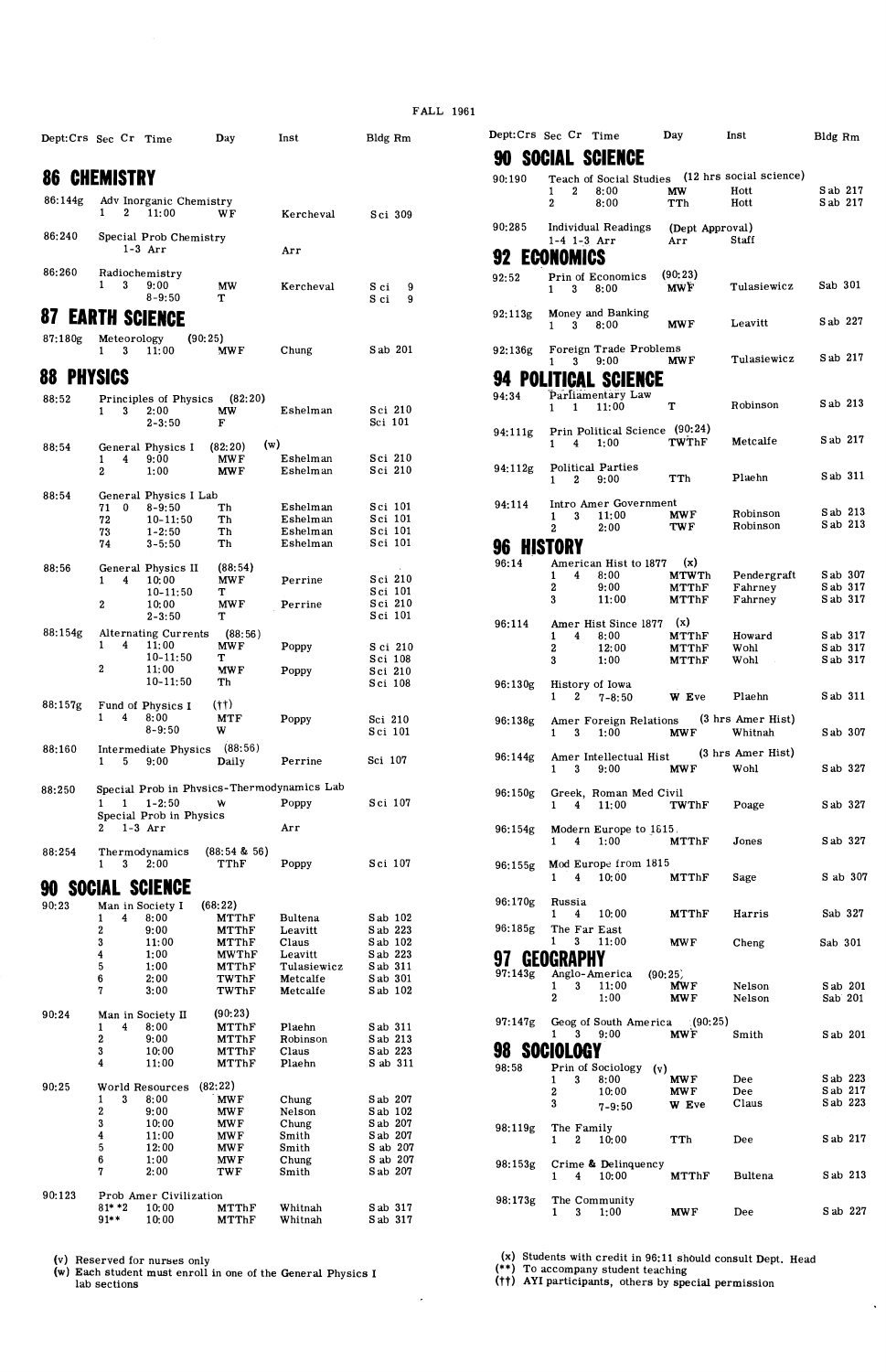|  |  |  |  |  |  |  | Use this section for making your trial schedule. |
|--|--|--|--|--|--|--|--------------------------------------------------|
|--|--|--|--|--|--|--|--------------------------------------------------|

| Use this section for making your trial schedule.<br>Trial Schedule |                |                                |           |          |                             |  |  |  |  |  |
|--------------------------------------------------------------------|----------------|--------------------------------|-----------|----------|-----------------------------|--|--|--|--|--|
| Name:                                                              |                |                                |           |          |                             |  |  |  |  |  |
|                                                                    | Monday         | $\label{p:2} \textbf{Tuesday}$ | Wednesday | Thursday | $\operatorname{\bf Friday}$ |  |  |  |  |  |
| 8:00                                                               |                |                                |           |          |                             |  |  |  |  |  |
| 9:00                                                               |                |                                |           |          |                             |  |  |  |  |  |
| 10:00                                                              |                |                                |           |          |                             |  |  |  |  |  |
| 11:00                                                              |                |                                |           |          |                             |  |  |  |  |  |
| 12:15                                                              |                |                                |           |          |                             |  |  |  |  |  |
| 1:15                                                               | $\sim 10^{-1}$ |                                |           |          |                             |  |  |  |  |  |
| 2:15                                                               |                |                                |           | $\sim$   |                             |  |  |  |  |  |
| $3:15$                                                             |                |                                |           |          |                             |  |  |  |  |  |
| 4:15                                                               |                | ÷.                             |           |          |                             |  |  |  |  |  |
| Other                                                              |                |                                |           |          |                             |  |  |  |  |  |

Use this section for the courses for which you actually enroll. Cut out for billfold or purse if desired.

|                                              |  |              |                     |                   | Student<br>Number |
|----------------------------------------------|--|--------------|---------------------|-------------------|-------------------|
| Dept. Course Sec. Hrs. T<br>No. No. Cr. Hour |  | Time<br>Days | <b>COURSE TITLE</b> | <b>INSTRUCTOR</b> | Bldg. &<br>Room   |
|                                              |  |              |                     |                   |                   |
|                                              |  |              |                     |                   |                   |
|                                              |  |              |                     |                   |                   |
|                                              |  |              |                     |                   |                   |
|                                              |  |              | $\sim 10^{-1}$      |                   |                   |
|                                              |  |              |                     |                   |                   |
|                                              |  |              |                     |                   |                   |
|                                              |  |              |                     |                   |                   |
|                                              |  |              |                     |                   |                   |
| Total Hours                                  |  |              |                     |                   |                   |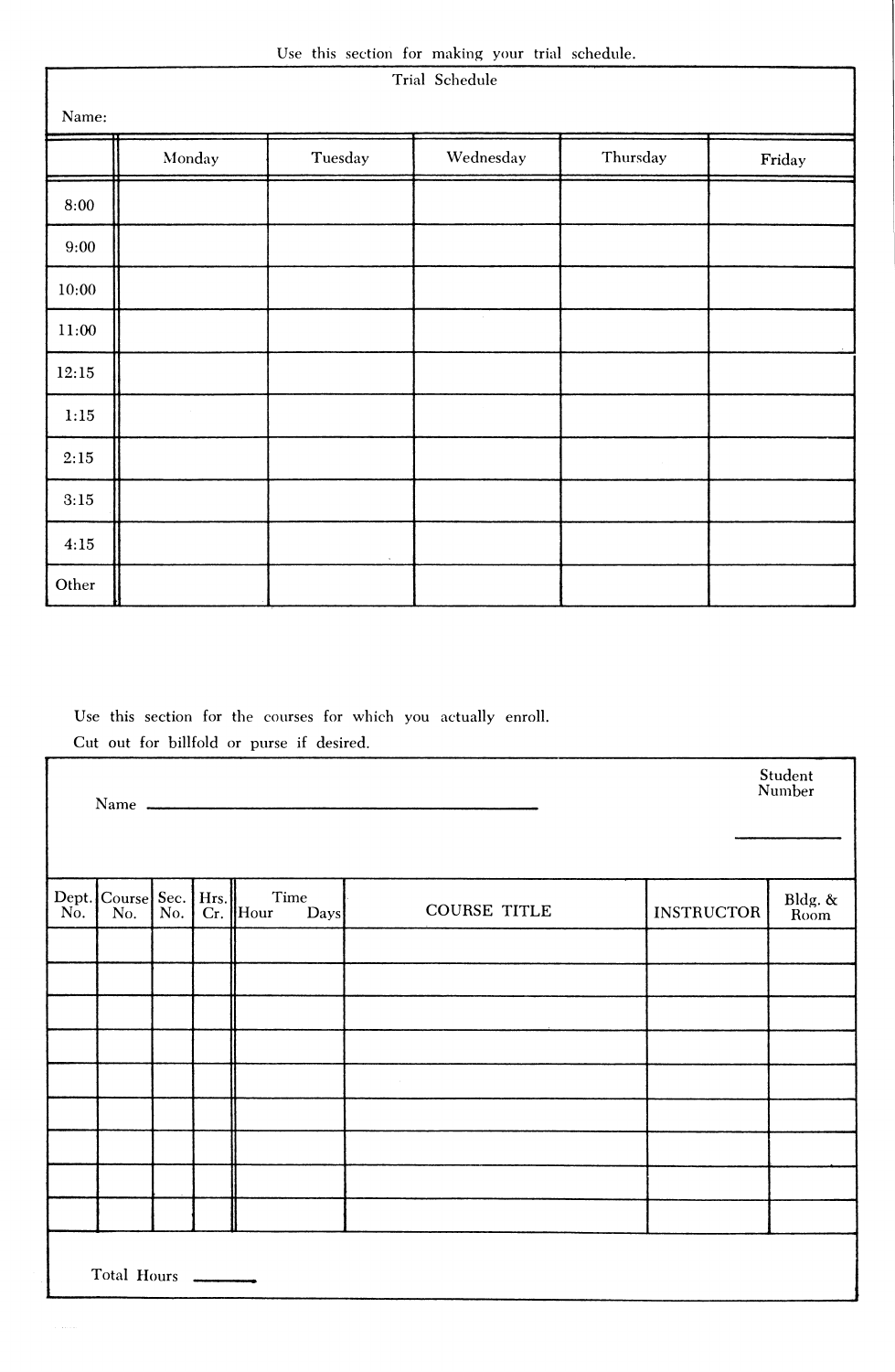#### FINAL **EXAMINATION** SCHEDULE

The majority of classes will have a first weekly meeting on either Monday or Tuesday. In the following boxes read the<br>inserts as follows: 8M means all classes which have their first weekly meeting at 8 a.m. Monday. 1T mean

|                           | Jan 29 | Jan 30    | Feb 1 | Feb <sub>2</sub> |
|---------------------------|--------|-----------|-------|------------------|
| $8:00$ to<br>$9:50a$ . m. | 8M     | 8T        | 9M    | 9T               |
| 10:00 to<br>$11:50$ a.m.  | 10T    | 10M       | 11T   | 11M              |
| $1:00$ to<br>2:50 p.m.    | 1M     | 1T        | 2M    | 2T               |
| $3:00$ to<br>4:50 p.m.    | 12M    | 12T<br>3T | 4M    | 4T               |
| 7:00 p.m.                 | 7M     | 7T        | 7W    |                  |

- 1. Instructors having classes which begin on days other than Monday or Tuesday will choose, upon consultation with the<br>class, a special time for the examination and report the time to the Dean of Instruction at least one m
- 2. Students who have conflicts will report that fact to the Dean of Instruction at least one month in advance in order that adjustments may be made.
- 3. Classes meeting the first nine weeks only will have their examinations during the last meeting periods of the class.<br>Classes meeting the second nine weeks only will meet through the final examination period, having thei the last class meeting.
- 4. Saturday classes will have their examination on Saturday, January 27.
- 5. Work in student teaching will continue through the examination period.